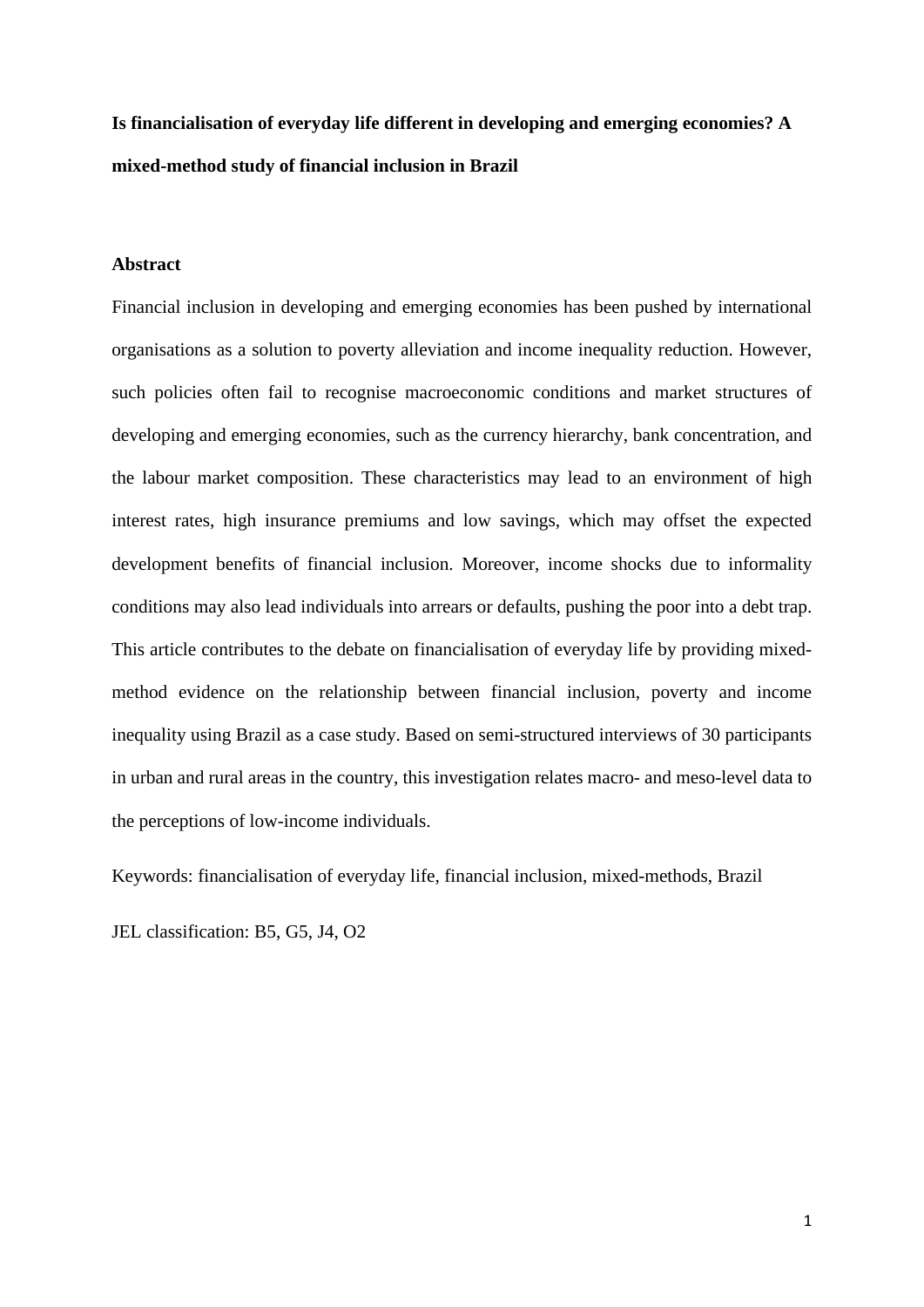#### **1. Introduction**

Financialisation of everyday life has received recent attention within the financialisation literature. However, existing case studies focus on developed countries and asset-based welfare, in particular regarding homeownership, savings and pensions (Hillig, 2019; Lai, 2018; Langley, 2006; Martin, 2002; Pellandini-Simányi et al., 2015; Smith et al., 2004). In developing and emerging economies (DEEs), however, everyday financialisation has been pushed as a developmental policy, namely financial inclusion (Aitken, 2013). This paper delivers a mixed-method case study of Brazil in order to answer two questions about FI in DEEs: (i) Do macroeconomic conditions influence individuals' access to and usage of financial services? (ii) How do macroeconomic constraints undermine FI's development goals?

Financial inclusion  $(FI)^1$  has been promoted as a poverty and income inequality reduction policy by international organisations and local governments (Banco Central do Brasil, 2018; Bank for International Settlements, 2012; Dabla-Norris et al., 2015; World Bank, 2014). Unlike microfinance, where the focus was on micro-firms and entrepreneurs, financial inclusion also targets households. The main argument is that, through access to and usage of the formal financial system, poor individuals can overcome poverty by investing in human capital and business, as well as smoothing consumption over time (Akotey and Adjasi, 2016; Ehrmann and Ampudia, 2017; Li, 2018). In turn, income inequality can be narrowed as the income surplus of the rich will be channelled to the poor, who will be able to invest and boost their income (Aslan et al., 2017; World Bank, 2014).

These policy studies, however, fail to address the macroeconomic conditions and market structures of DEEs and their impact on promoting finance to the poor. First, DEEs display high levels of labour market informality, which constrain the potential positive effects of FI both from a demand- and supply-sides. Second, DEEs have fundamentally higher interest rates than developed countries due to their lower positions in international currency hierarchy. Finally,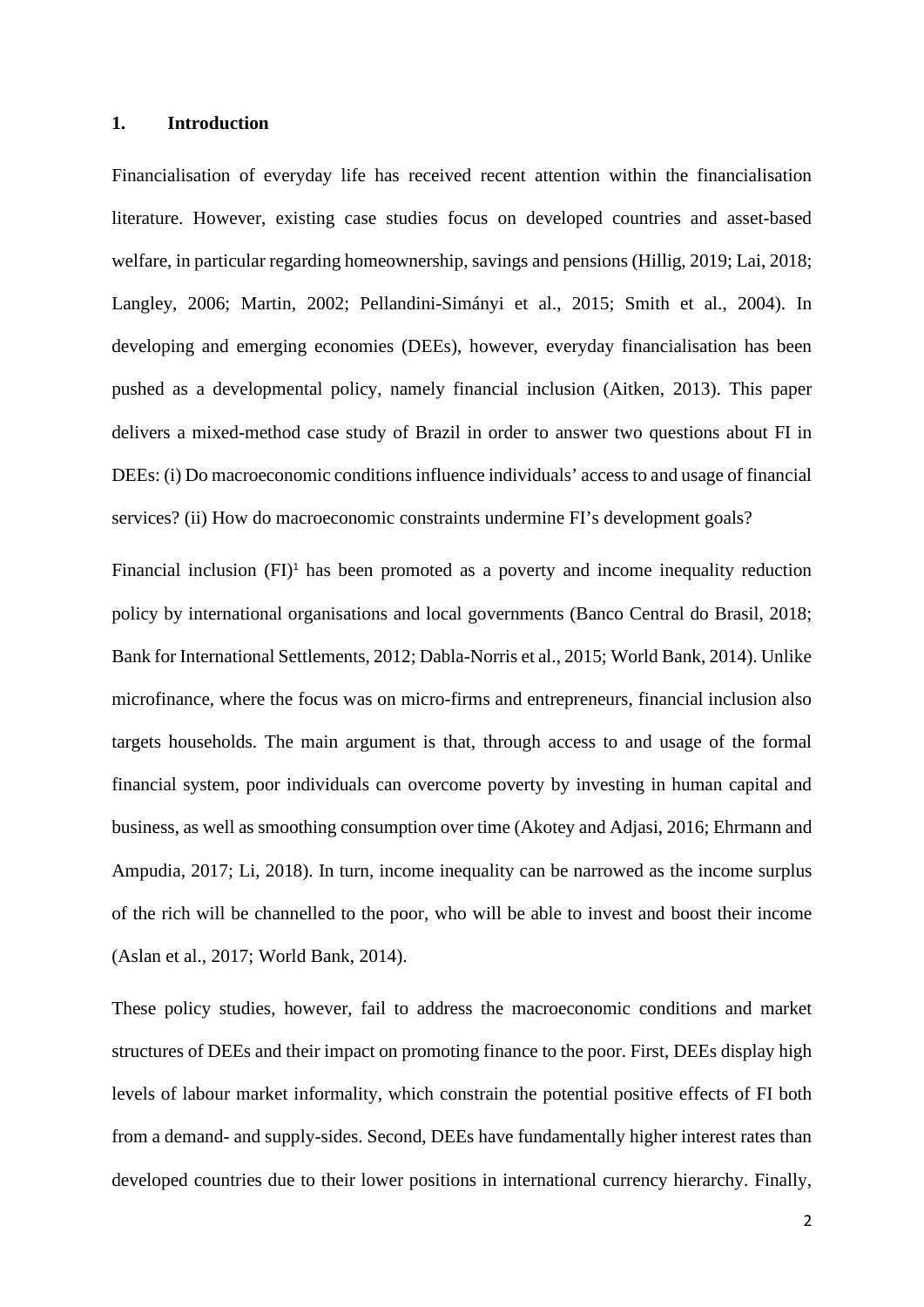concentration in financial markets in DEEs is common, which may also increase interest rates and other financial services' fees.

This article contribution is twofold. First, it introduces a Post-Keynesian analysis of FI, which has not been proposed in the FI literature so far. Second, it analyses the case of Brazil through mixed methods, adding to the literature of financialisation of everyday life. The article is divided into four sections. The section after this presents the hypothesis that macroeconomic conditions are fundamental in order to understand FI in DEEs. Section 3 combines existing quantitative research of FI to our semi-structured interviews. The final section concludes.

#### **2. Macroeconomic conditions and market structures**

Three main macroeconomic conditions and market structures influence the impacts of FI on poverty and income inequality reduction in DEEs: (i) the labour market structure, (ii) the international monetary and financial system, and (iii) the oligopoly structure of national financial markets.

First, unlike in developed countries, where wage employment is the norm, workers in DEEs are often in the informal labour market. Figure 1 displays the share of informality by country. As we notice, DEEs have a higher share of informality than developed countries. In Africa, 85.8% of employment was informal in 2016, followed by Asia and the Pacific (68.2%), Arab States (68.6%) and the Americas (40%) (ILO, 2018).

## *Figure 1 here*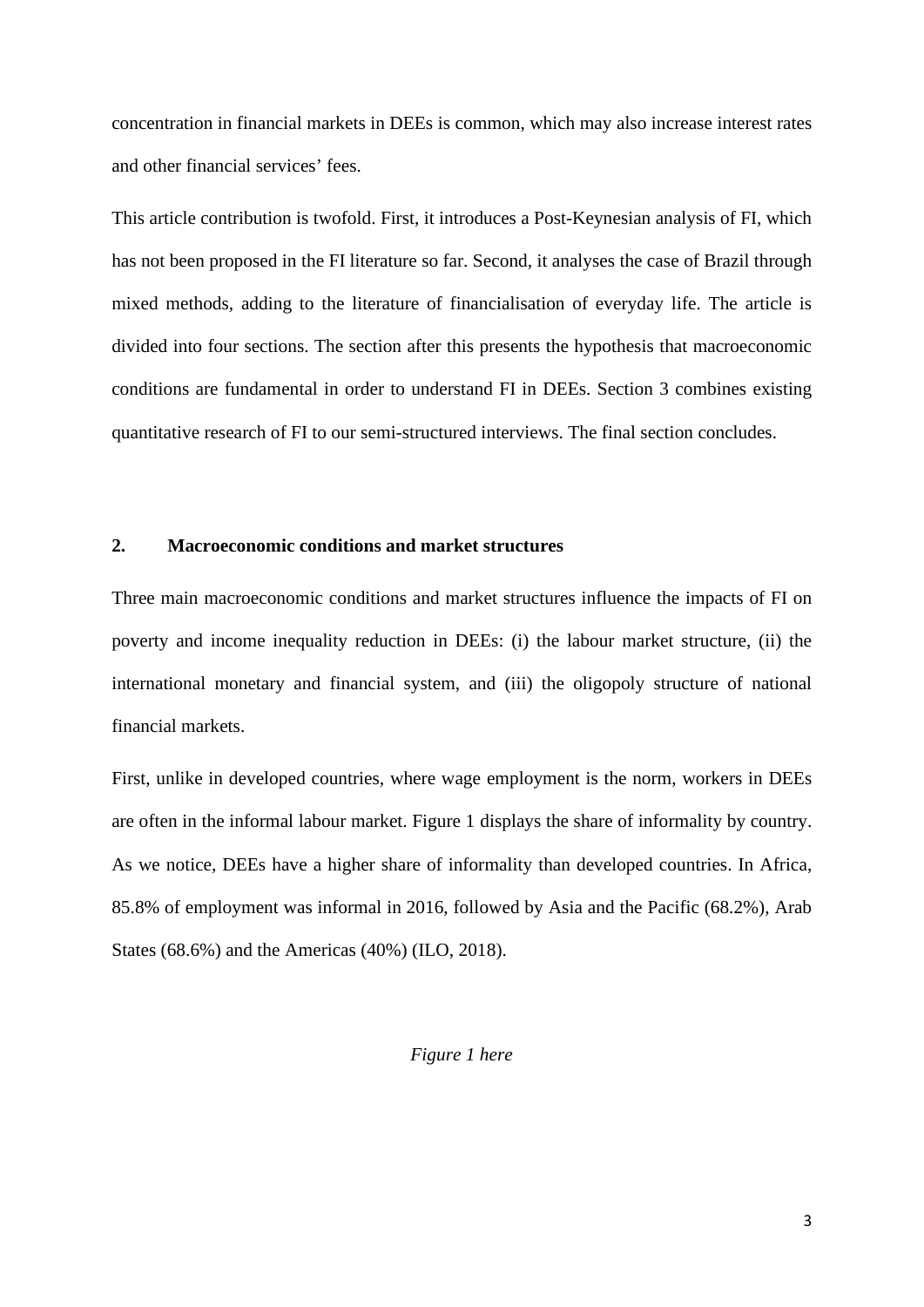A large informal sector has two implications to FI. From the supply side, increasing credit to informal businesses leads to an expansion of low-productivity micro-enterprises with high failure rates, which pushes prices down and generates over-indebtedness (Bateman and Chang, 2012; Schicks, 2014). From the demand side, informal workers often do not have collateral or regular income. Therefore, they are considered high-risk clients, and banks charge higher premiums to offer financial services (Lavinas, 2018). These risks are perceived in all elements of FI: bank account may be denied as the individual may not be able to afford the monthly account fees; credit may be declined or incur very high interest rates; and insurance premium increases as pay-outs may occur more often. In sum, under these circumstances, FI as a poverty reduction tool may be undermined.

A second macroeconomic condition regards the "subordinated position of the DEEs in a hierarchic and structured international monetary and financial system" (Bortz and Kaltenbrunner, 2018, p. 382). According to the currency hierarchy hypothesis, the low value of the currencies of DEEs influences the higher base interest rates in comparison to countries with hard currencies, i.e., US dollar, Euro, Yen and Swiss franc, as "international investors demand a premium which takes the form of an increase in the nominal interest rate to compensate for the risk of moving to an unstable currency" (Carneiro and Rossi, 2013, p. 6). This argument stems from the Keynesian assumption that assets have a liquidity premium, i.e., a value for their convenience and security, which is included in the final rate of return on these assets (Keynes, 1997 [1936]). Considering national currencies as assets, in which "each currency in the world earns a specific non-pecuniary rate of return" (Herr, 2008, p. 129), the more convenient and secure the currency, the lower its interest rate. The currency premium then represents its respective quality in the international market. This difference in quality generates a hierarchy among currencies, in which low-ranked currencies are forced to offer higher interest rates to maintain demand (Becker et al., 2010; Conti et al., 2014; de Paula et al.,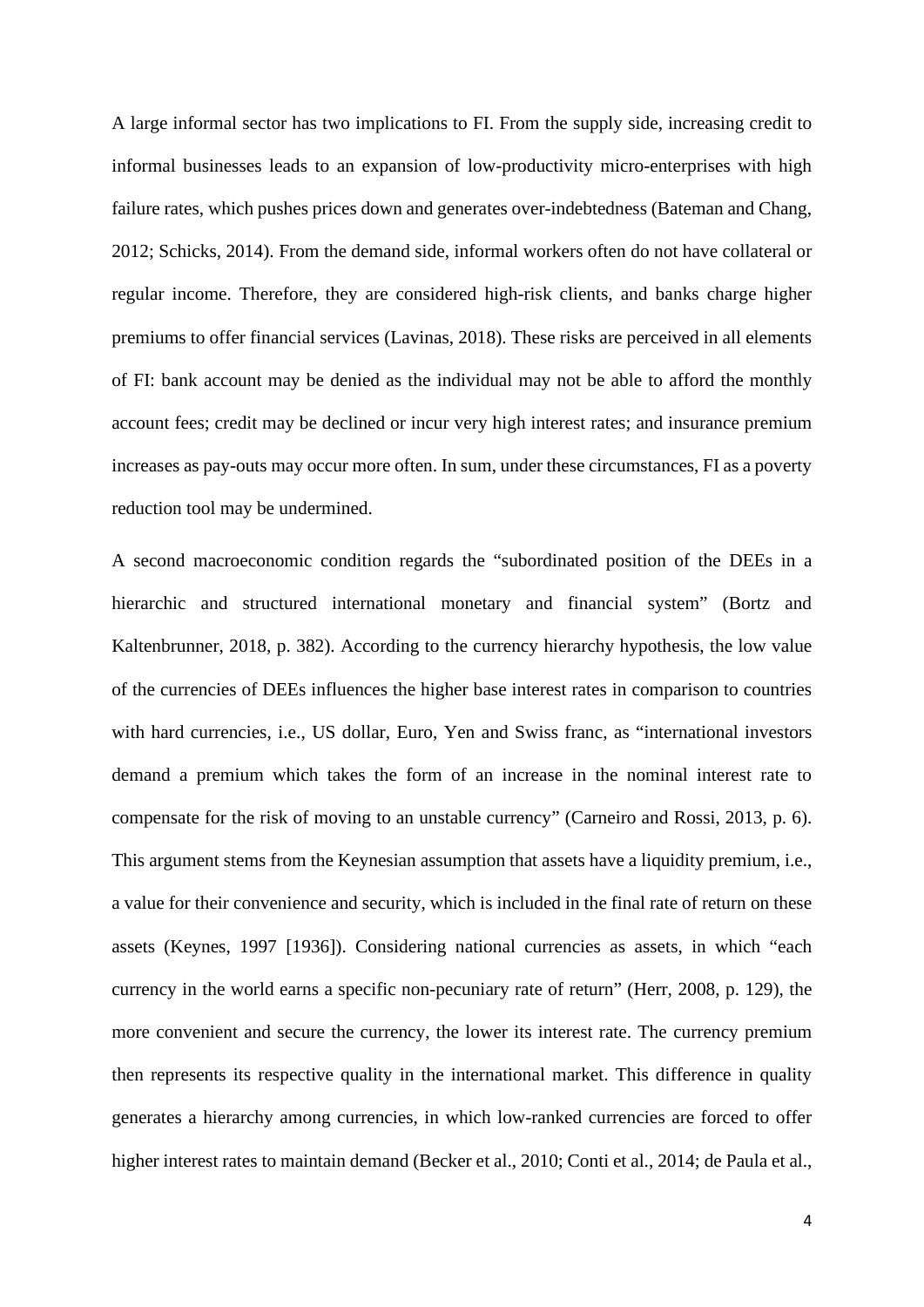2017). Thus, fundamentally higher interest rates in DEEs also push loan interest rates upwards, contributing to over-indebtedness and undermining the efforts of poverty reduction through financial services.

Finally, financial market concentration can also influence the access to and usage of financial services by the poor. Bank concentration averaged 75.48% in 91 DEEs in 2017 (World Bank, 2020). <sup>2</sup> The concentration level varied from 18.39% in Nepal to 100% in several countries, including the Gambia, Myanmar and Turkmenistan. Larger economies, such as South Africa and Brazil had 76.18% and 69.79% bank concentration, respectively.

From a Kaleckian approach, the bank industry can be considered an oligopolistic market, as banks set lending interest rates in the same way oligopolistic firms set prices, i.e., aiming to maximise profits and not based on demand factors. The interest rate of loans is determined by the mark-up (spread) over the "cost of funds", which in the banking industry is the interest paid on deposits plus the interest paid on borrowed funds. This mark-up is determined, in turn, by the degree of monopoly or the profit margin of the bank (Khemraj, 2010; Rousseas, 1985). In this way, countries in which for-profit financial institutions have a large share of the market will be likely to set a higher mark-up on loans. In 2017, DEEs' commercial banks had a lending-deposit spread of 8.21% in average, in contrast to the 4.27% in developed countries (World Bank, 2020).

This mark-up theory can be also be transposed to other financial products, such as bank accounts, debit card replacement and transactions costs, as the oligopoly power of banks enables them to increase prices of basic services. In this way, we can assume that the large concentration of for-profit financial institutions in DEEs will make access to finance more expensive than in developed countries.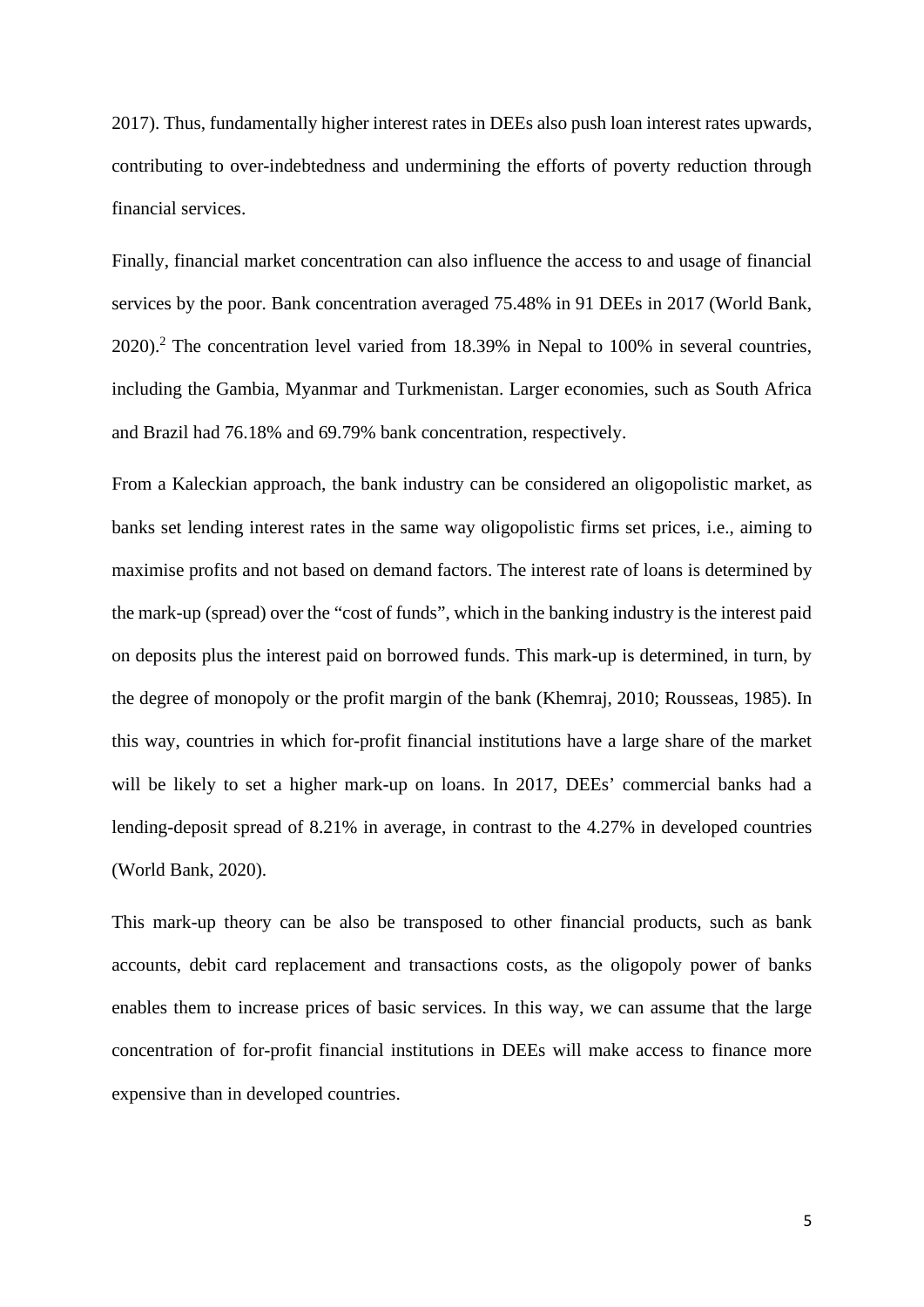If base interest rates are inherently higher in DEEs due to their low-quality currencies, and the high levels of bank concentration increases the mark-up on financial services, it is likely that for-profit financial institutions will offer credit with high interest rates. Adding to this, the poor in DEEs, mostly part of the informal labour market, will have an added premium in loan interest rates due to their riskiness. This means that the access to and usage of financial services to the poor, when done through for-profit financial institutions, will not be a valid instrument to reduce poverty or income inequality.

On the contrary, charging high prices on financial services and loans may increase poverty as individuals may allocate their income from basic consumption needs to financial services. Moreover, as the income stream of for-profit financial institutions arises from the fees and interest rates, higher prices will transfer income from the poor worker to the rich rentier. This financial expropriation is also key element of financialisation (Lapavitsas, 2009; Moura, 2016). In a nutshell, high labour market informality, the low position in the currency hierarchy and the bank concentration in DEEs must shape how FI policies are elaborated in order to avoid increasing poverty and income inequality.

## **3. Financial inclusion in Brazil**

Acknowledging these structural conditions in DEEs, this article presents a mixed-method study of the case of Brazil. Mixed-method triangulation is useful in development economics as it allows researchers to have a deeper understanding of a phenomenon and its potential effects (Downward and Mearman, 2007; Kaltenbrunner, 2018; Karacimen, 2015). In this article, we link the results of statistical data and the perception of participants of the qualitative study. The semi-structured interviews were conducted between April to July 2019 in the region of Minas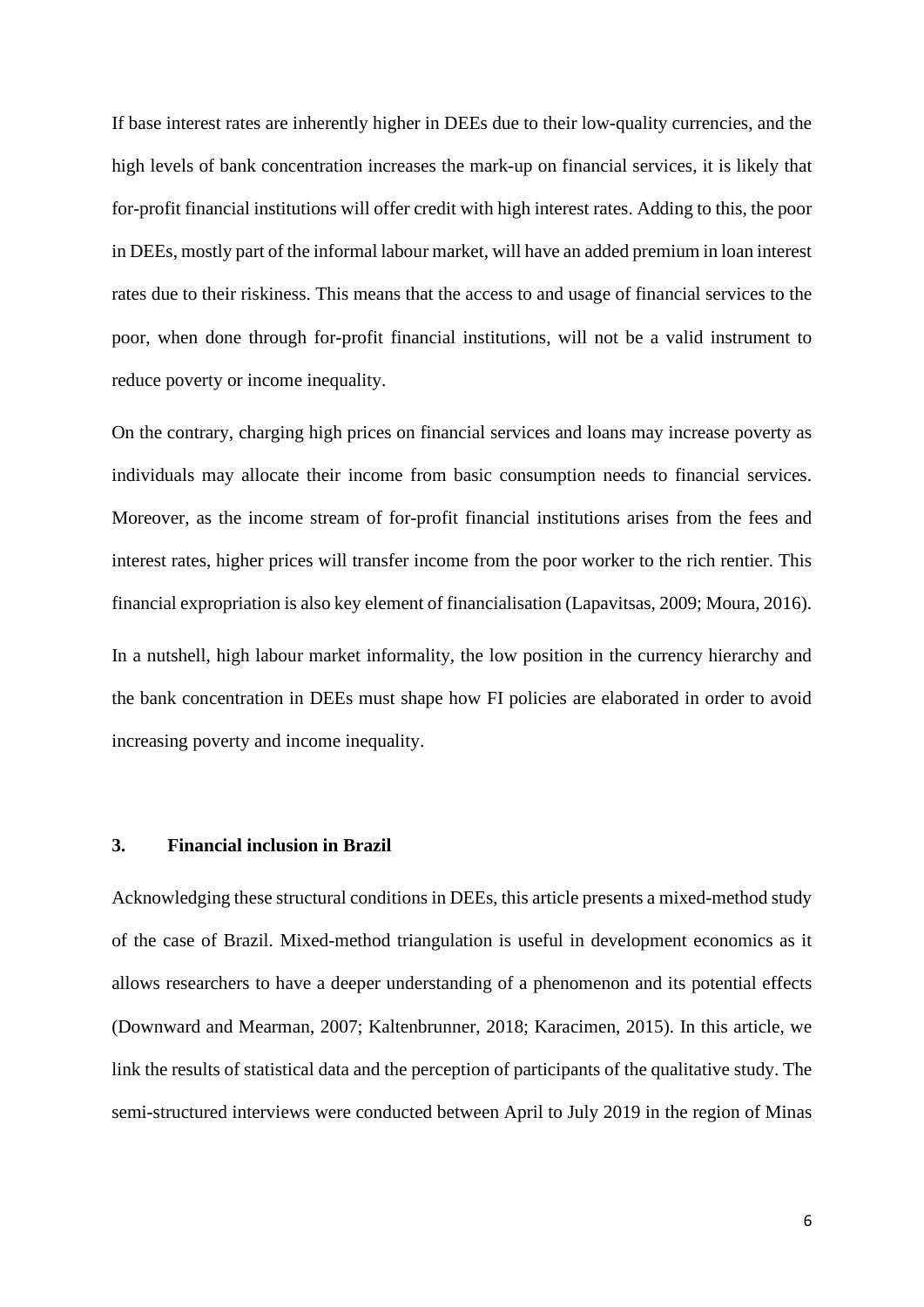Gerais, Brazil. <sup>3</sup> The 30 selected individuals had an income close to or less than the national minimum wage (R\$1,000). 4,5

We split this section in three parts. First, we discuss the role of informality in owning bank accounts, purchasing insurance and building up savings. Second, we focus on how informality, the currency hierarchy and bank concentration impact on credit to the poor and, consequently, indebtedness. Finally, we link these issues to the claimed benefits of FI, i.e., poverty and income inequality reduction, and discuss the role of public banks in promoting FI to the poor.

#### **3.1 Bank accounts, insurance and savings**

One of the objectives of FI is to ensure bank account ownership to all individuals. This would allow access to further financial services, such as insurance and savings. However, this approach disregards some key aspects of the labour market informality that influences the access to and usage of formal financial services in DEEs. First, informal workers may not need a bank account, as income is low and irregular, and payments are often made in cash. Second, the lack of income does not allow poor informal workers to purchase insurance or build up savings, as all income is used for basic consumption needs.

Informality and unemployment have risen in Brazil since late 2015 due to an economic slowdown and government change. Figure 2 displays the unemployment downward trend until 2014 and its shift from 2015 onwards. The rise in unemployment has led workers into informality, overcrowding the informal sector. In Figure 3, we see the upward trend of informality rates in Brazil.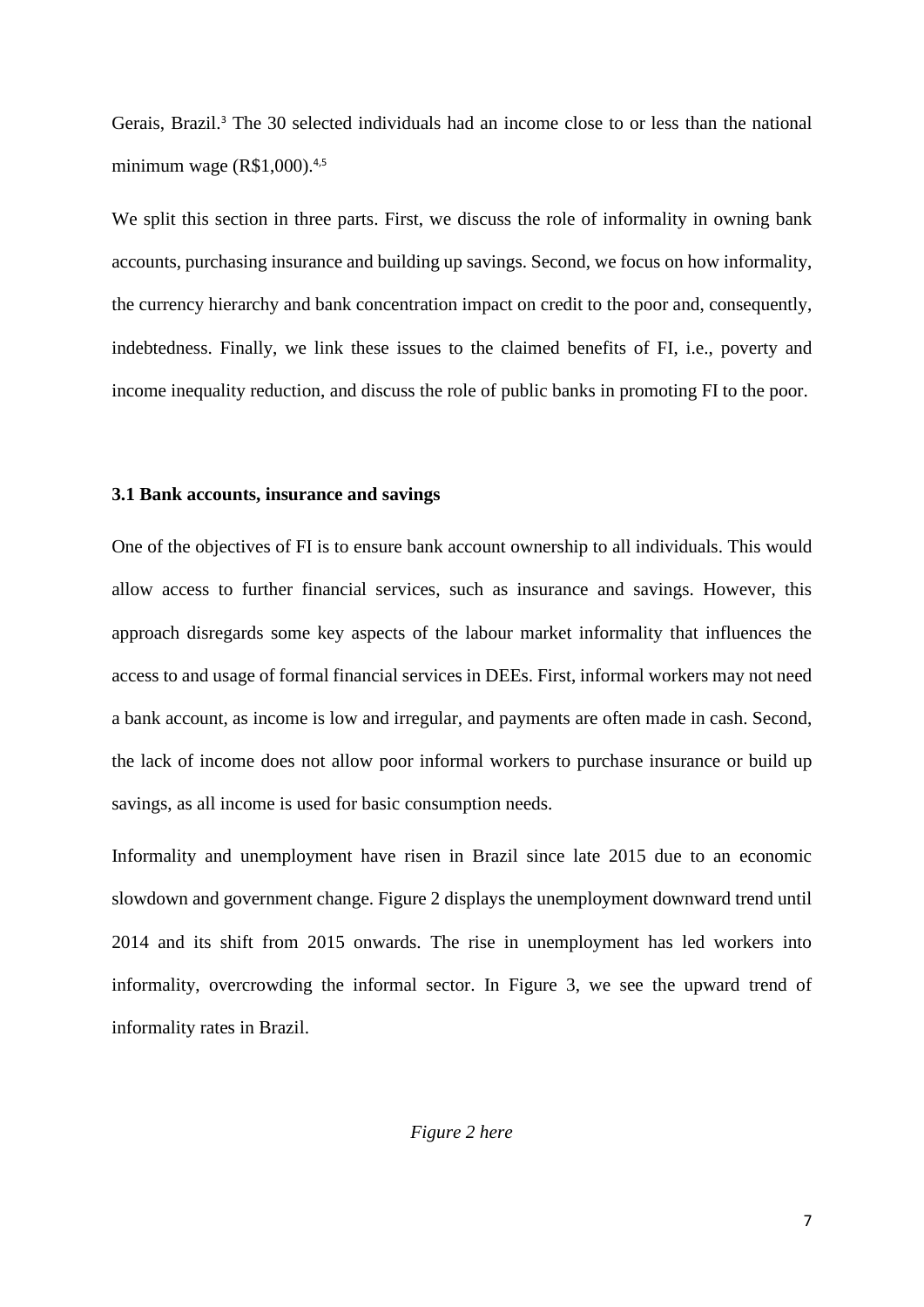## *Figure 3 here*

This recent worsening labour market conditions was felt by nine participants in our study. Participant 2 (P2), for instance, claimed that the end of tourism boom after the World Cup in 2014 caused her to be downgraded from head cleaner to a self-employed cleaner in the hotel she works. Others, such as P14, a former kitchen assistant was fired and became a selfemployed waster picker in a cooperative. Similarly, P12 used to work as a cashier in a supermarket but, due to long-term unemployed, she became a self-employed hairdresser.

These examples suggest that self-employment is often the last resource of workers. Of the 20 participants in the labour market, 12 were informal workers, especially on low-skill occupations, such as cleaning, hairdresser, sales and construction. This supply shock generates extreme competition in labour market, which was noticed by some participants. As put by P11, a pensioner who performs sporadic work as hairdresser (*bicos*), "nowadays there are too many people [working on it], so for me it is complicated". This competition put a downward pressure on wages and profits, which in turn may increase poverty levels (Bateman, 2014; ILO, 2009; Taylor, 2012). Figure 4 shows how self-employed workers in our sample earn, in average, less than formal workers, as there is no minimum wage floor. While the average of formal workers was R\$1,000, informal workers reported average earnings of R\$836.

## *Figure 4 here*

From a demand-side, being in the informal sector reduces the need for formal financial services, especially bank accounts, "as I am not working [anymore], I can't put money there. So, I don't use it. But I didn't close it" (P15). Unlike formal workers and pensioners, who often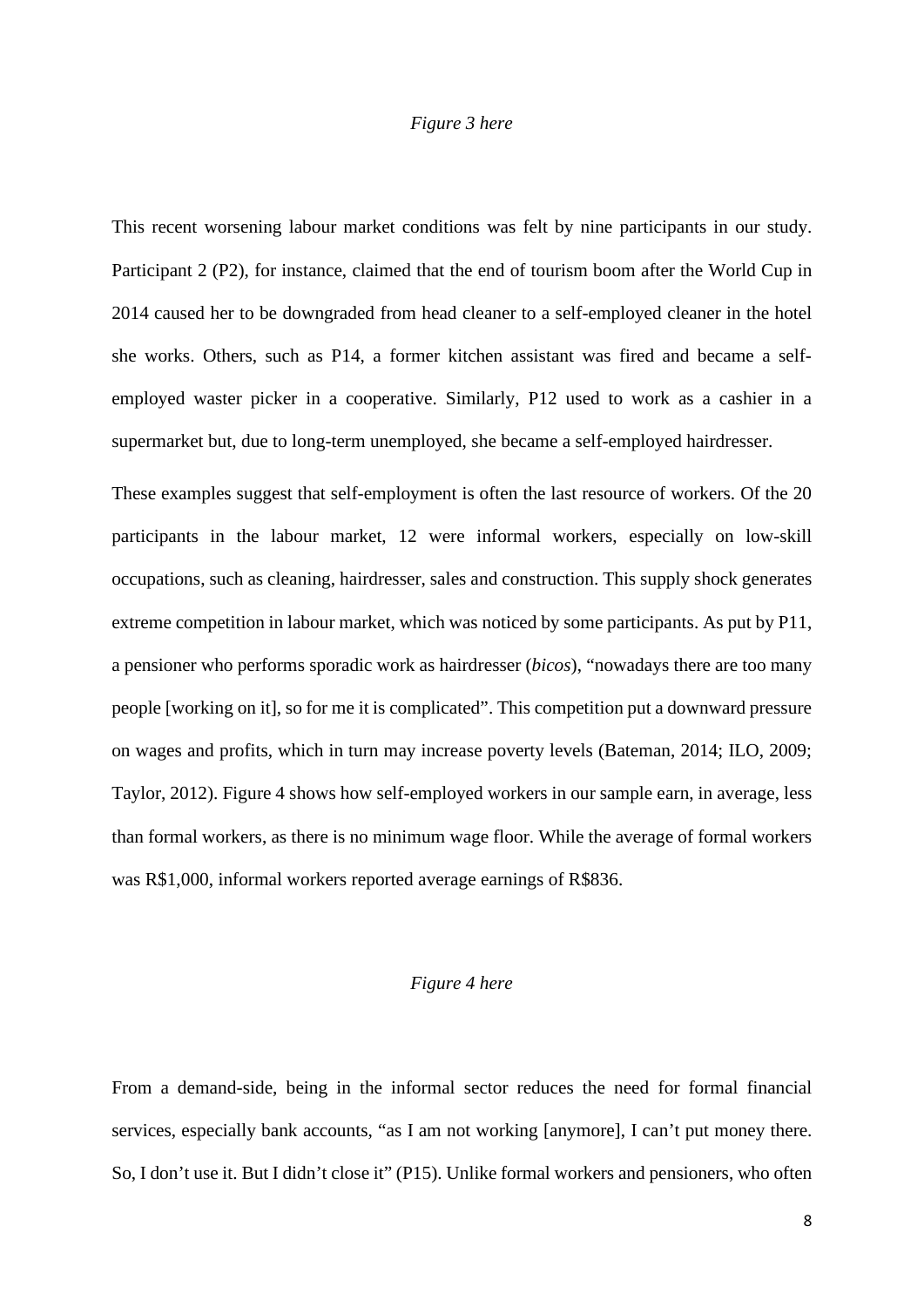receive wages and benefits through a bank account, self-employed and unemployed workers are usually paid in cash. Participants use banks "the less I can. […] as I am self-employed, I already pay [the debts] in cash" (P2). Those who receive benefits, such as the conditional cash transfer *Bolsa Família* (BF)<sup>6</sup>, report to use it only once a month: "when it is possible to withdraw everything, I do it, so I can solve things" (P14) and they "prefer to use cash. I don't know if it is true, but they say every time I use my card, they discount R\$2. Therefore, I already withdraw everything at once!" (P11).

Besides the low income, irregular income streams create uncertainty, which discourages individuals from acquiring further financial services, such as insurance. While pensioners and formal workers "think like this 'well, I can do this commitment. If I can't pay, I will have to take from the money that I earn'. Even if he gets tight, eat less rice, less bens, no rice, no beans" (P26), informal workers need to be careful: "today you are working, tomorrow you don't know. So today you earn a salary, tomorrow you don't know" (P2). For instance, despite acknowledging the importance of health insurance, they "haven't done yet, precisely because of the income, which is low. There are times that it sells well, there are times that doesn't. We are scared of doing a commitment like this, and I can't do it now" (P22). Thus, "usually those who have health insurance are the ones with signed [formal] contract. The company has an agreement with someone else, INSS… [but I don't] because I am not working formally. And to pay a health insurance without working and without being sick [it is not worth it]" (P30).

Similarly, the lack of money constrains savings to the poor. While half of participants claimed saving money (Figure 5), self-employed workers only manage to save low amounts for everyday needs: "if I have to buy a bit of sand [for constructing a house], I keep some small amount. It is not really saving; it is the necessary. The wage doesn't allow [me] to buy things" (P10). For those "who earn the minimum wage, we end up spending everything. Sometimes, if we do keep [money], it is R\$100, it is money that is there for emergencies. For example, if we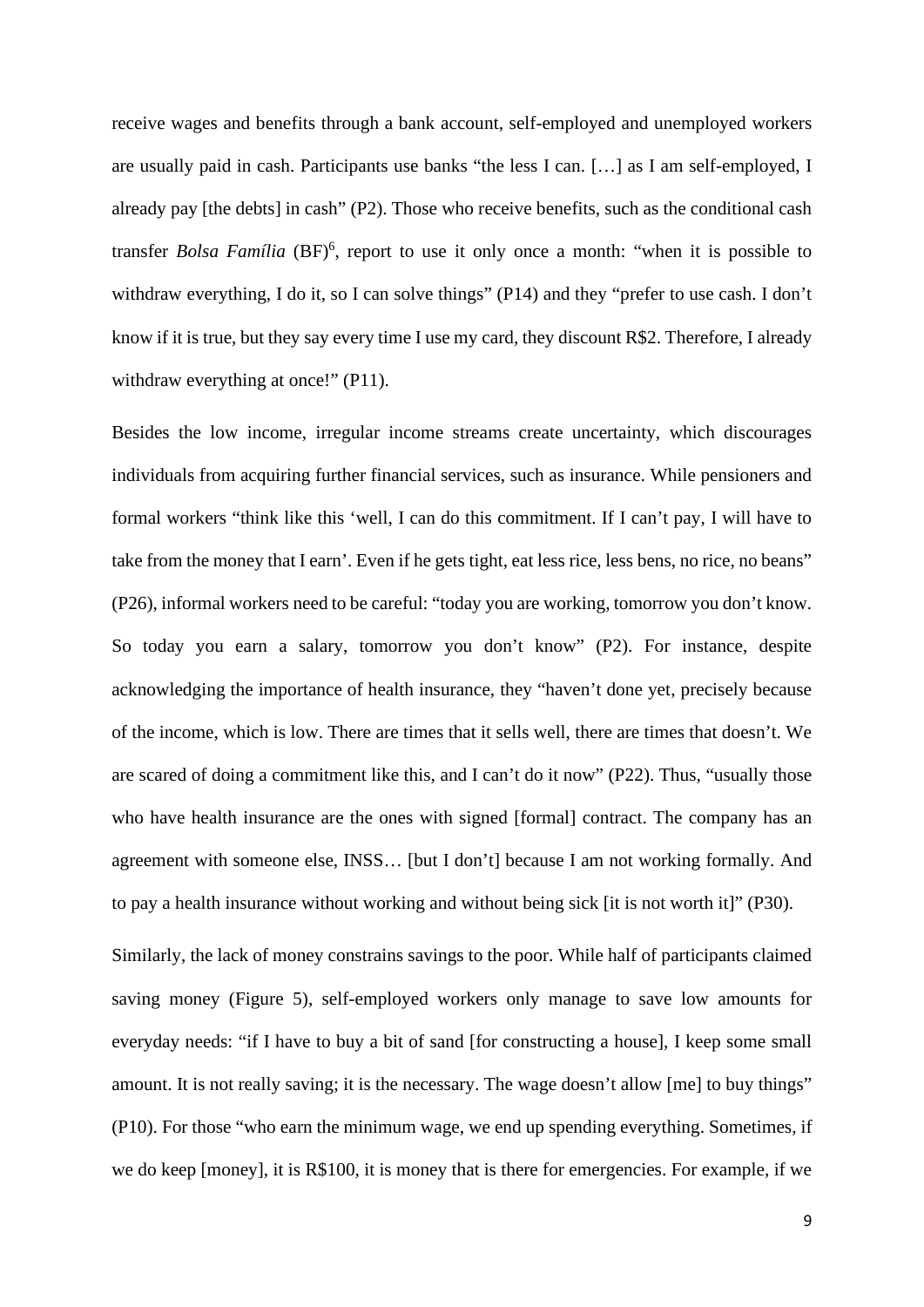need something, gas<sup>7</sup>, something fast, you have it there" (P1). However, "there are times by the end of the month that there is not R\$1 to spare" (P10).

#### *Figure 5 here*

These results are consistent with a Central Bank study that shows that about 57% of savers in Brazil had less than R\$100 (Figure 6). In turn, 3% of the population saved more than R\$30,000 in 2017. This concentration of savings also suggests that, in an environment of high interest rate, the savings-rich earners will benefit more from the financial system. In 2017, the deposit rate was 6.6% a year, and lending rates reached up to 299% (Banco Central do Brasil, 2020). This discrepancy means that the poor will pay a high premium for debts, while the rich will earn high returns on savings. Moreover, financial institutions appropriate most of this spread in the form of profits, thus boosting the income of shareholders. Thus, in an environment of low income and irregular income streams, increasing FI of the poor may lead to income inequality, as we will discuss next.

### *Figure 6 here*

Overall, we notice that formal employment and use of financial services are intrinsically related. This must be considered when promoting FI to the poor, especially informal and unemployed workers, as the need for bank account and insurance may be reduced and the prospects of savings is low.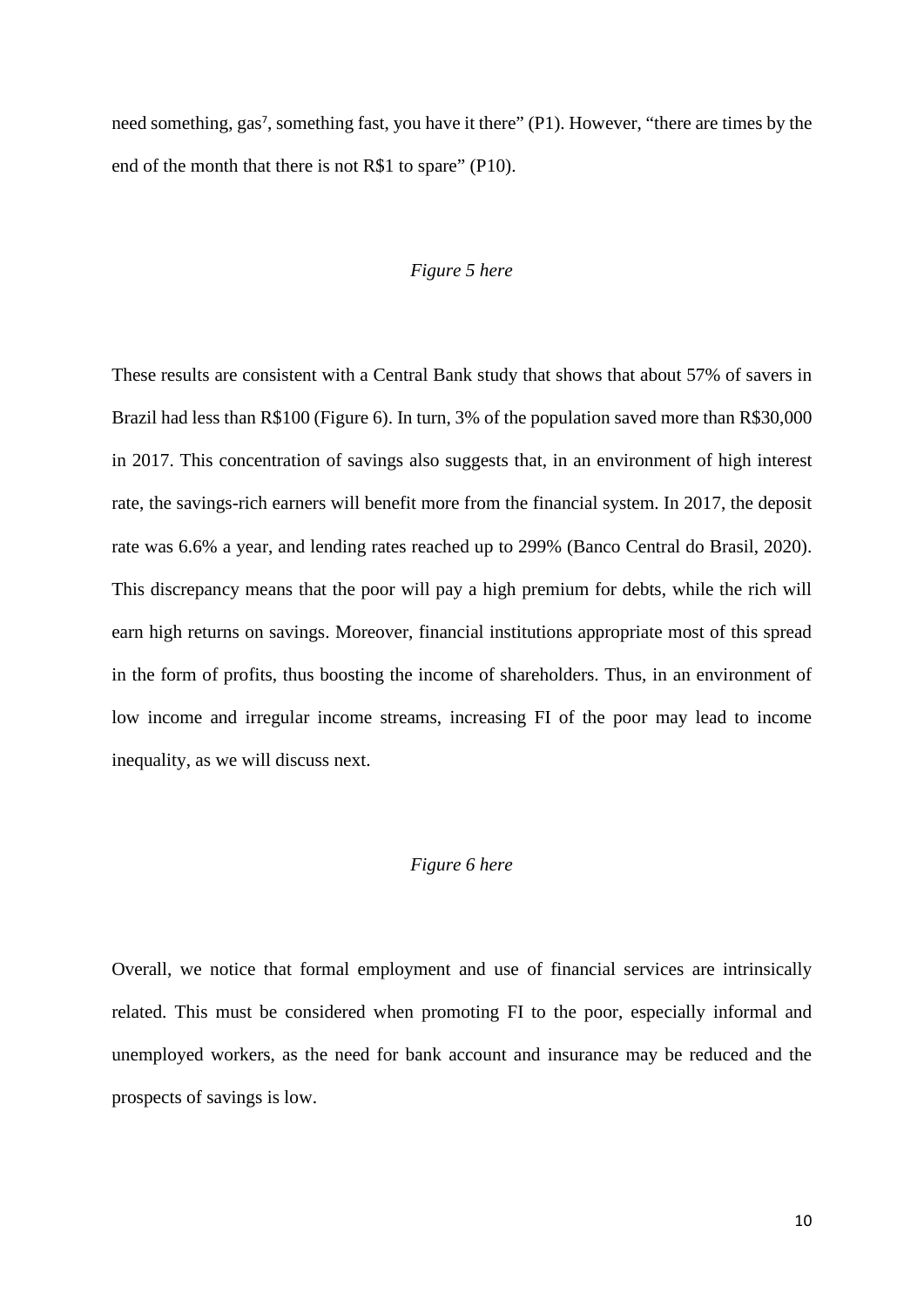#### **3.2 Credit and indebtedness**

As presented before, macroeconomic conditions and market structures shape the local financial market in DEEs. In Brazil, the international monetary system and bank concentration may explain the high interest rates charged to customers. Furthermore, informal workers and the unemployed are charged a further premium due to their riskiness. Expensive loans, in turn, lead to over-indebtedness of poor workers, and we demonstrate it through our case study.

Brazil, as other DEEs, exhibits a subordinate position in the international currency hierarchy (Bortz and Kaltenbrunner, 2018; Kaltenbrunner and Painceira, 2015, 2018; Trancoso Baltar, 2015). The low quality of the Brazilian Real creates a low demand for the currency, which is balanced by the monetary authority through increasing base interest rates. By adding a premium to the interest rate differential to core currencies, Brazil is able to attract foreign investors. This financial integration policy has been key to the Brazilian government since the 1990s, which includes reductions in capital controls and new policy-friendly rules toward foreign investors (Prates and Cintra, 2007).

Added to the high base interest rates, interest spread in the country is also above other DEEs'. In Brazil, average spread has slightly reduced between 2000 and 2017 in -1.23 percentage points (p.p.) (Table 1). Yet, the country displays around 30 p.p. above the median interest rates of other DEEs, which suggests that other factors may contribute to such a spread.<sup>8</sup> Thus, fostering FI policies in Brazil may have a stronger pervasive effect than other DEEs.

#### *Table 1 here*

One explanation for this phenomenon is the high concentration in the credit market. From a Kaleckian perspective, banks can be considered oligopoly industries, where the interest rate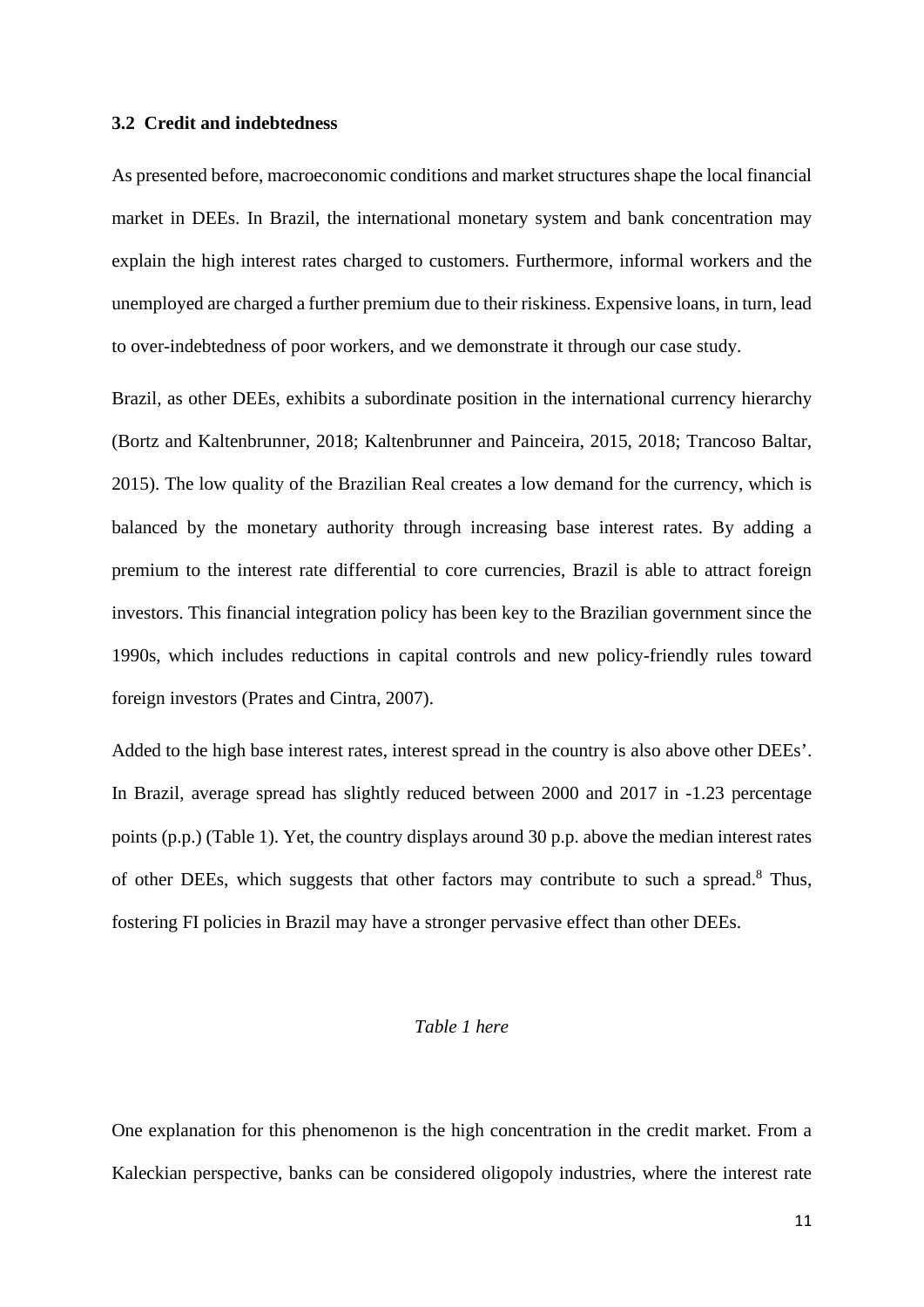spread is the mark-up of the financial institution over the costs (interests paid on deposits and on borrowed funds) and it is determined by the degree of concentration. We suggest that fees for other services, such as bank accounts, are also inflated by the lack of competition. In 2017, the five largest banks accounted for 85.9% of loans (Banco Central do Brasil, 2017) and 83.37% of total commercial banking assets in 2017, displaying an increase over the years (Table 2).

In our research, most participants consider interest rates "high" (P3, P5, P8, P14, P17, P22, P24, P25, P27, P28, P29), "absurd" (P4, P12) and even "abusive" (P2, P16, P19 and P23). Some claim that, "in a way, they [banks] take advantage of people's needs, they have abusive interest rates. Then a lot of people in their innocence, in a moment of despair, end up falling for it" (P2). For P29, "the problem of the bank […] is that the interest is very high. So, if you delay one day, it is over. Then you get desperate, because they will throw a lot of interest on me". Therefore, they consider banks "sort of thieves. The interest is too high, other things [also] super high. […] They may say they don't steal, but we know they do. Super high interests, […] abusive. You take a R\$2,000 loan, when you realize, in the end, you paid R\$5,000. They should offer and supply you with what the propose. Like, it is a R\$2,000 loan? Could be, like, R\$2,500, to take their share. But to take R\$2,000 and pay R\$5,000 in interests I think it is unnecessary" (P19).

*Table 2 here*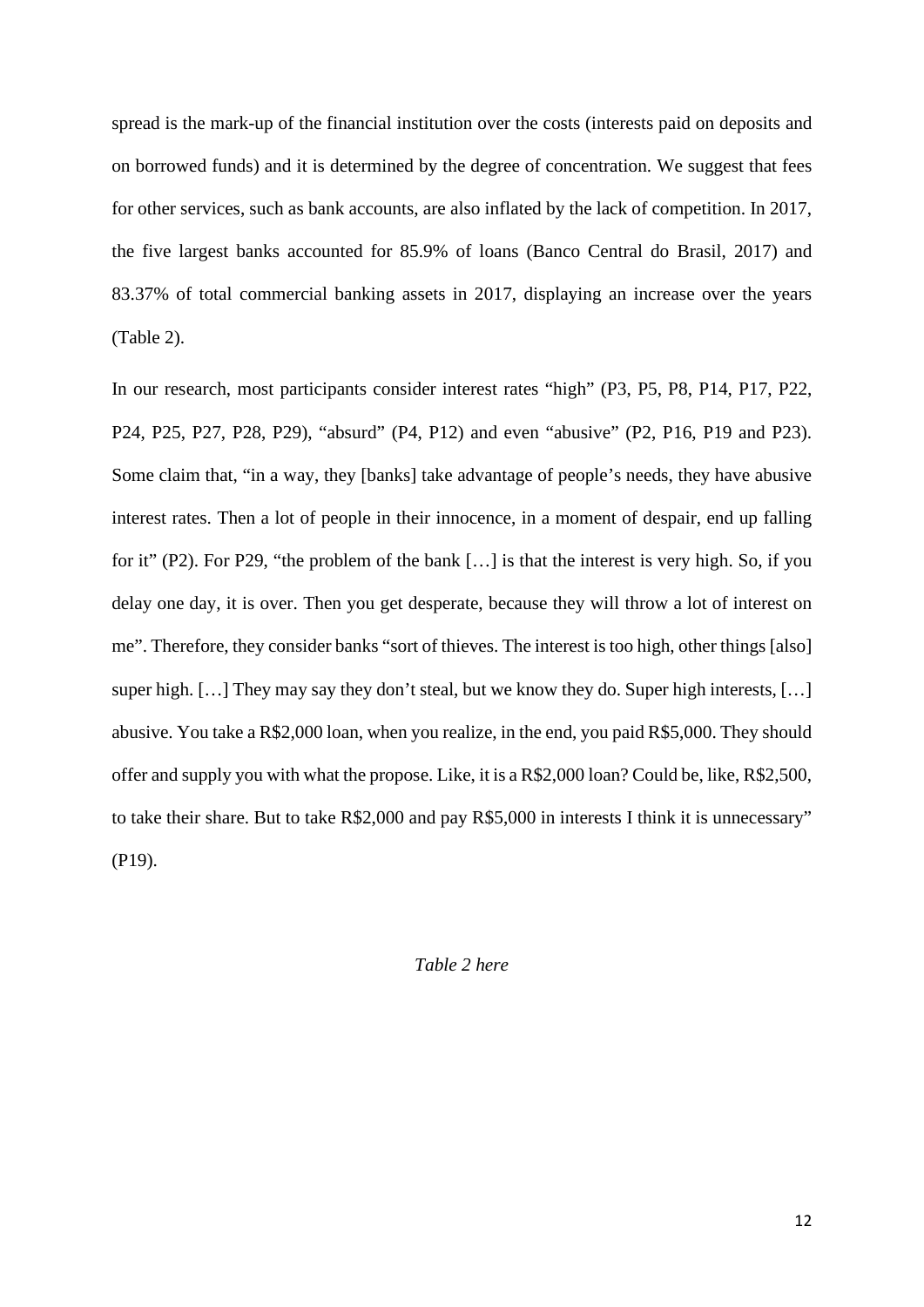Breaking these interest rates by credit type, we notice that there are strong differences depending on the employment status. As we see in Table 3, the cheapest credit lines are payday loans<sup>9</sup> to public officers and pensioners (i.e., regular income earners) and vehicle purchase credit. In contrast, non-payday loans, credit card rates and overdrafts display the highest interest rates in the credit market.<sup>10</sup> As long-term loans are inaccessible to self-employed and unemployed workers, they recur to short-term loans, in particular credit cards and overdrafts, whose interest rates are incompatible to their earnings (Costa et al., 2018; Paim, 2015).<sup>11</sup>

## *Table 3 here*

Unlike formal workers, the self-employed and unemployed do not have access to cheaper lines of credit. Benefit holders, despite having a regular income stream, can be divided into two groups. The first one is constituted of those who receive a minimum wage pension, such as retired or disabled workers. The second includes those who earn lower benefits, particularly the BF, which are usually around 1/3 of the minimum wage (in our sample, the average was R\$379). The first group has access to similar loan conditions than formal workers, while the second group must recur to higher interest rate loans. This constraint is reported by participants, as P14, an unemployed mother of nine, who said she would not even apply for a loan because "I won't get it. If I do get it, how am I going to pay? The money from BF is just for food and gas. There is not even money left to buy clothes to my boys".

This finding partially contradicts the hypothesis that government benefits, such as pensions and the BF, are a sort of collateralization in financialised capitalist economies, in order to push FI to poor individuals (Lavinas, 2018). In fact, a survey shows that, despite being more numerous, BF recipients have less access to credit in comparison to other benefit holders and their credit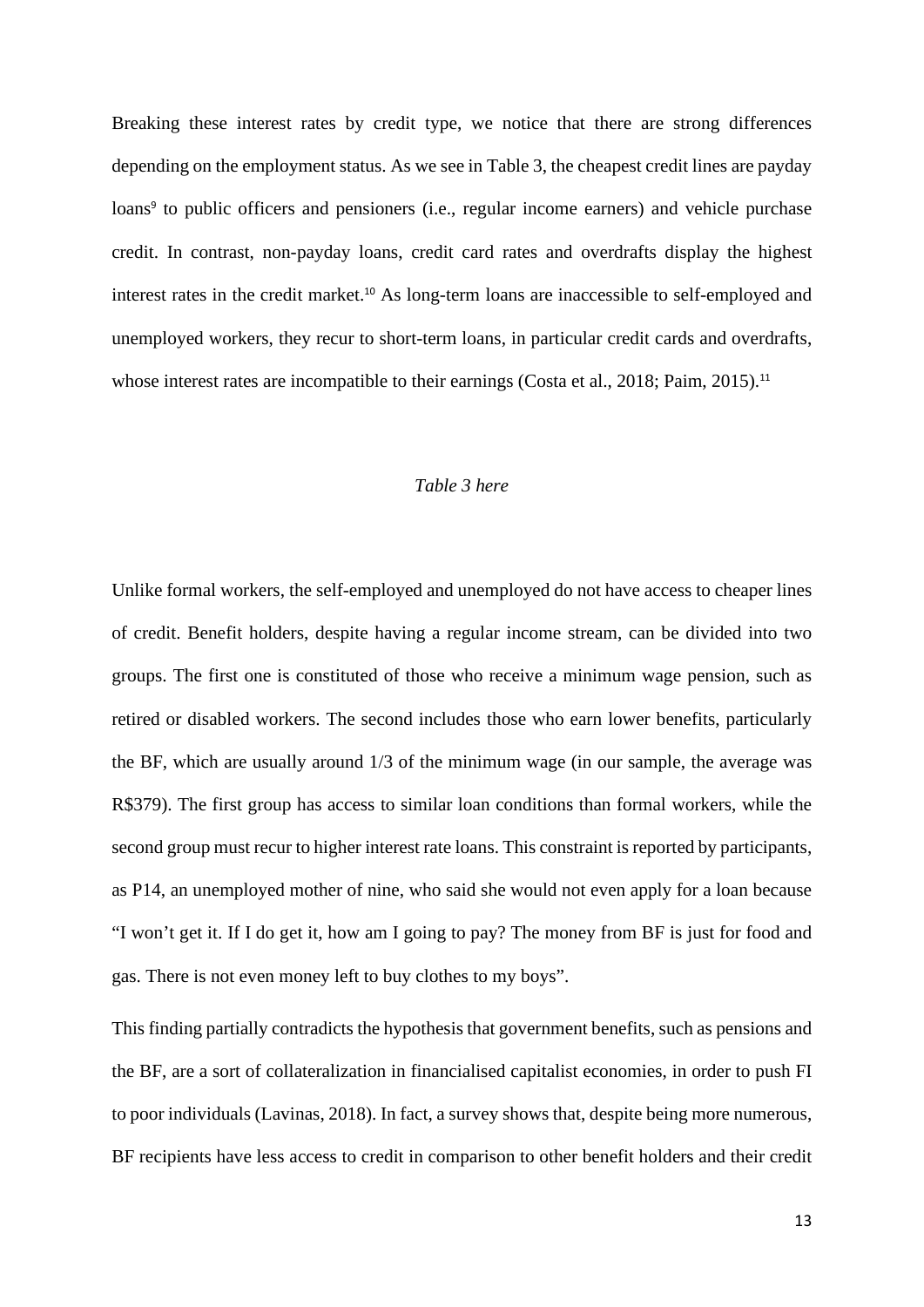penetration rate has dropped over time (Table 4). In turn, holders of minimum wage benefits display an increase in indebtedness. Thus, we suggest that, for regular income stream to be considered collateral for loans, it must overcome a certain survival threshold – which is not the case of BF.

#### *Table 4 here*

Due to the high interest rates, most participants who have borrowed from formal financial institutions were unsatisfied. They consider that overdrafts are "not worth it. […] They lend you the money automatically, you get it on the ATM, arrive and choose. The machine offers you. It can lend you R\$1,000 today, but tomorrow you are already owing R\$3,000 to the bank. Overdrafts are not good" (P6). Others consider loans to be "horrible. Too many interests, too high. I asked for R\$1,000 and paid almost R\$5,000. I paid every month for two years, R\$250 a month. […] I said, 'never again'" (P4).

The concept of over-indebtedness is open to debate, as there are different approaches on how to measure it. We follow the definition that over-indebtedness occurs when individuals must make sacrifices in order to comply with repayments, such as cutting on food, as well as becoming impoverish through debt (Afonso et al., 2017; Guérin et al., 2013; Guérin et al., 2018; Schicks, 2014; Schicks and Rosenberg, 2011). Within this framework, a third of participants can be considered over-indebted as they claimed working more hours (P8, P26, P29), cutting on food (P2, P10, P12, P18, P19), reducing/not paying utilities (P4, P18) and selling assets to repay the loan (P24, P25).

Besides the high interest rates, an important driver of over-indebtedness is an income shock, such as unemployment or sickness.<sup>12</sup> Some participants, for instance, stopped paying credit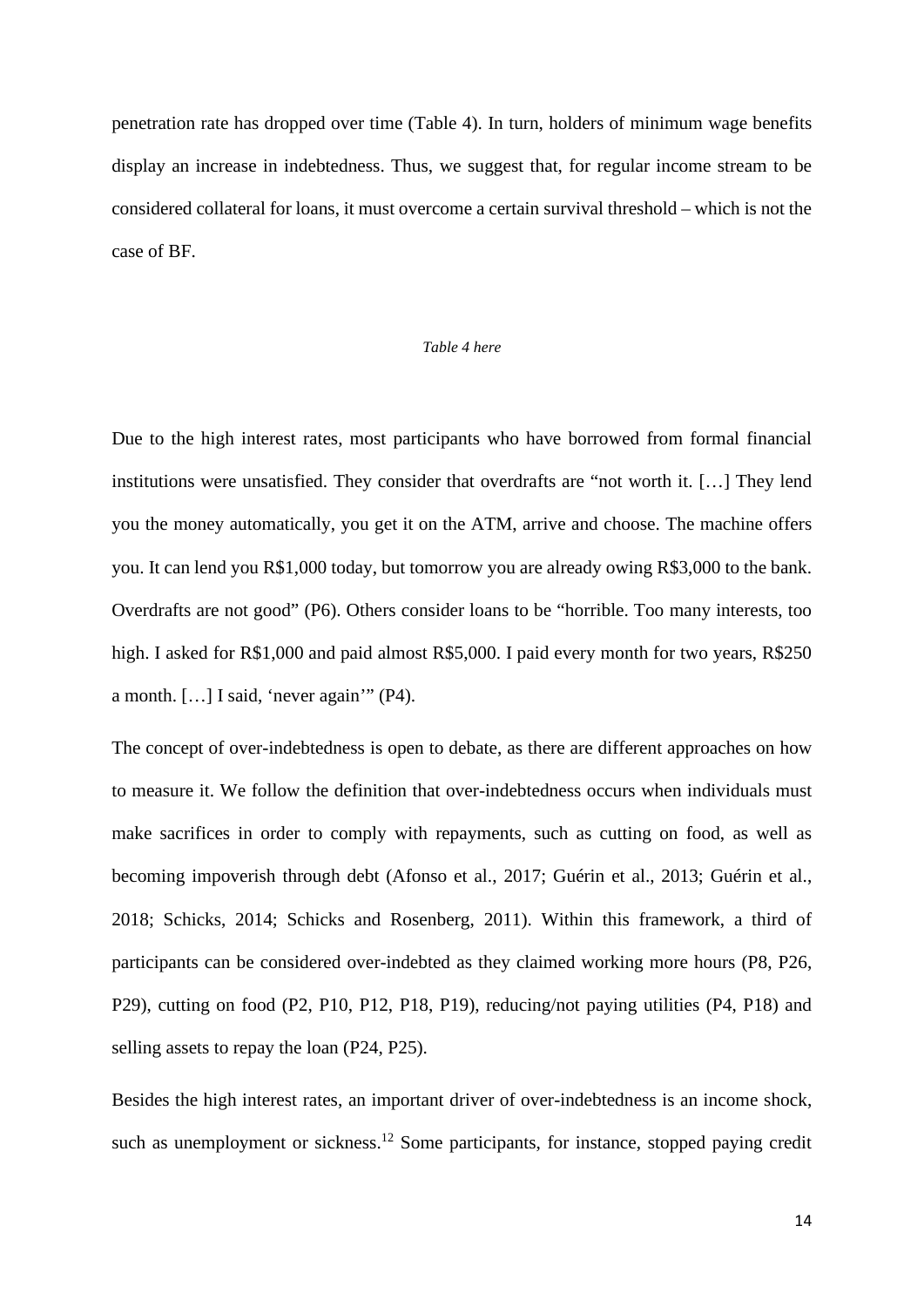cards statements because "the firm sent me away, so I had to sell some goods I had in order to repay [the debt]" (P25), but "it was not because I acted in bad faith, it was because there was no time. I got unemployed. So, I made a plan, and everything went wrong" (P4). Likewise, P14 purchased a sound system through instalments while formally employed but, after made redundant, was unable to keep repayments. According to her, the store called to negotiate the debt, but she "didn't have the money to pay. I was sad, because I didn't have the money to be able to pay. When I asked how much I owed, they said I was owing R\$5,000, but I bought it for R\$1,000 when I was working. I told them that I could go back to the shop when I was working again. But I haven't got a job until today. I am unemployed. It is hard to find a job. I have already signed up, handed out CVs, but no one calls me back". These examples show that, while a steady income stream may facilitate loans, as it acts as a collateral to banks, it may lead to a debt-led consumption, as has been reported in the microfinance literature (Guérin et al., 2018; dos Santos and Harvold Kvangraven, 2017; Schicks, 2014).

Two extreme over-indebtedness cases were reported in our interviews. First, P11, a widow and mother of two, suffered an accident that incapacitated her to work. She reported having outstanding loans "with Caixa, […] with this BMG<sup>13</sup>, then, with another financial institutions that I went, they said it was called Olé,<sup>14</sup> but I never even heard of this bank". All these loans were on a payday basis, as she receives a minimum-wage pension due to the early death of her husband. Most of her loans were for building a house, as her family was previously living on a plastic tent. Of her R\$1,000 monthly benefit, R\$400 is withheld by Caixa. She said it was "her dream" to pay these debts in full, "but for me there was no way […]. It was either paying [...] or leaving my children hungry".

Second, a craftswoman from the rural area, P24, claims she has paid over R\$40,000 in interest rates to Itaú over 20 years. In 1996, she took a R\$700 loan from BEMGE<sup>15</sup> to purchase supplies for her business. She had paid half of the loan, when she "suffered a disease I was not expecting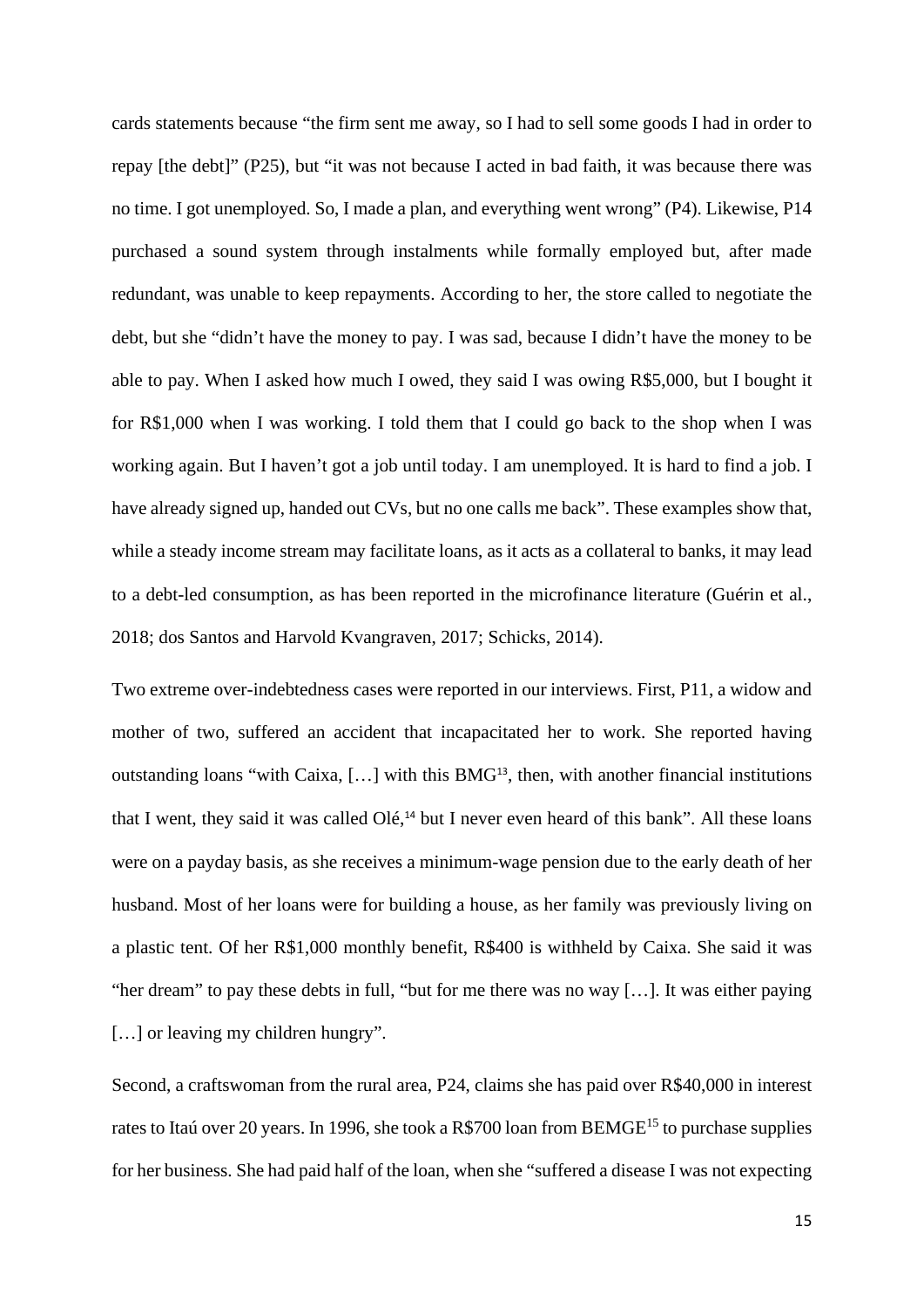at the time, so the raw material wasn't even used. I didn't even work with what I had invested, therefore I couldn't [repay], and delayed the instalments. […] At the time I was very sick, in a wheelchair, […] and I had no other help. So, I had to deal with it myself, sold what I had, sold my house, sold my goods to treat the disease, to pay for the delayed bills and trying to pay the loan. But it didn't work out". When she tried to negotiate "this amount of R\$700, it was R\$29,000! And it was interest on interest, and I couldn't solve it. I would go there, negotiate again, started paying […] but if I delayed, they would tell me I had to do a new contract". Therefore, she has "decided that I will no longer pay for this. I am being a slave to this bank, I feel like a slave of this bank".

Our findings suggest that the DEEs' subordinated position in the currency hierarchy and bank concentration may increase interest rates. Along with informality and unemployment, this environment of high interest rates can push the poor into over-indebtedness, undermining the claimed positive effects of FI.

## **3.3 Poverty, income inequality and the role of public banks**

Acknowledging the imposed macroeconomic constraints on FI in DEEs, we investigate the hypothesis that the policy reduces poverty and income inequality. Thereafter, we address alternative solutions, focusing on the role of state-owned banks.

## **3.3.1 Poverty and income inequality**

In our case study, interviewees did not believe that poverty was a result of a lack of financial access. In fact, many participants considered that banking could increase poverty. For them, the roots of poverty were mainly three: income inequality, bad institutions and individual responsibility.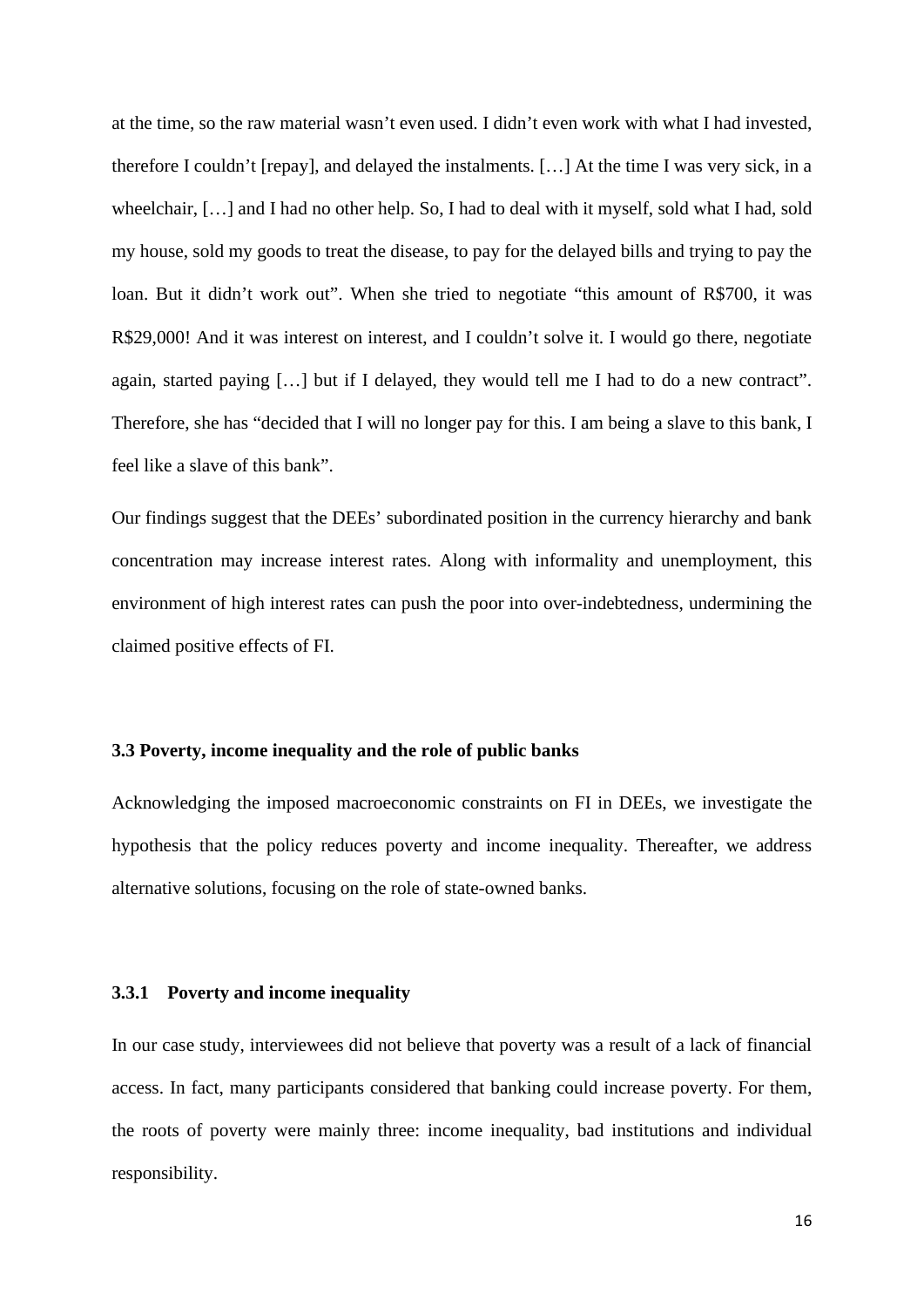First, one third of participants considered that income inequality was the main cause of poverty. While a person "who is born in a golden crib is not to blame for poverty" (P2), "if the big one had more love in their hearts, the little ones would not suffer so much" (P9). P3 illustrates this inequality through his work experience. As a glassmaker, he visits different types of houses and "you go through certain places that are very poor, but if you go to a gated community, with houses that for you to go around the house, you get lost".

Inequality is, however, considered a societal tradition, and participants felt that there was no solution for it. For them, "the money is poorly divided. And this is not from now, it is since they discovered Brazil" (P30). It is a "chronic problem, [which could be solved by] dividing income. If the income in the country was divided with more humanity, some wouldn't earn as much as they do, and other wouldn't earn almost nothing. This is the problem of Brazil, and everyone knows it. Everyone who reads knows that the problem in Brazil is income distribution" (P26). Thus, "this is the reality of our life. This goes from generation to generation; this is the reality. That's poverty, and you can't outrun poverty. The day you do, it is only the day you die. Then you outran it. But, yet, you will create problems for who is left, because they have to bury you. This is the reality, there is no way of overcoming it" (P17).

While high income inequality has been a long-term feature of Brazilian society (Fishlow, 1972), programmes to tackle income inequality were introduced in the past two decades. These, however, may display a "distributional ratchet" effect, that is, improvement tends to be temporary but deterioration tends to be more permanent (Palma, 2011; Palma and Stiglitz, 2016). In fact, a study using tax information found that, in Brazil, income concentration in the top has remained stable from 2006 to 2012, despite the reduction in income inequality in the bottom and middle of the income distribution (Medeiros et al., 2015).

Since 2015, however, income concentration and poverty have been worsening in Brazil (Neri, 2019). From 2012 to 2018, total real monthly household income increased 60.49% (Table 5).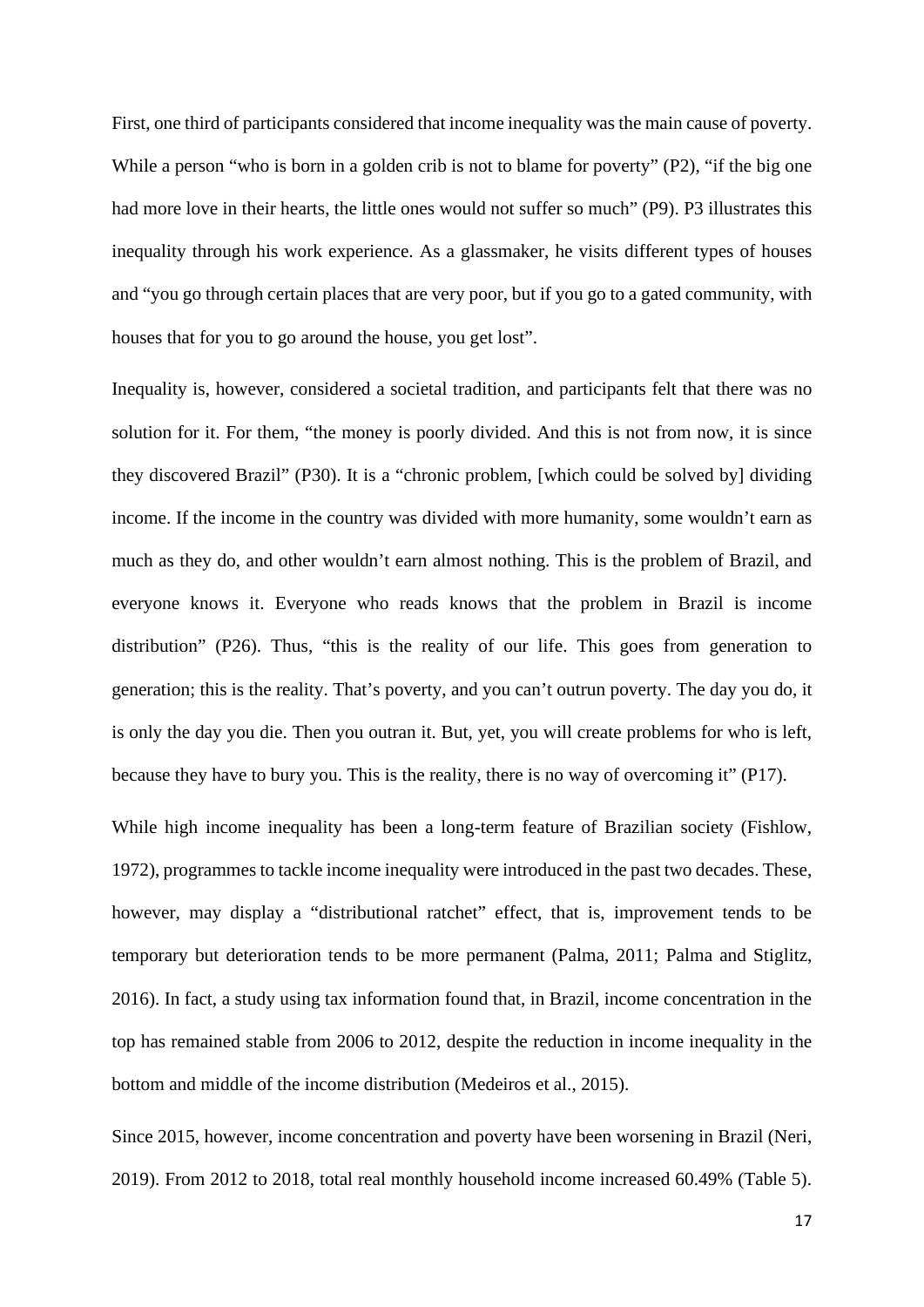The bottom 40% had an income change of 55.17%, while the top 10% had an increase of 61.04%. The quintile change was, however, disproportional. The bottom 10% had an increase of only 34%, while those between the 30-40% had a 59% increase in income. Finally, income concentration of the top 10% reduced from 2012 to 2015 but reached its peak of 43.12% in 2018.

## *Table 5 here*

From a micro-level perspective, an individual in the bottom 40% of the distribution earned monthly average of R\$720 in 2018. This is very similar to the average income of our participants (R\$742). In turn, individuals in the top 10% had an average monthly income of R\$9,369, and the top 1% of R\$27,744. This represents 13.01 and 38.53 times more than the average bottom 40% of the population. While these figures do not establish a causal relation between poverty and income inequality, it does demonstrate that participants had a clear picture of the magnitude of income inequality in the country and were able to draw conclusions on its effects on their daily lives.

The second declared cause of poverty was bad institutions, including government corruption, according to eight participants. As politicians "govern for themselves, not for the people" (P7), besides "stealing millions" (P30), funds for poverty alleviation are scarce. Nonetheless, if "the rulers would think more on the middle class and the poor, peripherical, class" (P12) or "if the government wouldn't steal so much" (P13), they believe poverty could be overcome. Therefore, "from everything the steal, if they would take some to solve a bit of poverty, it would be very nice" (P11), as "depending on the president that is there, if it is a good president, if he knows how to work properly, it would get better" (P29).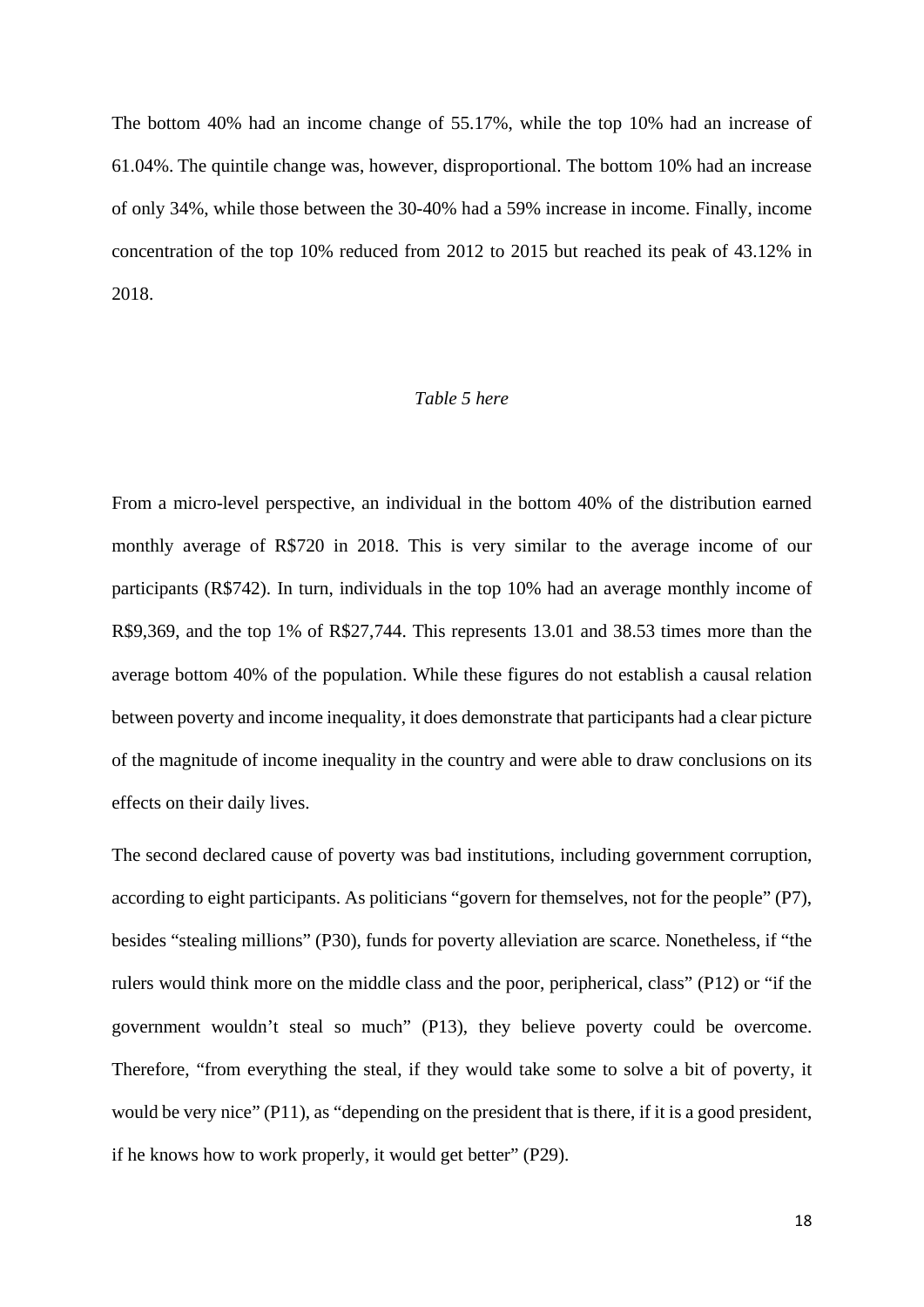Finally, four participants thought that the individual responsibility, due to a lack of education or goals, would be cause for their impoverish situation. "If the person has some character and has the will to work, he can overcome [poverty]" (P17) and "if the person chases a better life, she could do it" (P25), even if "you can eat today, but not tomorrow, but you get by" (P17). While the government may be seen as a support, it is "also us. […] For example, today I am currently poor. I am not poor; I am just currently poor. Tomorrow, I can have a better situation, if I fight for it. We don't have to die in poverty because we were born in poverty. We must have faith in god, work, fight and I am sure it will be solved" (P24).

In contrast, banking was not considered a key solution to fight poverty. In fact, participants often highlighted the limitations of access to finance in reducing poverty. For them, the policy success would depend on individuals' income, financial skills and loan purpose. Otherwise, FI would lead individuals into deeper poverty conditions due to over-indebtedness.

On one hand, some considered that having access to banking could improve people's income, as long as they had enough money and wage as "it is no use to have access to banking, but not having money, a high wage. Depends a lot on the wage. Because they look and if you earn R\$1,000, how can you do a R\$500 instalment? How will you eat, take a medicine, if you need to pay water, energy? There is no way, you can't" (P1). Therefore, just having a bank account would not solve poverty, as "the person would have to have a job, a better dignity, in order to have some money" (P5), especially if there are no particular purpose for it: "how will he have a bank card? What for? To keep it the drawer? If he has no means to use it…" (P27). Thus, if "there is no salary, [the poor] will end up indebted" (P8). This can then lead to a bigger problem as "if it is to make debts, they will just be going in a hole. Like an armadillo! Just going in a hole and there is no way out" (P13).

On the other hand, 17 participants thought that access to banking would lead to an increase in poverty, in particular due to a lack of income and high interest rates. They believe that "the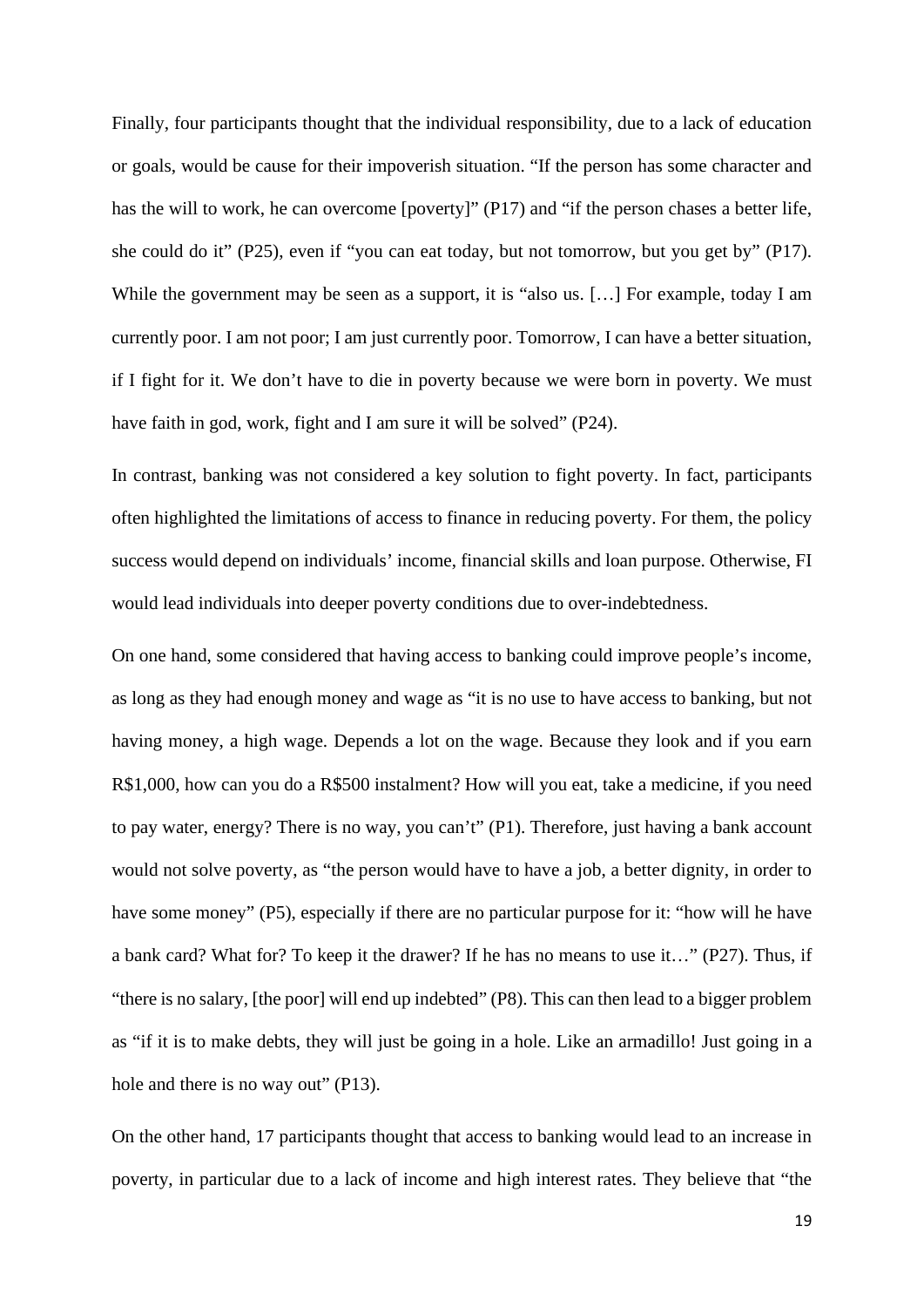poor without banking are better off" (P19) as they "already don't have anything. If we start with banking, [the situation] will get worse!" (P9).

The lack of income and the possibility of losing wealth over time is the first reason participants believe the poor would get poorer by using financial services. P21 thinks "she would get more [poor], because she will ask for a loan and won't be able to repay". If the poor "doesn't have employment, doesn't have work, how will she pay?". For them, "the economy of Brazil must get better, because it is useless for the bank to provide a loan, that he [the poor] won't be able to repay" (P26). Repayment problem may lead to destitution as "dealing with banks being poor is bad. If I get some money to build a house and don't pay it, I will lose the house" (P20).

The second reason, high interest rates, are also seen as impoverishing, as "the bank […] takes you out of suffocation and puts you into an even bigger one, because of the interests, the payment designs. Let's suppose, today you didn't manage to repay your statement. When next month starts, when you go to pay it, you will have to pay twice, and one of the statements will be almost double than it was before, because of interests. [...] So, if me, poor, didn't pay one, when it is the following month, you won't pay the next. […] It will become a snowball and that's it. You won't pay anything anymore, your name is dirty, you can't do anything anymore" (P16). Furthermore, "the banks steal so much, the person would deepen into bills, loans, cards…It would come to a point in which he would be suffocated and would not be able to afford it" (P18). In conclusion, "the bank will not come and say, 'take this money for you to overcome poverty', they won't do that. They could even bog you down deeper. Like, 'do a loan here, we will help you out. Do a R\$200 loan'. In the end, it ends up being R\$300, so it is not worth it"  $(P19)$ .

The perception that banks make too much money also corresponds to reality. The increasing profits of the four largest Brazilian banks with stock market presence<sup>16</sup> has been extraordinary,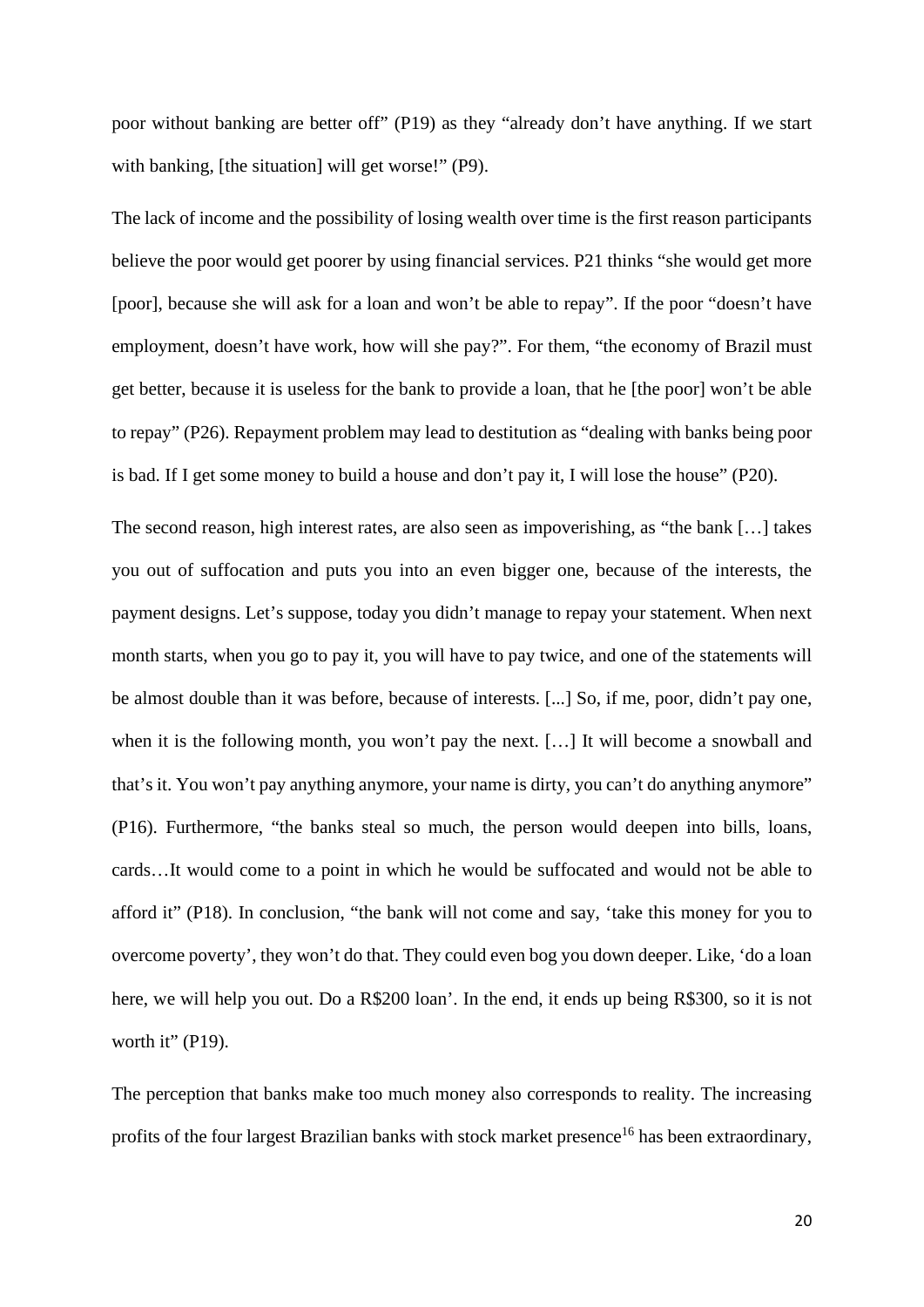particularly in face of the recent economic slowdown (Figure 7). Since 2016, there has been a sharp increase in total profits, reaching  $R$73.208 billion<sup>17</sup>$  in 2018.

#### *Figure 7 here*

More precisely, from 2017 to 2018, Santander's had a profit increase of 24.56% (R\$12.4 billion); Banco do Brasil of 22.18% (R\$13.51 billion); Bradesco of 13.35% (R\$21.56 billion); and Itaú only of 3.4% (R\$25.73 billion). Services, including account maintenance and debit card replacement fees, showed an average increase of 6.83% (R\$108.3 million) (Dieese, 2018). This suggests that, while interest rate charges are indeed high, other financial services also contribute to the increasing profitability of these banks.

The possible impoverishment through finance and the increasing profits from banks feeds back into the main perceived cause of poverty: income inequality. By expropriating the poor through high interest rate loans and expensive services, income shifts from the bottom to the top of the distribution. Alongside, potential over-indebtedness may lead to worse quality of life, such as reduction in food consumption, and even wealth destitution, as previously illustrated in our qualitative research.

Because of these potential drawbacks of FI, participants considered that a better solution for poverty reduction would be through improving employment conditions and public services (Figure 8).

## *Figure 8 here*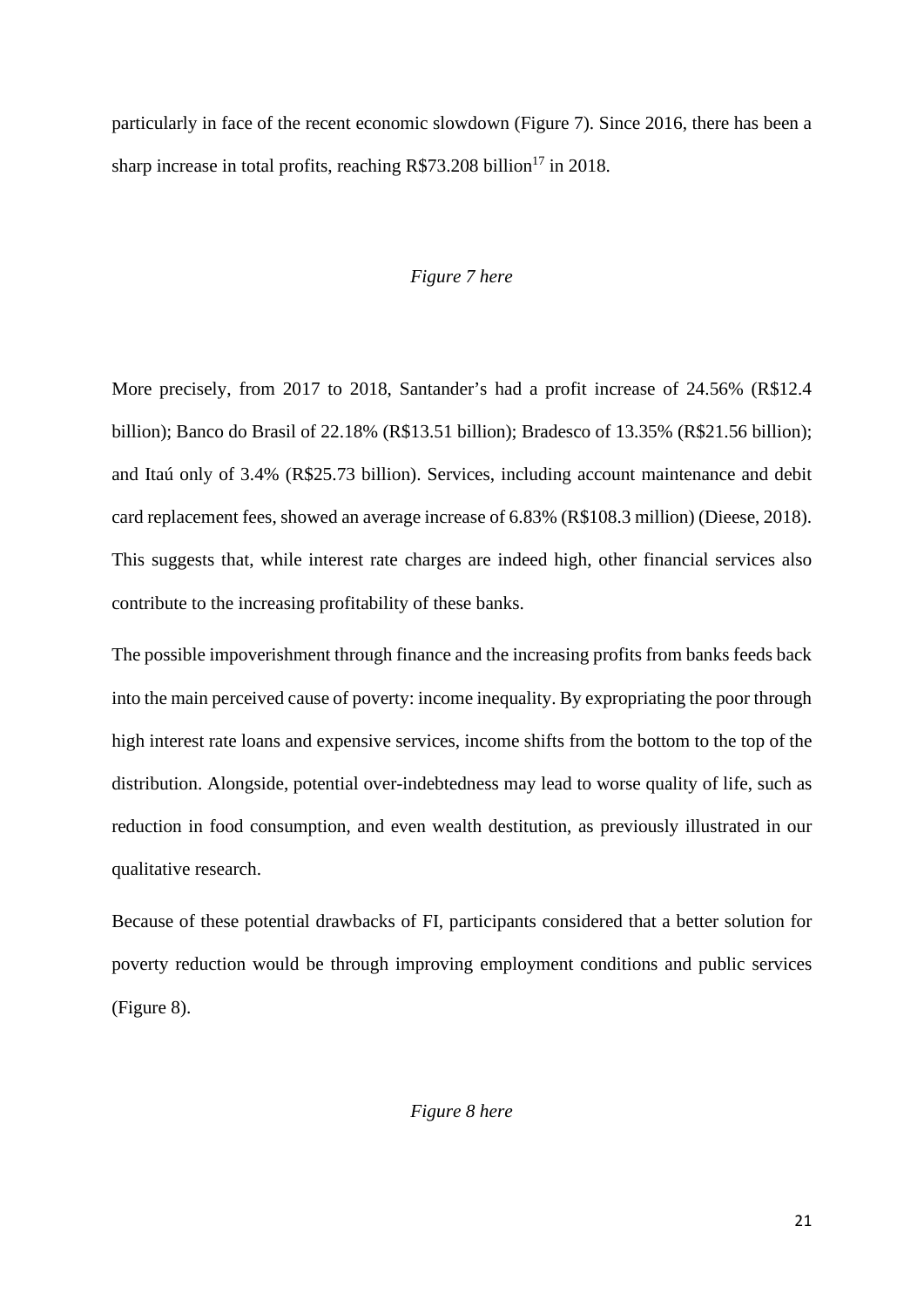For participants, in order to help the poor, the government should fund better health care and education, which could reduce these costs to the poor and improve their chances in the labour market, besides creating jobs and establishing higher wages. In sum, "just give a job to a person and she can handle on her own. For sure, the solution would be to create jobs, educational centres, something like that, to recover those people who believe they are no one in this world. Employment, the basics: health care, education. The least they deserve" (P7).

In conclusion, on one side, where the poorest receive less than the minimum wage but pay interest rates around 300% on credit card debts and overdrafts, it is reasonable to suggest that market-led FI will destitute indebted individuals. Moreover, fee-based bank accounts, which participants reported to be pushed by private banks, withhold a considerable sum of these individuals' income.<sup>18</sup> On the other side, this financial expropriation allows banks to increase profitability and growth, expanding their oligopoly power and furthering poverty and income inequality in the country. In this context, FI policies are likely to fail the poor.

#### **3.3.2 The role of public banks**

An alternative to the promotion of FI without the drawbacks of financial expropriation is the development of state-owned banks with a clear development goal, including a low profitability strategy.<sup>19</sup> While the World Bank (2014, p. 3) advocates that the public policy should only handle market failures and that "direct government intervention – such as directed credit, debt relief, and lending through state-owned banks – tend to be politicized and less successful", our results suggest that state-owned banks have been very effective in promoting FI to the poor.

In Brazil, the state-owned bank Caixa Econômica Federal has played a key role. <sup>20</sup> However, recent changes in governance has shifted previous developmental policies to a more profit-led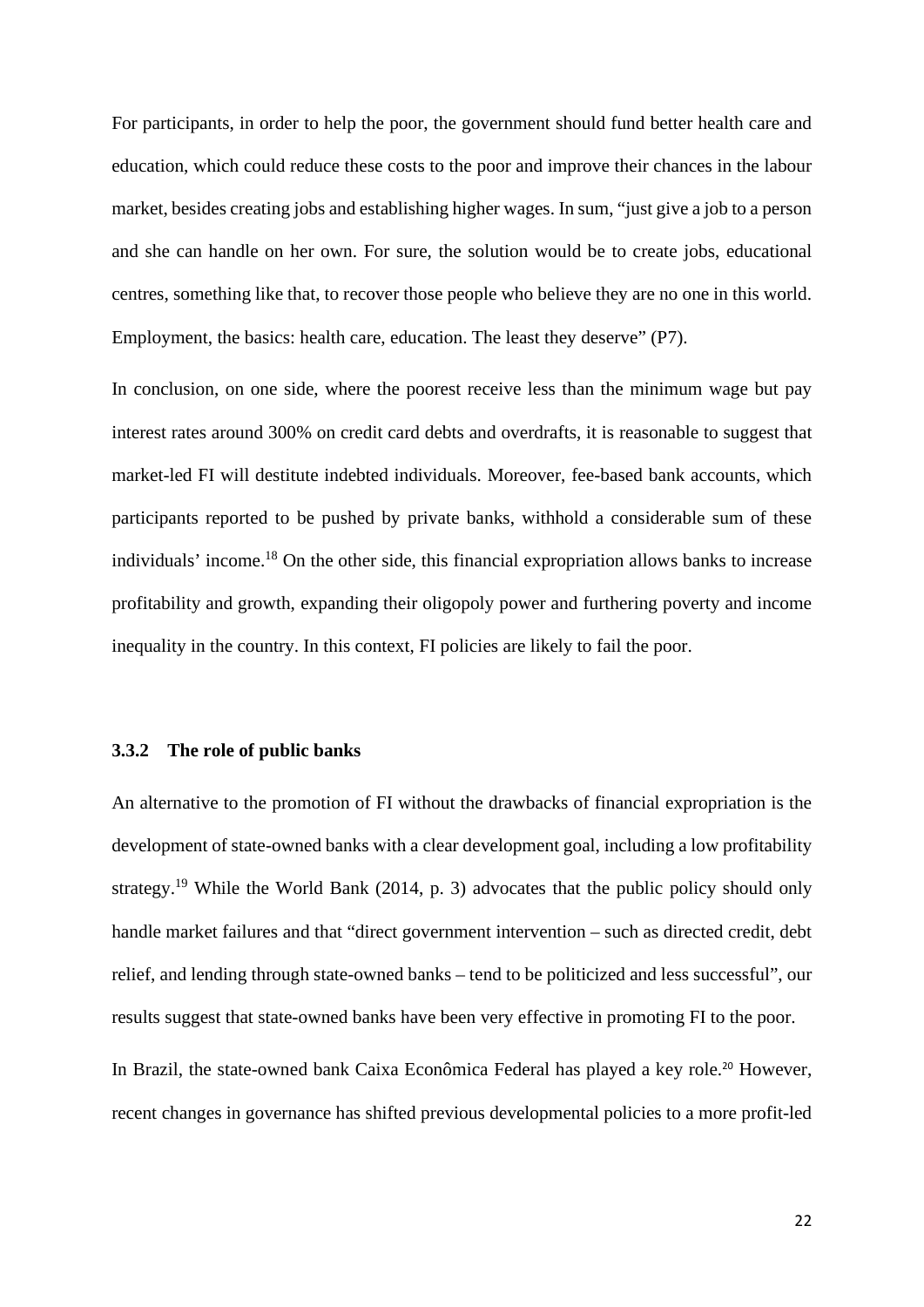objective. Like private banks, Caixa has had increasing profits since 2017, reaching R\$21.06 billion in 2019 (Figure 9).

#### *Figure 9 here*

This high profitability is a result of increasing income from fees, declining funding costs, and a restructuring process aimed at reducing labour costs that started in 2015 (Dieese, 2018). From the revenue side, part of Caixa's profits were from services and fees. Table 6 displays this type of income of the top five banks. As we notice, Caixa increased its income by 88% from 2012 to 2018, surpassing other private banks such as Santander and Bradesco.

#### *Table 6 here*

From the cost side, Table 7 shows the reversing of the previous upward trend in job creation, due to incentives to voluntary retirement programme, voluntary redundancy programme and the closure of 37 branches in 2017 and 2018 (Dieese, 2015, 2017, 2018).

## *Table 7 here*

Despite this recent changes in governance, in our case study, 78% of account holders were clients of Caixa. The bank is considered a more accessible financial institution for low-income individuals and has been referred to as the "bank of poverty" (P2) since it "is more viable for us who don't own much" (P5). For them, "there are banks for posh people and banks for the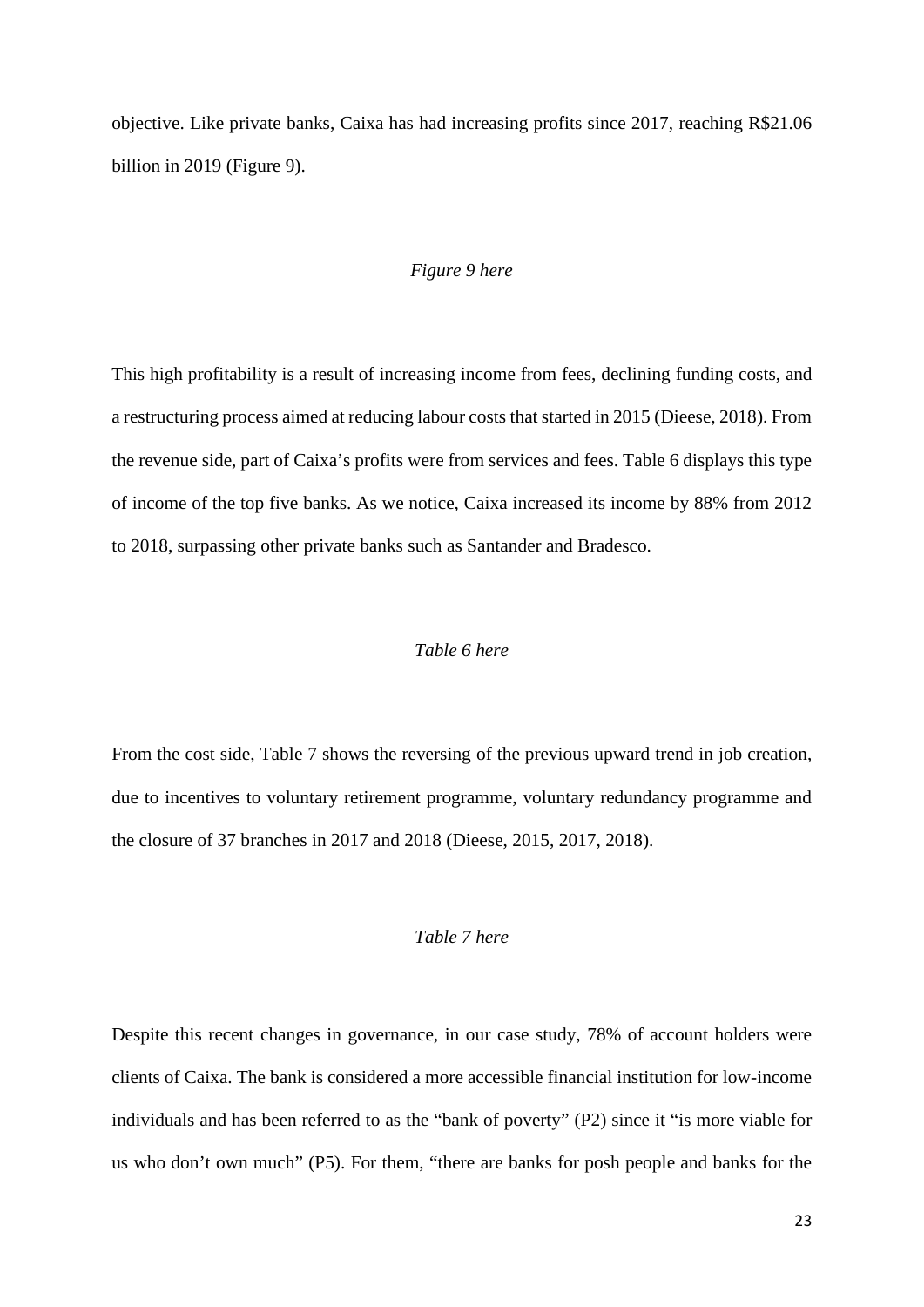humbler ones. The bank of the poor and the bank of the rich. Caixa, for me, is more for the ordinary people" (P11). Moreover, "their accounts have a gratifying benefit to the poor. The other banks we can't do it. Caixa, how do I say it, is the bank of the poor. It is there where you receive unemployment benefits,  $PIS^{21}$ , these things, everything is at Caixa Econômica. Caixa or Banco do Brasil. […] And it is a bank that when you open an account, let's suppose, you want to cancel that account, the fees are not so high. It is not an absurd such as Itaú, Bradesco, Santander" (P12).

Private banks, in contrast, are usually seen as expensive and less accommodating to the needs of the poor. In our sample, several participants decided to migrate from private banks to Caixa because of the high costs. At Santander, for instance, the experience "was really bad. They ate up a lot of money because it was a checking account and a salary account. Anyway, I opened it at Caixa, to save a bit of cash on the savings account" (P20). Likewise, at Itaú, "the financial costs were too high, so I couldn't keep the account at Itaú. I had to cancel and keep only Caixa, which is a savings and a salary account" (P4). In turn, at Caixa "if the money would be deposited on one day, you could let it to the next, without any costs. At Santander, no. If you leave it from one day to the other, they already take some of your money" (P20).

Private banks have also been reported to take advantage of some participants (P14, P21, P24, P26). The most common practices were pushing checking accounts instead of salary or savings accounts, and extra unrequested services or products.<sup>22</sup> To P26, a Santander employee "said, 'you must open a checking account', 'am I obliged to?', 'yes', so well, I didn't mind and opened it. But every month I was owing some money. [...] So I said, 'there is something sketchy about it'. [...] Wait a minute, I have a checking account and I am paying almost R\$13 to have it?". For participants, the costs of keeping a checking account are too high: "you take R\$25 off the minimum wage. If you think about it, R\$20 is five packs of rice, of the worse rice" (P17). Bradesco, instead, added an unsolicited insurance policy to a loan made by P24. She claimed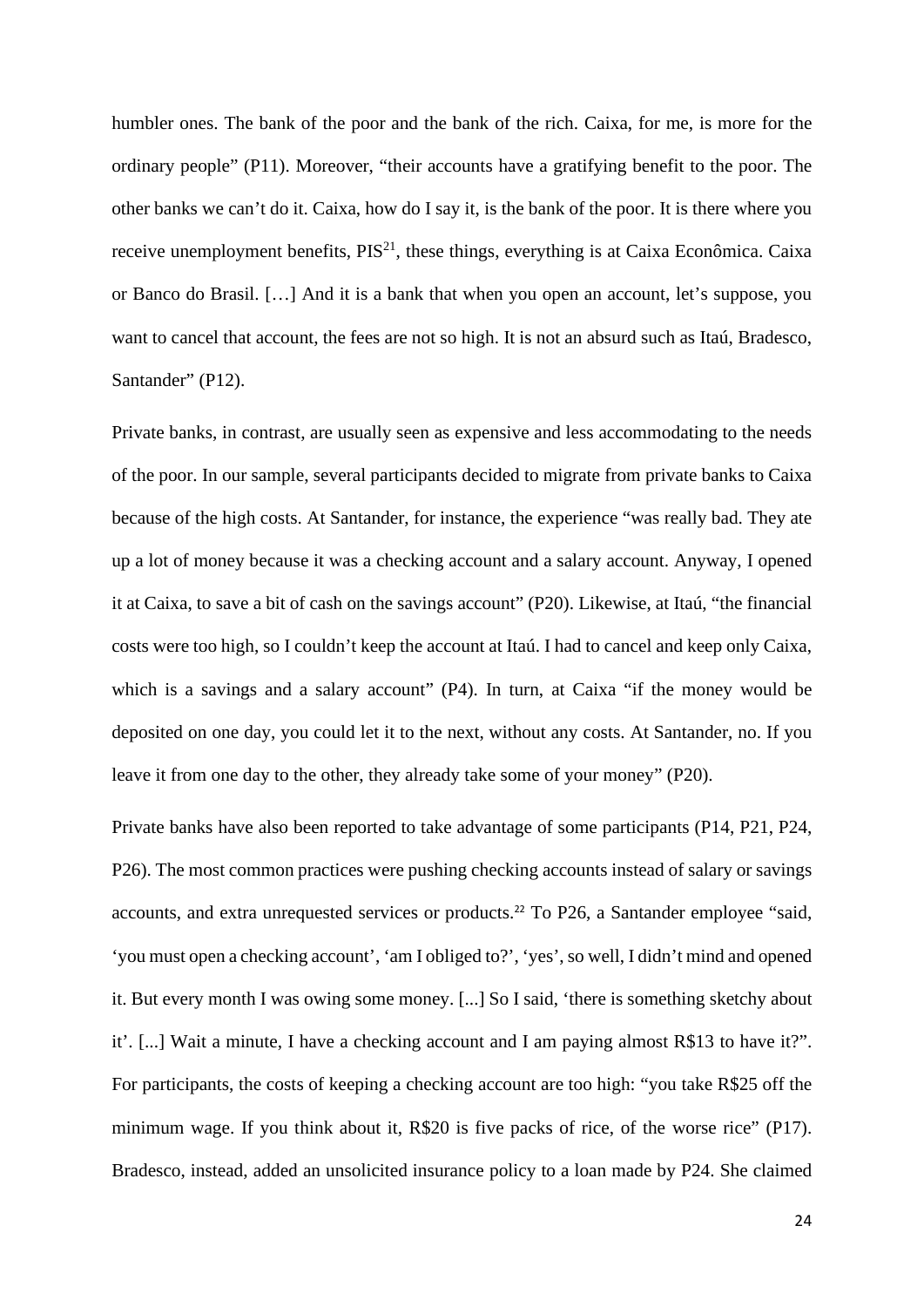her savings were reducing overtime and, when she spoke about it to a bank officer, "he said 'it must be because of the insurance'. But I didn't hire any insurance! So, they were cashing in, he said. [...] It took the little money we were saving". These findings are in line with other studies who have also reported capitalisation on the most vulnerable individuals in Brazil, which suggests that these are common occurrences (Reymão and Oliveira, 2017; Santanna, 2019, chap. 6).

To conclude, our findings suggest a recent shift from the development goal of Caixa's FI policies to a profit-led strategy. While Caixa is perceived as the "bank of poor", it still has room to reduce spread and fees, in order to promote an FI policy that does not expropriate the poor.

#### **4. Conclusion**

This article proposes the hypothesis that financialisation of everyday life in developing and emerging economies (DEEs) has taken the form of financial inclusion (FI). Unlike in developed countries, where the focus is on homeownership, savings and pensions, financialisation in DEEs is largely characterised by debt-led consumption and over-indebtedness.

By using a Post-Keynesian approach to FI, we conclude that macroeconomic conditions influence the access to and usage of financial services. We highlighted three macroeconomic conditions and market structure in DEEs: a domination of the informal labour market, the subordinated position of local currencies in the international monetary system, and the oligopoly characteristic of the national financial markets. These factors induce high interest rates and high costs of basic financial services which, in an environment of low and irregular income, may lead to impoverishment. Moreover, these characteristics may foster income inequality in DEEs, as banks expropriate wealth from the poorest individuals. Therefore, we challenge the claims that FI reduces poverty and income inequality.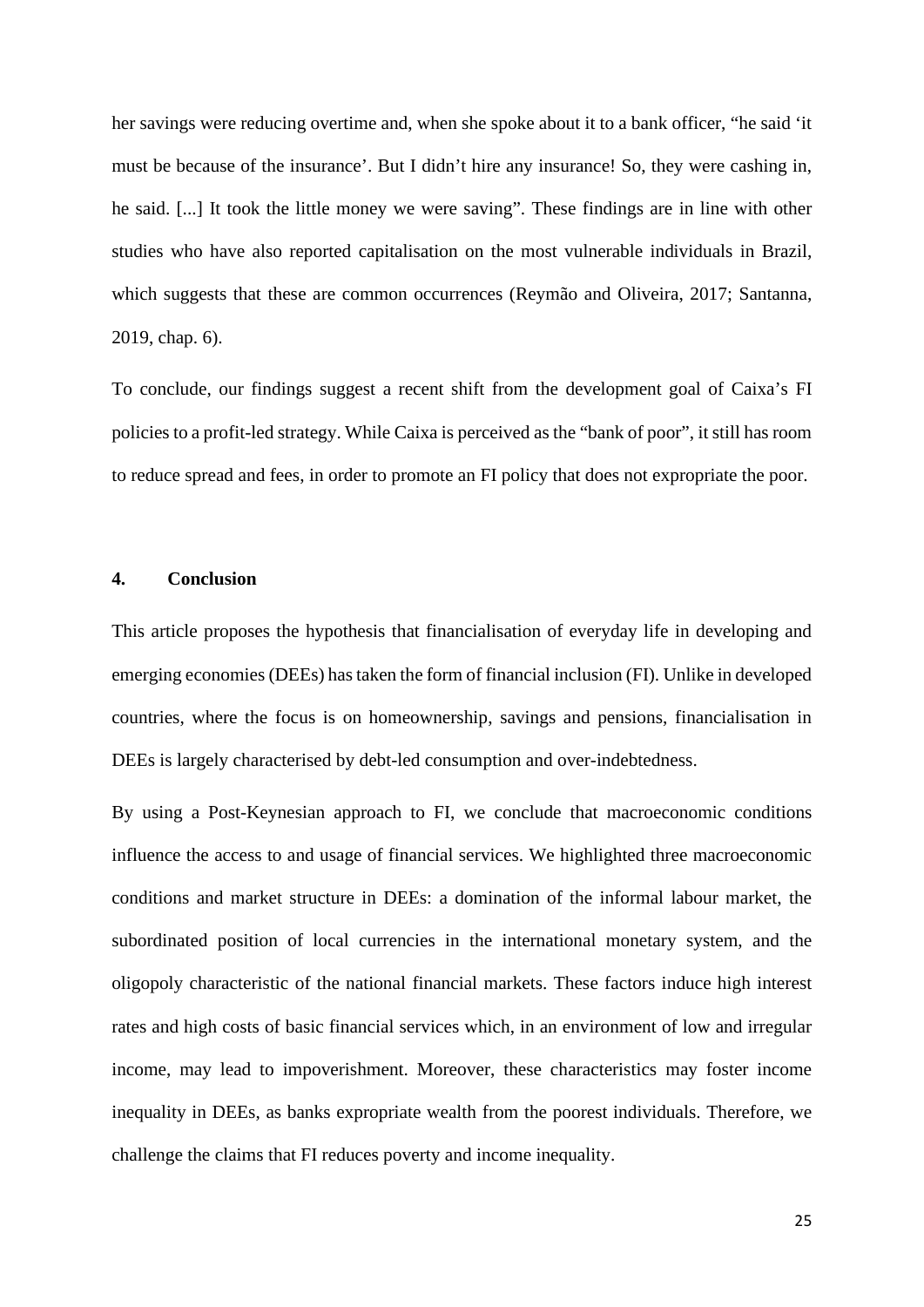Acknowledging these macroeconomic constraints, we conclude that the development objectives of a for-FI are likely to be unsuccessful. Through a mixed-method case study of Brazil, we illustrated the existing drawbacks of for-profit FI, such as pushing expensive services to customers. Using the statements of 30 participants, we suggest that formal employment is essential for the access to and usage of formal financial services. Furthermore, inherently high interest rates are an important source of over-indebtedness and must be acknowledged when considering FI as a tool for development.

Due to the high costs of FI and low incomes, participants considered that access to banking is unable to reduce poverty and could lead to wealth destitution and worsen quality of life. Thus, we conclude that for-profit financial institutions are unlikely to promote poverty and income inequality reduction policies. In turn, a potential alternative would be to deliver FI through state-owned banks with a development goal, allowing the poor to have free bank accounts and low-interest loans.

#### **References**

- Afonso, J. S., Morvant-Roux, S., Guérin, I., and Forcella, D. 2017. Doing Good by Doing Well? Microfinance, Self-Regulation and Borrowers' Over-indebtedness in the Dominican Republic, *Journal of International Development*, vol. 29, no. 7, 919–35
- Aitken, R. 2013. The Financialization of Micro-Credit, *Development and Change*, vol. 44, no. 3, 473–99
- Akotey, J. O. and Adjasi, C. K. D. 2016. Does Microcredit Increase Household Welfare in the Absence of Microinsurance?, *World Development*, vol. 77, 380–94
- Aslan, G., Deléchat, C., Newiak, M., and Yang, F. 2017. Inequality in Financial Inclusion and Income Inequality: International Monetary Fund IMF Working Papers 17, date last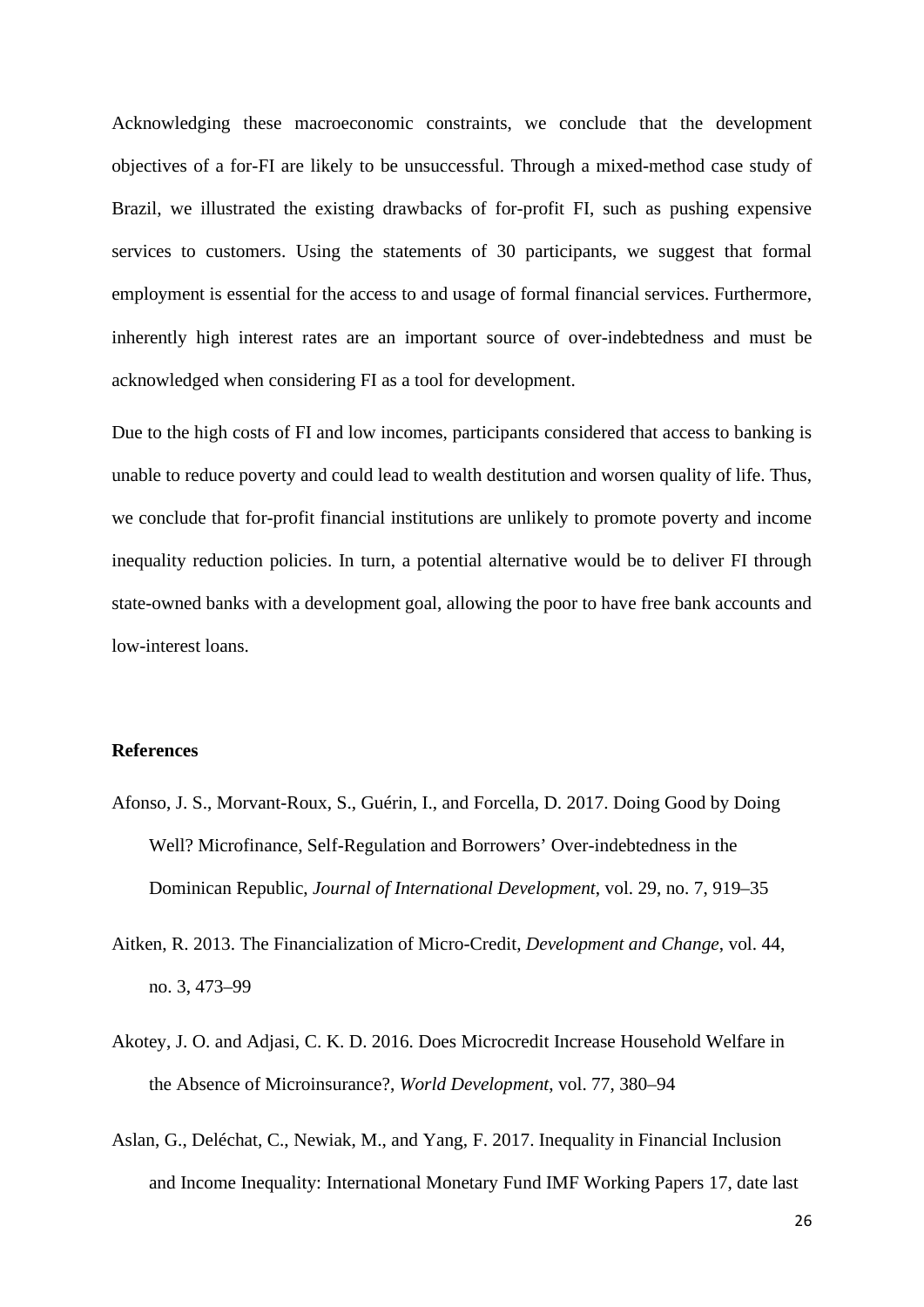accessed June 27, 2018, at IMF Working Papers at https://ideas.repec.org/p/imf/imfwpa/17-236.html

Balliester Reis, T. 2018. Why Are Policy Real Interest Rates So High in Brazil? An Analysis of the Determinants of the Central Bank of Brazil's Real Interest Rate, *International Journal of Political Economy*, vol. 47, no. 2

Banco Central do Brasil. 2017. Relatório de Economia Bancária:

Banco Central do Brasil. 2018. Relatório de Cidadania Financeira:

Banco Central do Brasil. 2020. *Time Series Management Database*

- Bank for International Settlements. 2012. Financial inclusion indicators, in *Kuala Lumpur Workshop on Financial Inclusion Indicators*, Kuala Lumpur, Bank for International **Settlements**
- Bateman, M. 2014. The Rise and Fall of Muhammad Yunus and the Microcredit Model: 001, date last accessed at International Development Studies Working Paper
- Bateman, M. and Chang, H.-J. 2012. Microfinance and the Illusion of Development: From Hubris To Nemesis in Thirty Years, *World Economic Review*, vol. 1, 13–36
- Becker, J., Jäger, J., Leubolt, B., and Weissenbacher, R. 2010. Peripheral Financialization and Vulnerability to Crisis: A Regulationist Perspective, *Competition & Change*, vol. 14, nos. 3–4, 225–47
- Bortz, P. G. and Kaltenbrunner, A. 2018. The International Dimension of Financialization in Developing and Emerging Economies, *Development and Change*, vol. 49, no. 2, 375–93
- Carneiro, R. and Rossi, P. 2013. The Brazilian experience in managing interest-exchange rate nexus: Berlin Working Papers on Money, Finance, Trade and Development 2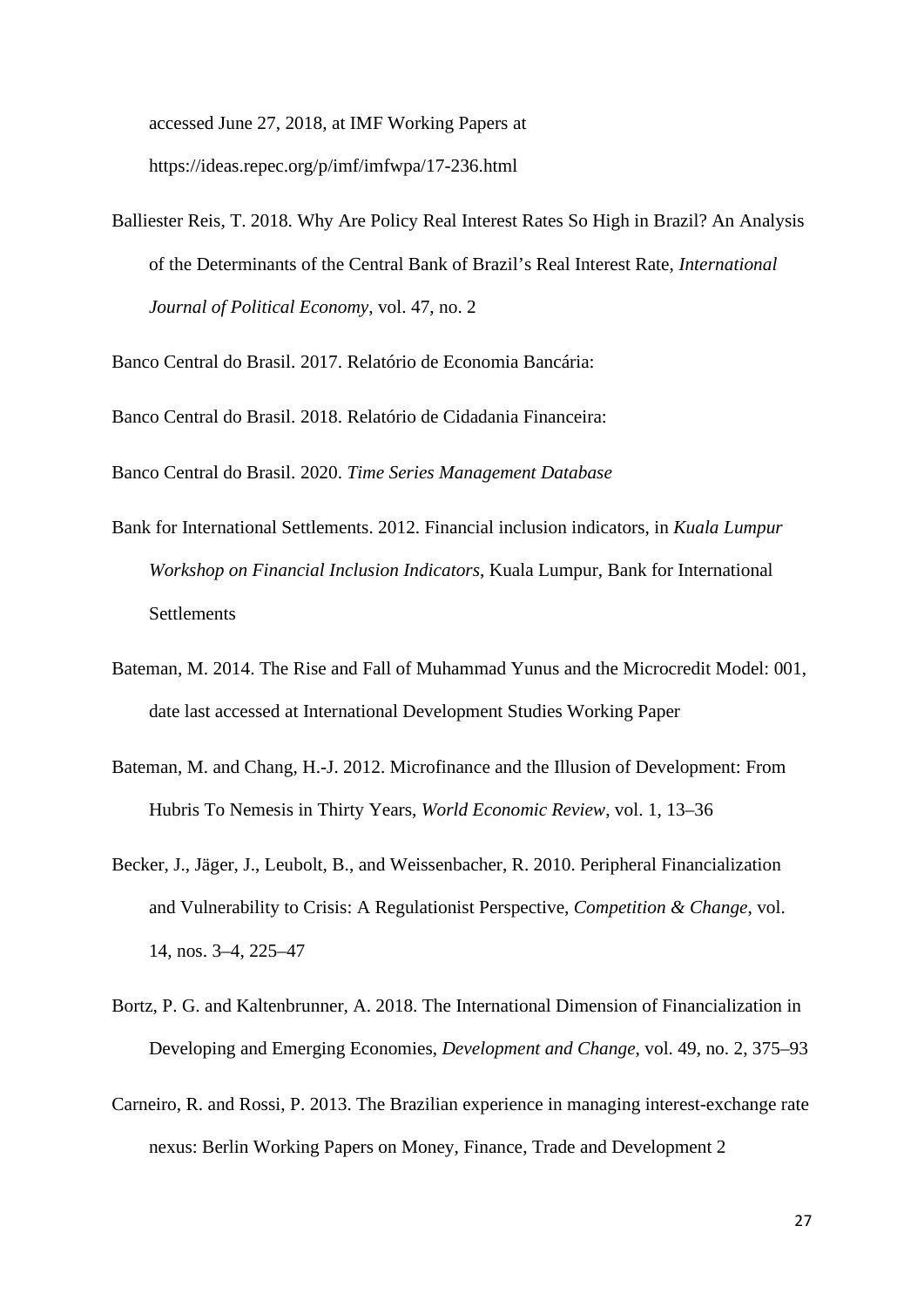- Conti, B. M. De, Prates, D. M., and Plihon, D. 2014. A hierarquia monetária e suas implicações para as taxas de câmbio e de juros e a política econômica dos países periféricos, *Economia e Sociedade*, vol. 23, no. 2, 341–72
- Costa, T. B. G., Vieira, A. S., and Neto, J. A. de S. 2018. Análise do Endividamento Financeiro: Um Estudo de Caso entre Instituições Pública e Privada na Cidade de Cajazeiras – PB, *Revista de Finanças e Contabilidade da UNIMEP*, vol. 5, no. 1, 58–76
- Dabla-Norris, E., Deng, Y., Ivanova, A., Karpowicz, I., Unsal, F. D., VanLeemput, E., and Wong, J. 2015. Financial Inclusion; Zooming in on Latin America: International Monetary Fund IMF Working Paper 206, date last accessed at IMF Working Papers
- Dieese. 2012. Desempenho dos Bancos 2012:
- Dieese. 2013. Desempenho dos Bancos 2013:
- Dieese. 2014. Desempenho dos Bancos 2014:
- Dieese. 2015. Desempenho dos Bancos 2015:
- Dieese. 2016. Desempenho dos Bancos 2016:
- Dieese. 2017. Desempenho dos Bancos 2017:
- Dieese. 2018. Desempenho dos Bancos 2018:
- Dieese. 2019. Juros e spread bancários no Brasil: Razões estruturais para os patamares elevados:
- Downward, P. and Mearman, A. 2007. Retroduction as mixed-methods triangulation in economic research: reorienting economics into social science, *Cambridge Journal of Economics*, vol. 31, no. 1, 77–99

Ehrmann, M. and Ampudia, M. 2017. Financial inclusion: what's it worth?, *Working Paper*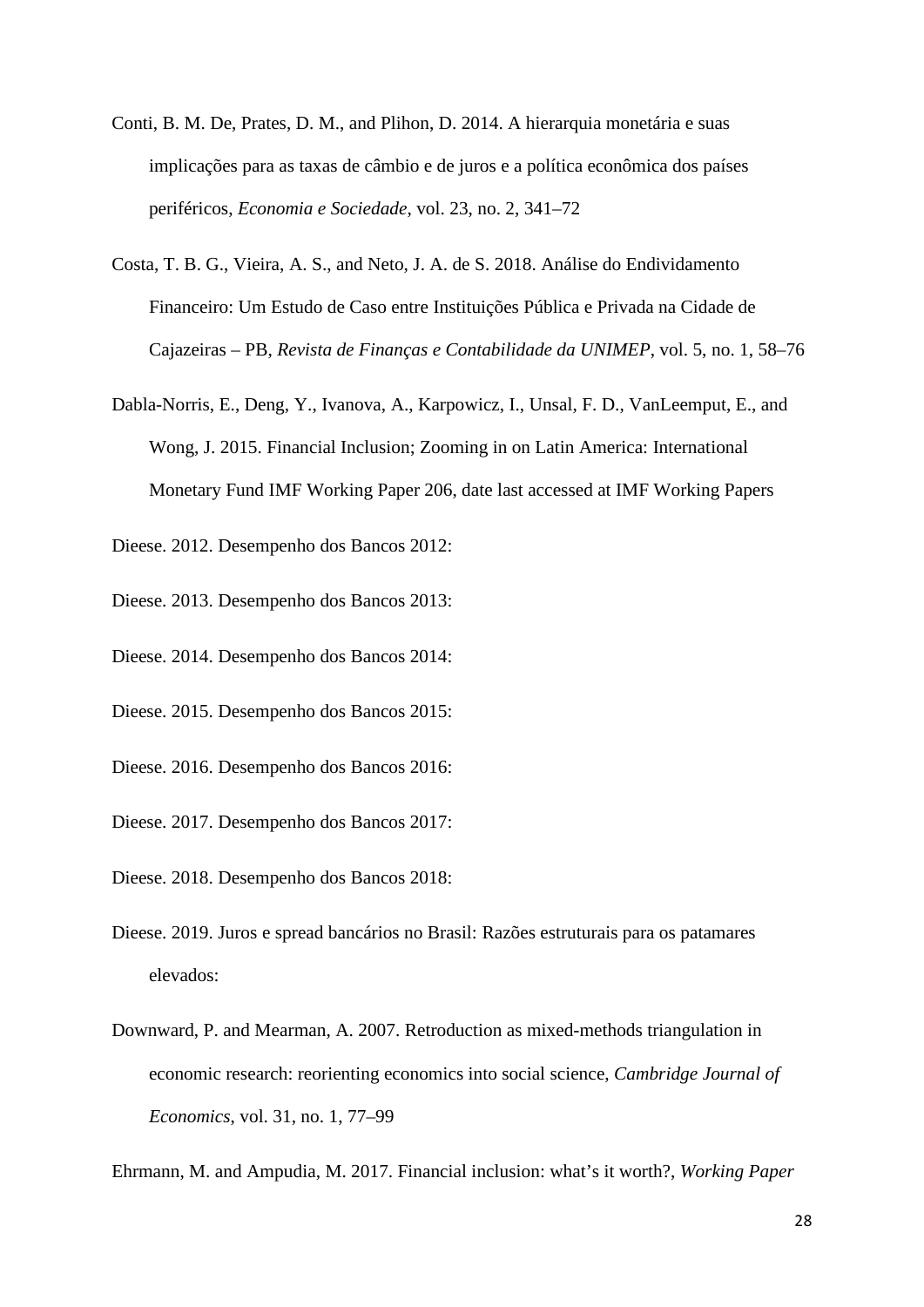*Series*, Advance Access published 2017

- Fishlow, A. 1972. Brazilian Size Distribution of Income, *American Economic Review*, vol. 62, no. 2, 391–402
- Ghosh, J. 2013. Microfinance and the challenge of financial inclusion for development, *Cambridge Journal of Economics*, vol. 37, no. 6, 1203–19
- Guérin, I., Labie, M., and Morvant-Roux, S. 2018. Inadequate growth, over-indebtedness, and crises in microcredit: What have we learned?, *Enterprise Development and Microfinance*, vol. 29, no. 2, 118–32
- Guérin, I., Morvant-Roux, S., and Villarreal, M. 2013. *Microfinance, debt and overindebtedness : juggling with money*, (I. Guérin, S. Morvant-Roux, and M. Villarreal, Eds.), Routledge
- Gurgel, C. M. C. de A. 2014. 'A Desigualdade Financeira Induzida: Discussão sobre as Dimensões da Exclusão Financeira e seus Efeitos sobre os Indivíduos em Condições de Desvantagem Social e Econômica, Influenciados pelos Aspectos Espaciais – Casos Brasileiros e Americano', Universidade Federal de Minas Gerais
- Herr, H. 2008. Financial Systems in Developing Countries and Economics Development, pp. 123–150, in Hein, E., Niechoj, T., Spahn, P., and Truger, A. (eds.), *Finance-led Capitalism? Macroeconomic Effects of Changes in the Financial Sector*, Marburg, Metropolis
- Hillig, A. 2019. Everyday financialization: The case of UK households, *Environment and Planning A*, vol. 51, no. 7, 1460–78

IBGE. 2020. *Pesquisa Nacional por Amostra de Domicílios Contínua*

ILO. 2009. The financial and economic crisis: A decent work response: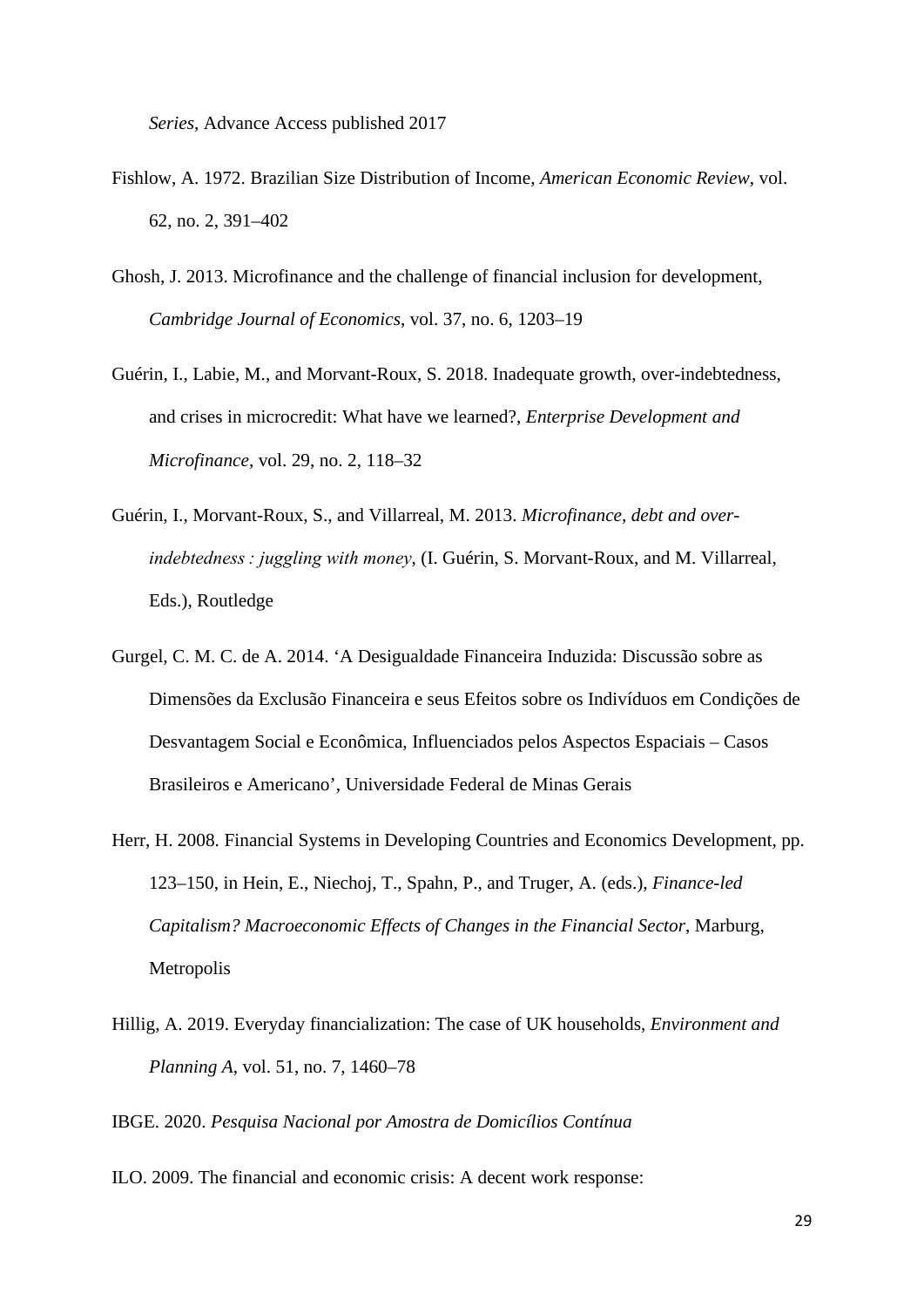ILO. 2018. *Women and men in the informal economy: a statistical picture*, Geneva, ILO

- Kaltenbrunner, A. 2018. Financialised internationalisation and structural hierarchies: a mixed-method study of exchange rate determination in emerging economies, *Cambridge Journal of Economics*, vol. 42, no. 5, 1315–41
- Kaltenbrunner, A. and Painceira, J. P. 2015. Developing countries' changing nature of financial integration and new forms of external vulnerability: the Brazilian experience, *Cambridge Journal of Economics*, vol. 39, no. 5, 1281–1306
- Kaltenbrunner, A. and Painceira, J. P. 2018. Subordinated Financial Integration and Financialisation in Emerging Capitalist Economies: The Brazilian Experience, *New Political Economy*, vol. 23, no. 3, 290–313
- Karacimen, E. 2015. Interlinkages between credit, debt and the labour market: evidence from Turkey, *Cambridge Journal of Economics*, vol. 39, no. 3, 751–67
- Keynes, J. M. 1997. *The general theory of employment, interest, and money*, Prometheus **Books**
- Khemraj, T. 2010. The simple analytics of oligopoly banking in developing economies: University Library of Munich, Germany, date last accessed July 26, 2018, at MPRA Paper at https://ideas.repec.org/p/pra/mprapa/22266.html
- Lai, K. 2018. Financialization of Everyday Life, in *The New Oxford Handbook of Economic Geography*
- Langley, P. 2006. The Making of Investor Subjects in Anglo-American Pensions, *Environment and Planning D: Society and Space*, vol. 24, no. 6, 919–34
- Lapavitsas, C. 2009. Financialised Capitalism: Crisis and Financial Expropriation, *Historical Materialism*, vol. 17, no. 2, 114–48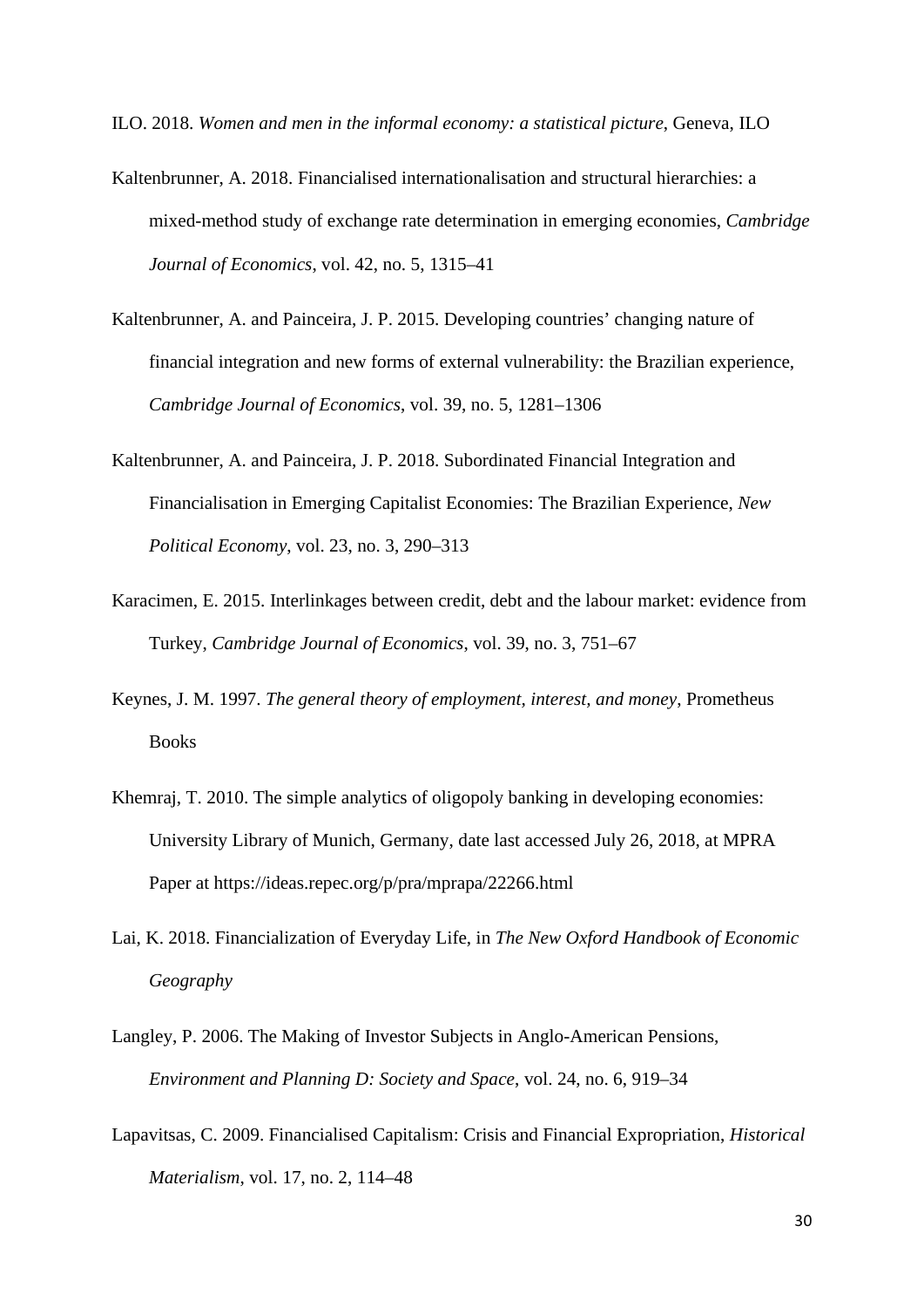- Lavinas, L. 2018. The Collateralization of Social Policy under Financialized Capitalism, *Development and Change*, vol. 49, no. 2, 502–17
- Li, L. 2018. Financial inclusion and poverty: The role of relative income, *China Economic Review*, vol. 52, 165–91
- Martin, R. 2002. *Financialization of Daily Life (Labor in Crisis)*, Temple University Press
- Medeiros, M., de Souza, P. H. G. F., and de Castro, F. A. 2015. O Topo da distribuição de renda no Brasil: Primeiras estimativas com dados tributários e comparação com pesquisas domiciliares (2006-2012), *Dados*, vol. 58, no. 1, 7–36
- Moura, R. 2016. Consigned Credit: the face of financial expropriation on the course of the counter-reformation of social security, *SER Social*, vol. 18, no. 39, 374–90
- Neri, M. 2019. *A Escalada da Desigualdade - Qual foi o Impacto da Crise sobre Distribuição de Renda e Pobreza?*, Rio de Janeiro, FGV Social
- Paim, B. 2015. Perfil da dívida das famílias e o Sistema Financeiro Nacional, *Indicadores Econômicos FEE*, vol. 42, no. 4, 9–24
- Palma, J. G. 2011. Homogeneous Middles vs. Heterogeneous Tails, and the End of the 'Inverted-U': It's All About the Share of the Rich, *Development and Change*, vol. 42, no. 1, 87–153
- Palma, J. G. and Stiglitz, J. E. 2016. Do Nations Just Get the Inequality They Deserve? The "Palma Ratio" Re-examined, pp. 35–97, in *Inequality and Growth: Patterns and Policy*, Palgrave Macmillan UK
- de Paula, L. F., Fritz, B., and Prates, D. M. 2017. Keynes at the periphery: Currency hierarchy and challenges for economic policy in emerging economies, *Journal of Post Keynesian Economics*, vol. 40, no. 2, 183–202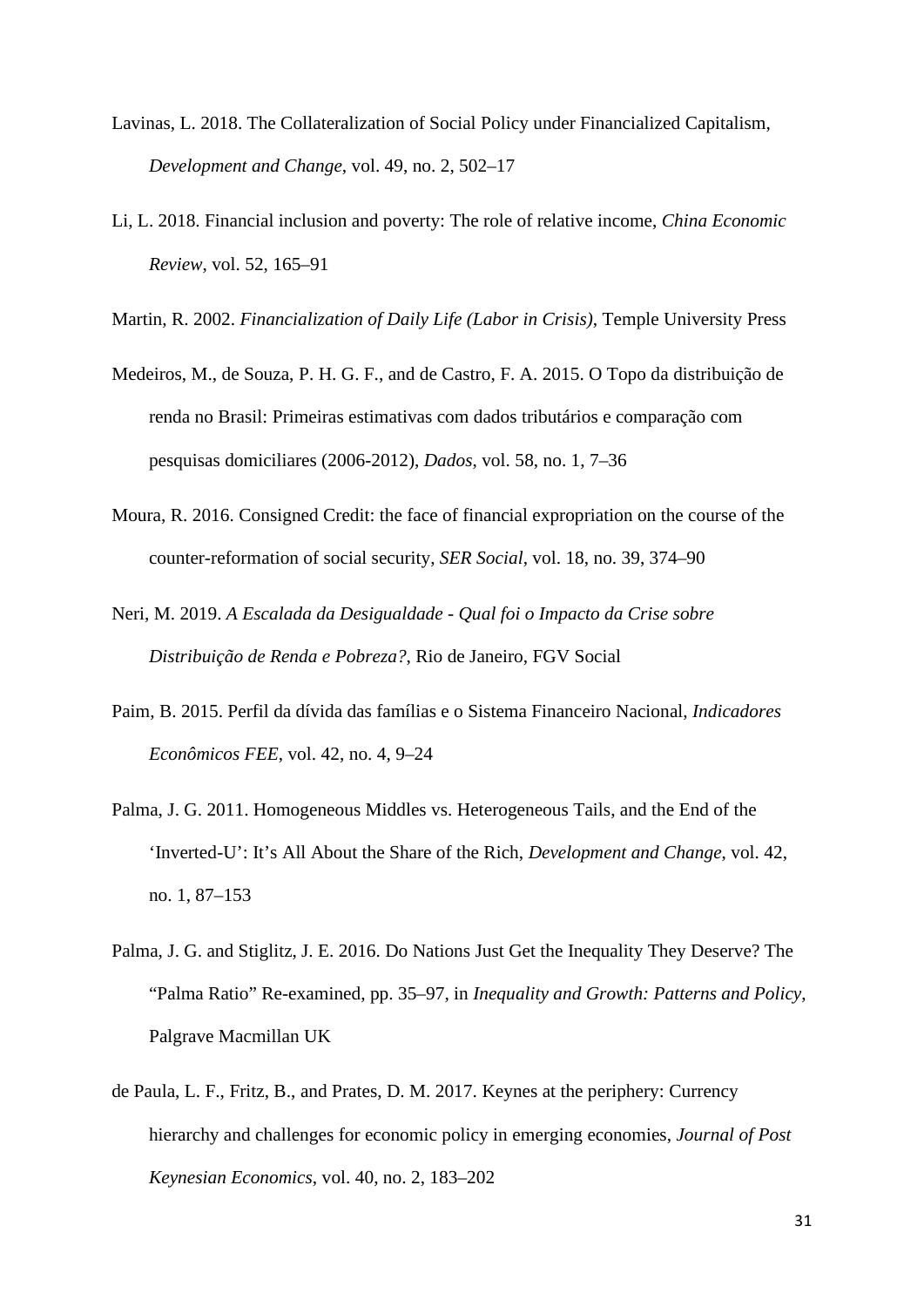- Pellandini-Simányi, L., Hammer, F., and Vargha, Z. 2015. The Financialization of Everyday life or the Domestication of Finance?: How mortgages engage with borrowers' temporal horizons, relationships and rationality in Hungary, *Cultural Studies*, vol. 29, nos. 5–6, 733–59
- Prates, D. M. and Cintra, M. A. M. 2007. Keynes e a hierarquia de moedas: possíveis lições para o Brasil: Texto para Discussão 137
- Reymão, A. E. N. and Oliveira, F. G. de. 2017. Inclusão financeira e vulnerabilidade do consumidor de crédito habitacional: uma análise jurídico-econômica do mercado brasileiro, *Revista de Direito, Globalização e Responsabilidade nas Relações de Consumo*, vol. 3, no. 2, 1–21
- Rousseas, S. 1985. A Markup Theory of Bank Loan Rates, *Journal of Post Keynesian Economics*, vol. 8, no. 1, 135–44
- Santanna, D. 2019. 'A critical study of financial inclusion policies in Brazil', University of Leeds
- dos Santos, P. L. and Harvold Kvangraven, I. 2017. Better than Cash, but Beware the Costs: Electronic Payments Systems and Financial Inclusion in Developing Economies, *Development and Change*, vol. 48, no. 2, 205–27
- Schicks, J. 2014. Over-Indebtedness in Microfinance An Empirical Analysis of Related Factors on the Borrower Level, *World Development*, vol. 54, 301–24
- Schicks, J. and Rosenberg, R. 2011. Too Much Microcredit? A Survey of the Evidence on Over-Indebtedness:, date last accessed July 26, 2018, at http://www.cgap.org/publications/too-much-microcredit-survey-evidence-overindebtedness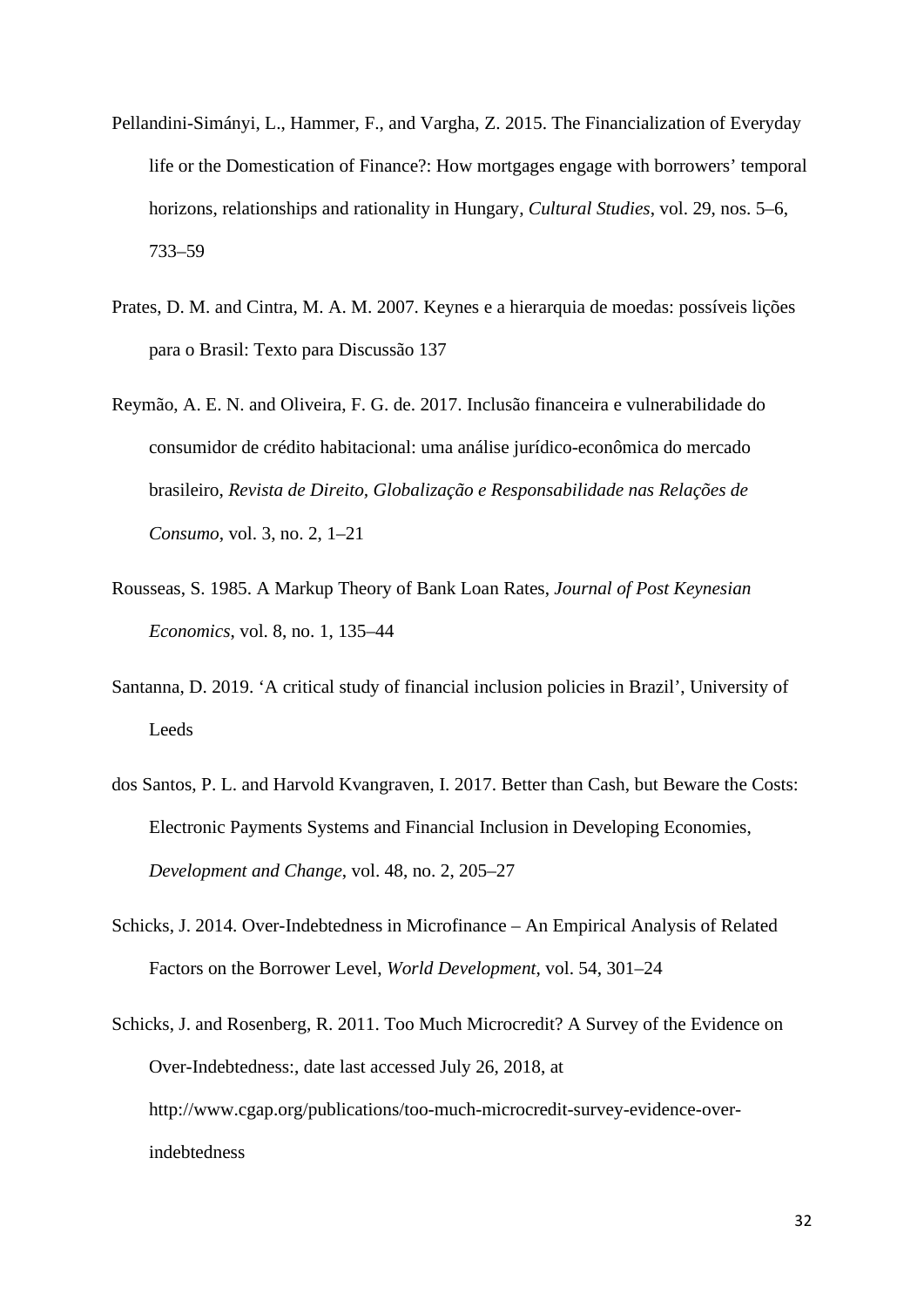- Smith, S. J., Easterlow, D., and Munro, M. 2004. Housing for Health: Does the Market Work?, *Environment and Planning A: Economy and Space*, vol. 36, no. 4, 579–600
- Taylor, M. 2012. The Antinomies of 'Financial Inclusion': Debt, Distress and the Workings of Indian Microfinance, *Journal of Agrarian Change*, vol. 12, no. 4, 601–10
- Trancoso Baltar, C. 2015. Inflation and economic growth in an open developing country: the case of Brazil, *Cambridge Journal of Economics*, vol. 39, no. 5, 1263–80
- World Bank. 2014. Global Financial Development Report 2014: Financial Inclusion: The World Bank, date last accessed February 8, 2018, at http://elibrary.worldbank.org/doi/book/10.1596/978-0-8213-9985-9

World Bank. 2020. *Global Financial Development Database (GFDD)*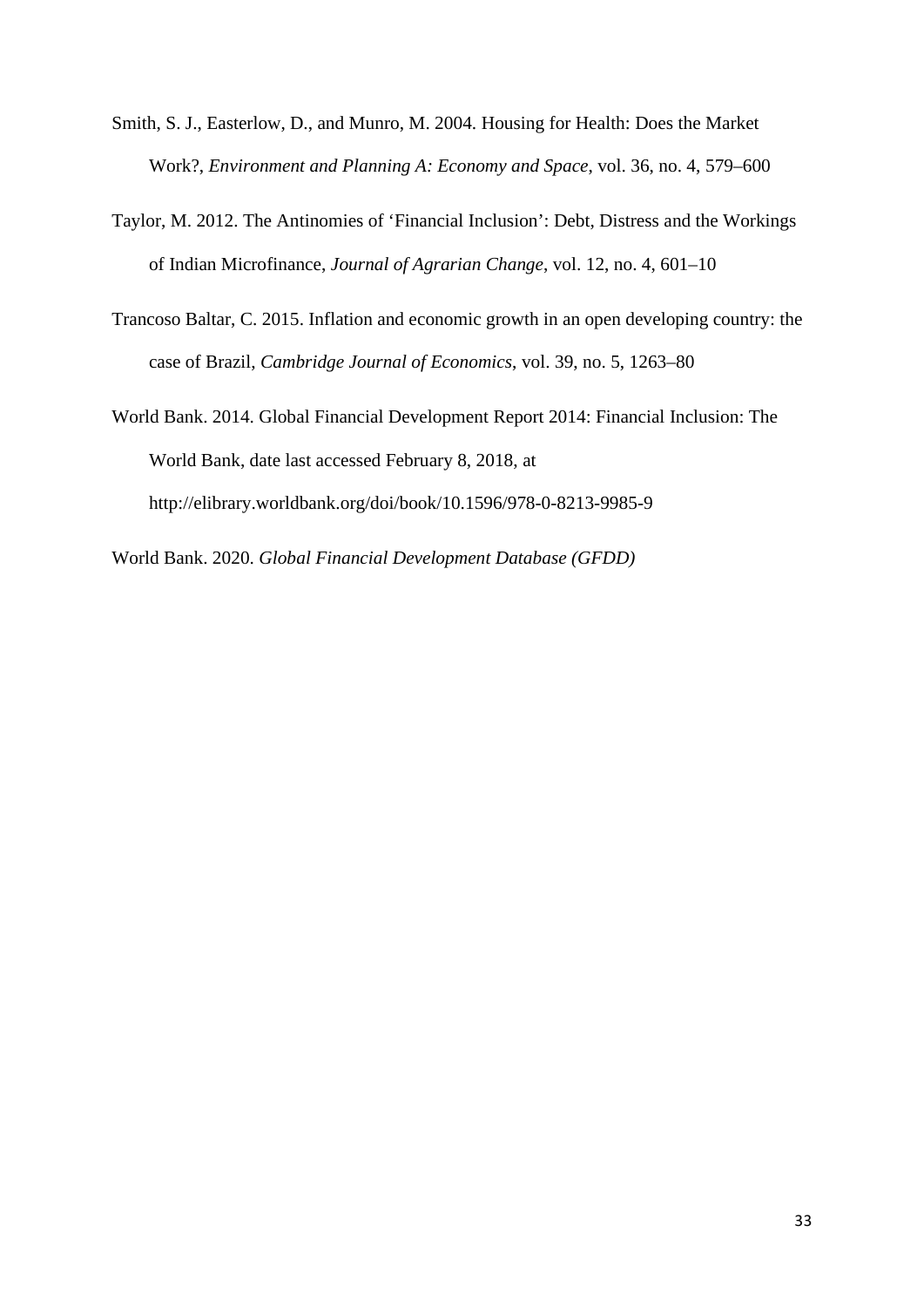# **Appendix**

| <b>Number of interviews</b>               | 30             |                      |
|-------------------------------------------|----------------|----------------------|
| <b>Location</b>                           | 15             | Urban                |
|                                           | 15             | Rural                |
| Gender                                    | 20             | Female               |
|                                           | 10             | Male                 |
|                                           |                |                      |
| Age                                       | 8              | 18-29 years old      |
|                                           | 13             | 30-49 years old      |
|                                           | 9              | 50-65 years old      |
| <b>Marital Status</b>                     | 13             | Single               |
|                                           | $\overline{2}$ | Co-living            |
|                                           | 9              | Married              |
|                                           | 5              | Divorced             |
|                                           | $\mathbf{1}$   | Widow                |
| <b>Religion</b>                           | 11             | Catholic             |
|                                           | 14             | Evangelic            |
|                                           | 2              | Umbanda              |
|                                           | 3              | None                 |
| Race                                      | 8              | <b>Black</b>         |
|                                           | 16             | Mixed                |
|                                           | 6              | White                |
| <b>Education</b>                          | 10             | Incomplete primary   |
|                                           | 3              | Complete primary     |
|                                           | 7              | Incomplete secondary |
|                                           | $8\,$          | Complete secondary   |
|                                           | $\mathbf{1}$   | Incomplete tertiary  |
|                                           | $\mathbf{1}$   | None                 |
|                                           |                |                      |
| <b>Employment status</b>                  | 9              | Employed             |
|                                           | 12             | Self-employed        |
|                                           | 3              | Pensioner            |
|                                           | 7              | Unemployed           |
| Average income by employment status (R\$) | 1000           | Employed             |
|                                           | 836            | Self-employed        |
|                                           | 678            | Pensioner            |
|                                           | 213            | Unemployed           |

Table A.1: Socio-economic characteristics of 30 participants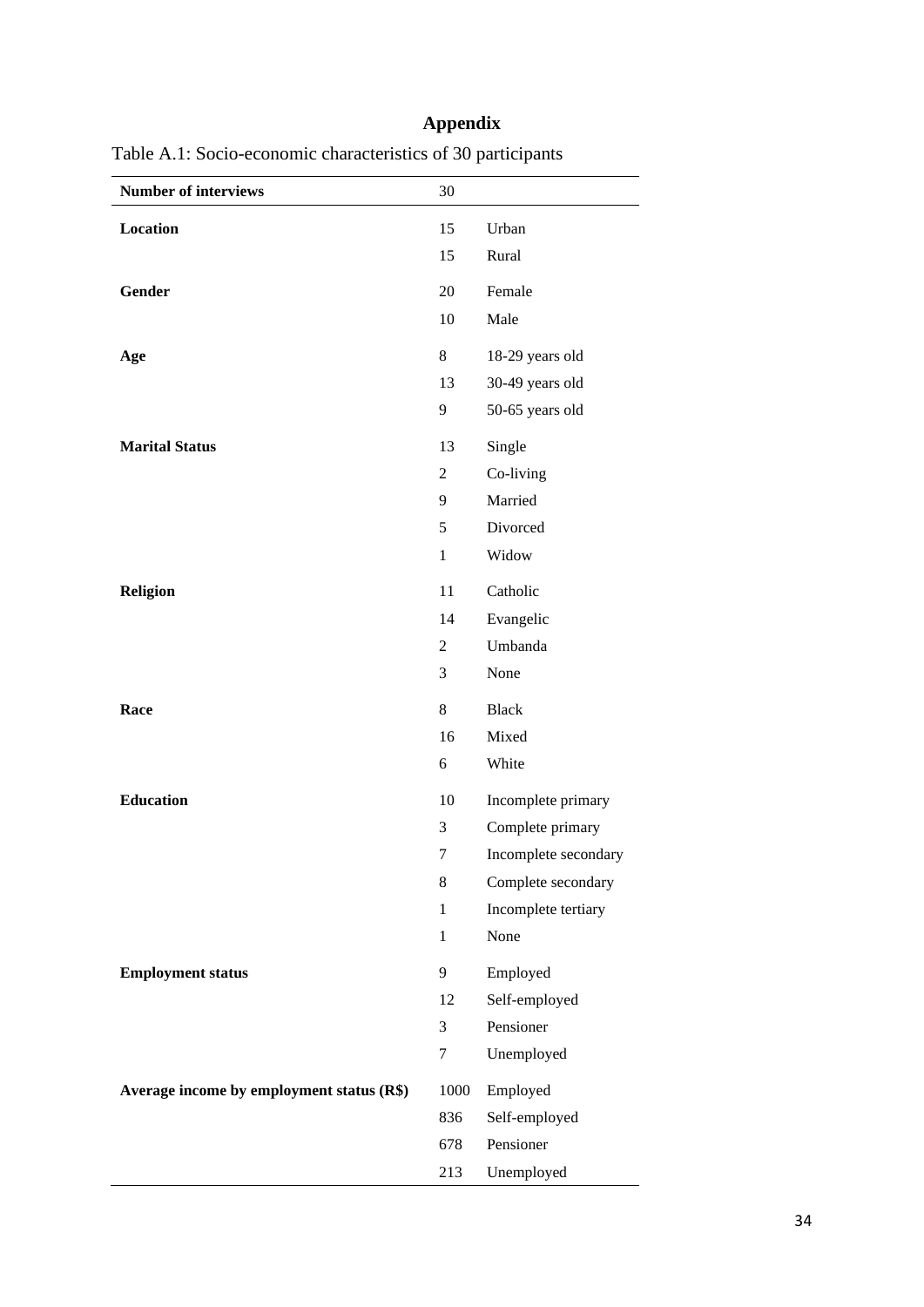#### **Footnotes**

- 1. We define as the access and usage of credit, deposits, savings, payments and insurance by individuals provided through for-profit financial institutions. Interesting discussions on for-profit financial inclusion can be found in dos Santos & Harvold Kvangraven (2017) and Ghosh (2013).
- 2. Measured as the assets of three largest commercial banks as a share of total commercial banking assets.
- 3. An interesting ethnographic study on financial inclusion in the rural areas of Minas Gerais can be found in Gurgel (2014).
- 4. R\$1000 = £135 (25/08/2020).
- 5. Socio-economic information of participants in found in the Appendix.
- 6. From 2020, the BF is provided to households with per capita monthly income of R\$89,00 (GBP12) or between R\$89,01 and R\$178,00 (GBP24) if there are children in the household. The amount varies depending on the household situation. For instance, if a beneficiary is pregnant, there is an increase of R\$41 (GBP 6) per month. More in [http://mds.gov.br/assuntos/bolsa-familia/o-que-e/beneficios/beneficios.](http://mds.gov.br/assuntos/bolsa-familia/o-que-e/beneficios/beneficios)
- 7. In Brazil, it is common to buy gas cylinders for household consumption, which costs around £14 and lasts, in average, for up to 3 months. P16, however, said her gas would last one month, so it depends on the household usage.
- 8. In Balliester Reis (2018), the author suggests that powerful financial elites may be the reason for the high real interest rates in the country.
- 9. In Brazil, a type of payday loan called 'consigned credit' is designed for public officials and pensioners (either retiree or other type of pension) who may access a cheaper type of credit by deducting the amount from the checking account when the person receives the wage/pension.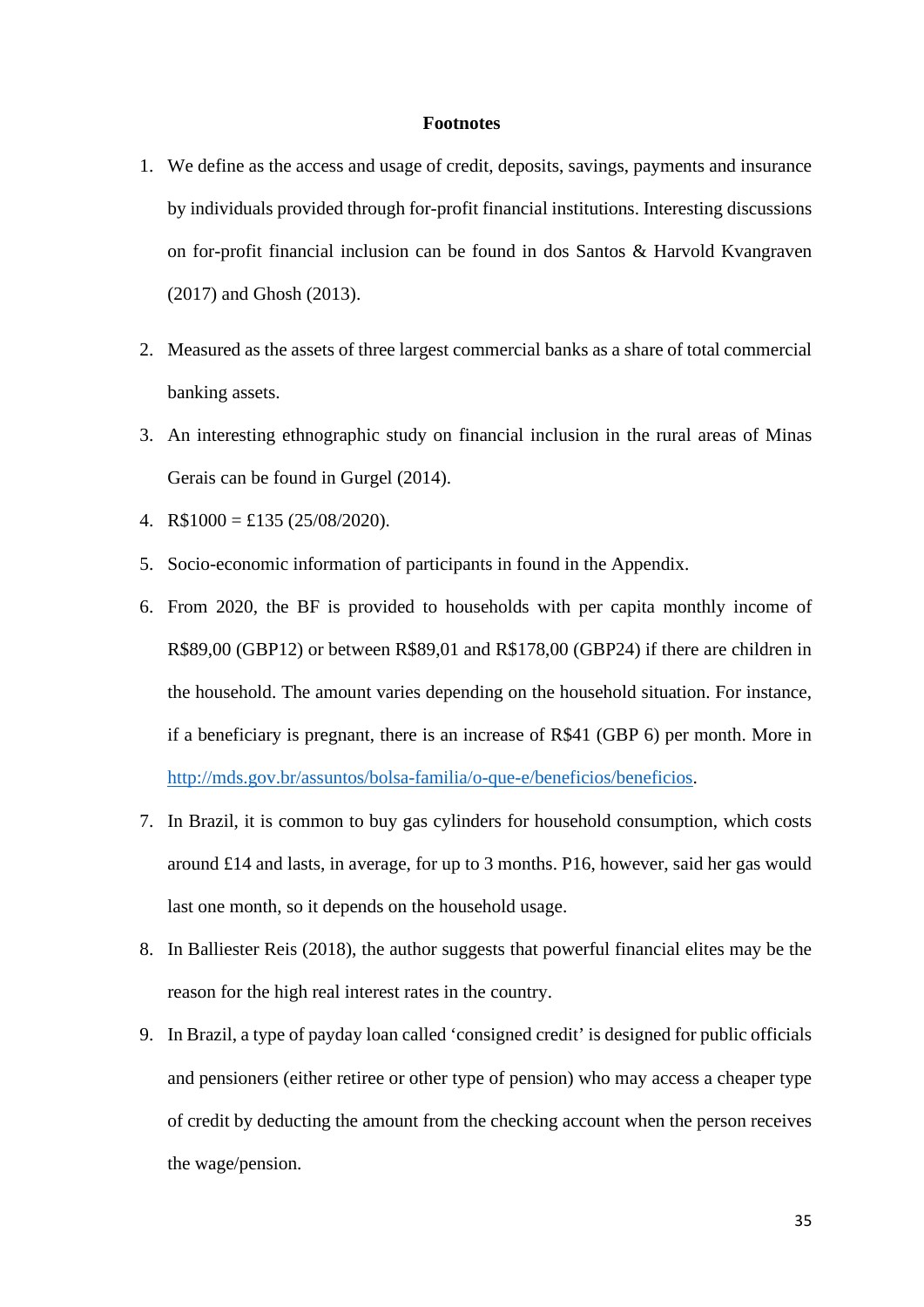- 10. Credit card interest rates reached 497.73% in 2017, before the National Monetary Council implemented Resolution 4.549, establishing that unpaid statements could only be charged in "rotativo" up to the following statement (Banco Central do Brasil, 2017; Dieese, 2019).
- 11. In Karacimen's (2015) mixed-method study on Turkey, workers under superior employment conditions also had access to cheaper loans, while workers in precarious employment situations would often use credit cards as a substitute for wage, which could lead to indebtedness.
- 12. Formal workers may apply for unemployment benefits up to 5 months and sickness benefits during the illness period. This benefit is, however, not available to informal workers.
- 13. BMG is one of the largest non-bank financial institutions (*financeira*) in Brazil. For payday loans, they have a programme called "Extra Cash" (*Dinheiro extra*), in which pensioners with bad credit can borrow. More on<https://www.bancobmg.com.br/site/>
- 14. Specialized on payday loans for pensioners and public officers, Olé is part of Santander. In their website, they state "you and your needs are our focus. Therefore, we do not consult SPC/Serasa" – credit ratings agencies, where it is possible to check if the client has a "dirty name". They also state that interest rates are of a maximum 5.5 per cent a month, i.e., 66 per cent a year. While it may not seem so high in comparison to credit card or overdraft rates, these are still above the average showed on Table 3, of 24.7 per cent for pensioners and 21.45 for public sector officers.
- 15. In 1998, the public bank BEMGE (State Bank of Minas Gerais) was bought by Itaú.
- 16. Itaú, Bradesco and Santander are fully private banks, while the government owns 50% of Banco do Brasil' shares.
- 17. About £12 billion.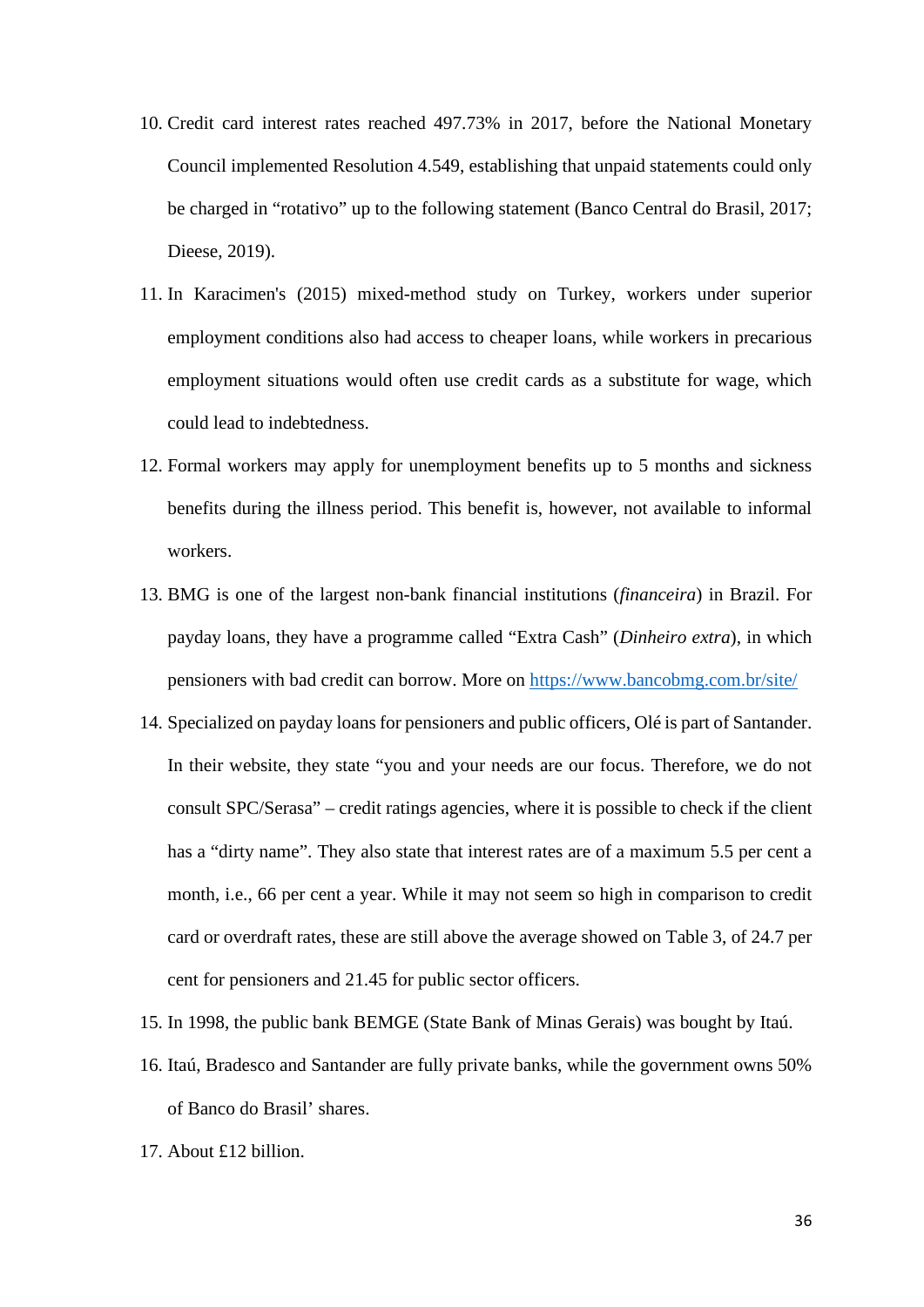- 18. More on this on the following sub-section.
- 19. Ghosh (2013) also suggests fostering public development banks, community banks and cooperative banks.
- 20. The Banco do Nordeste also has an important participation on FI policies, including their own line on microcredit. However, as this is a regional bank, we decide to leave it out of the analysis.
- 21. Programme of Social Integration, a social benefit paid by the employer.
- 22. Checking accounts incur fees, while salary and savings accounts are free.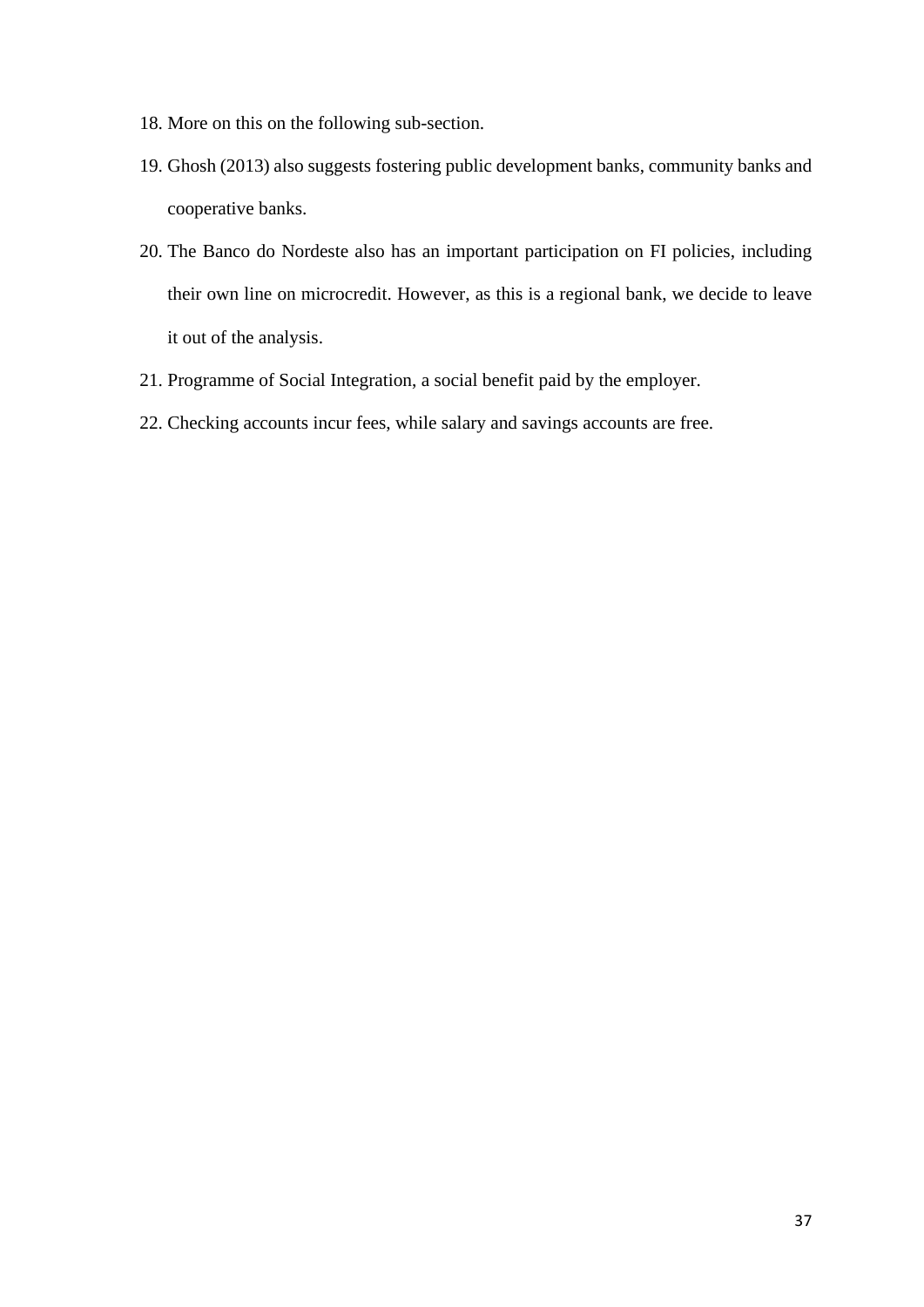## **Figures**





Source: ILO (2018a, Fig. 5)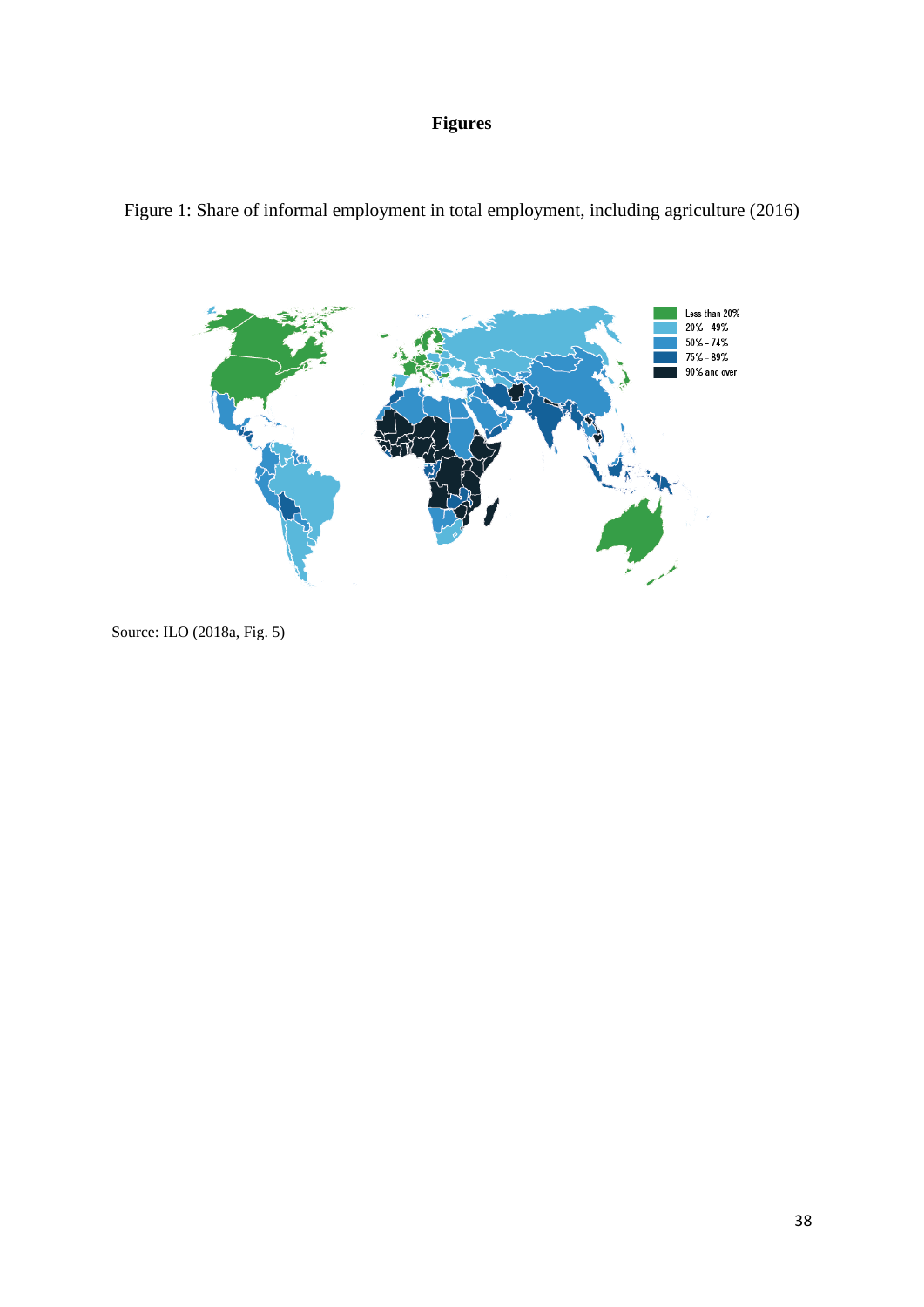



Source: IBGE database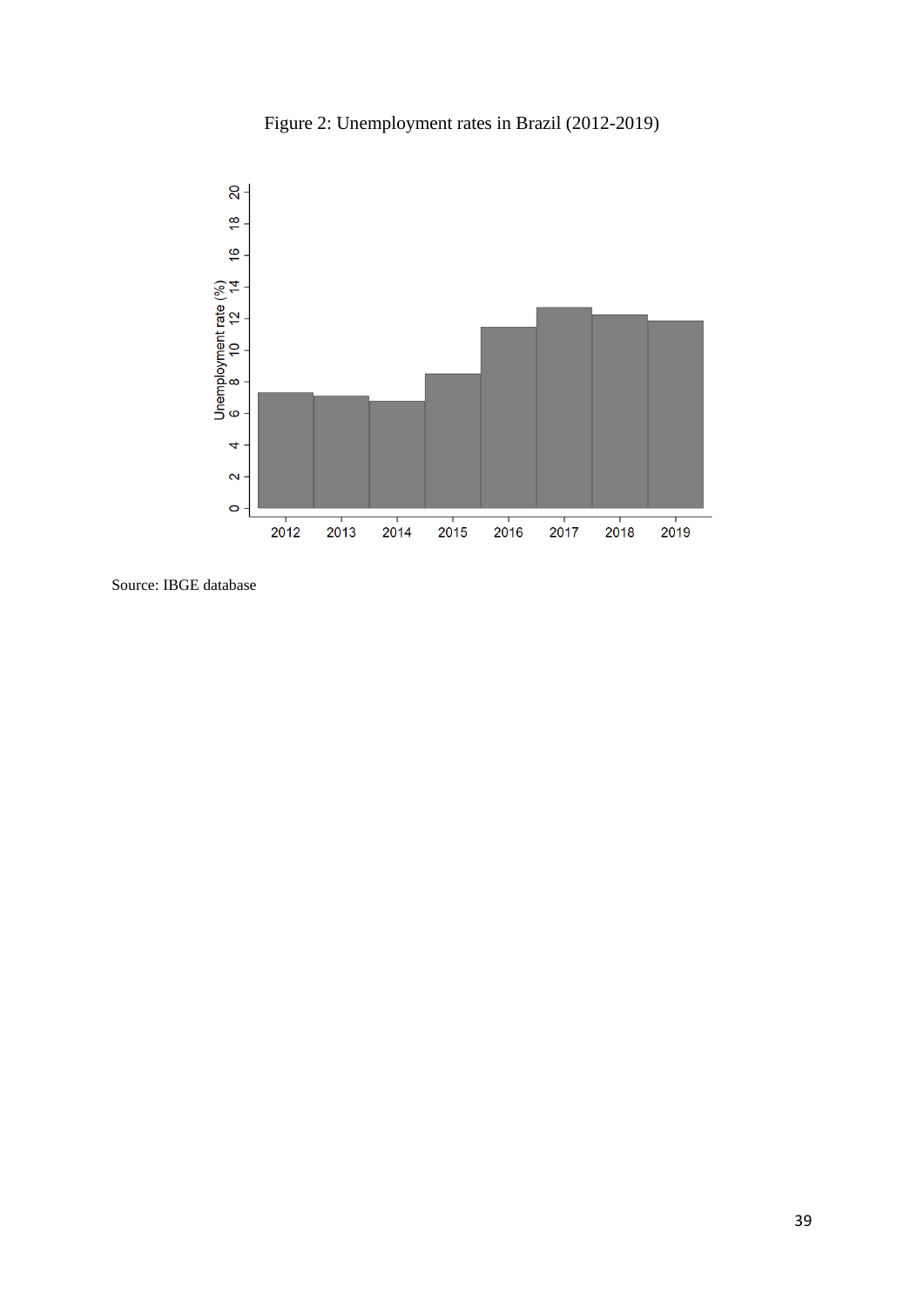



Source: IBGE database

Note: Informality is measured by those who work without a contract (*carteira assinada*), self-employed workers without a taxpayer registry (*CNPJ*), employer without taxpayer registry and contributing family worker. Before 2016, there is no data for self-employed and employers without taxpayer registry, which partially explains the sharp increase from 2016 and suggests that previous data was an underestimation.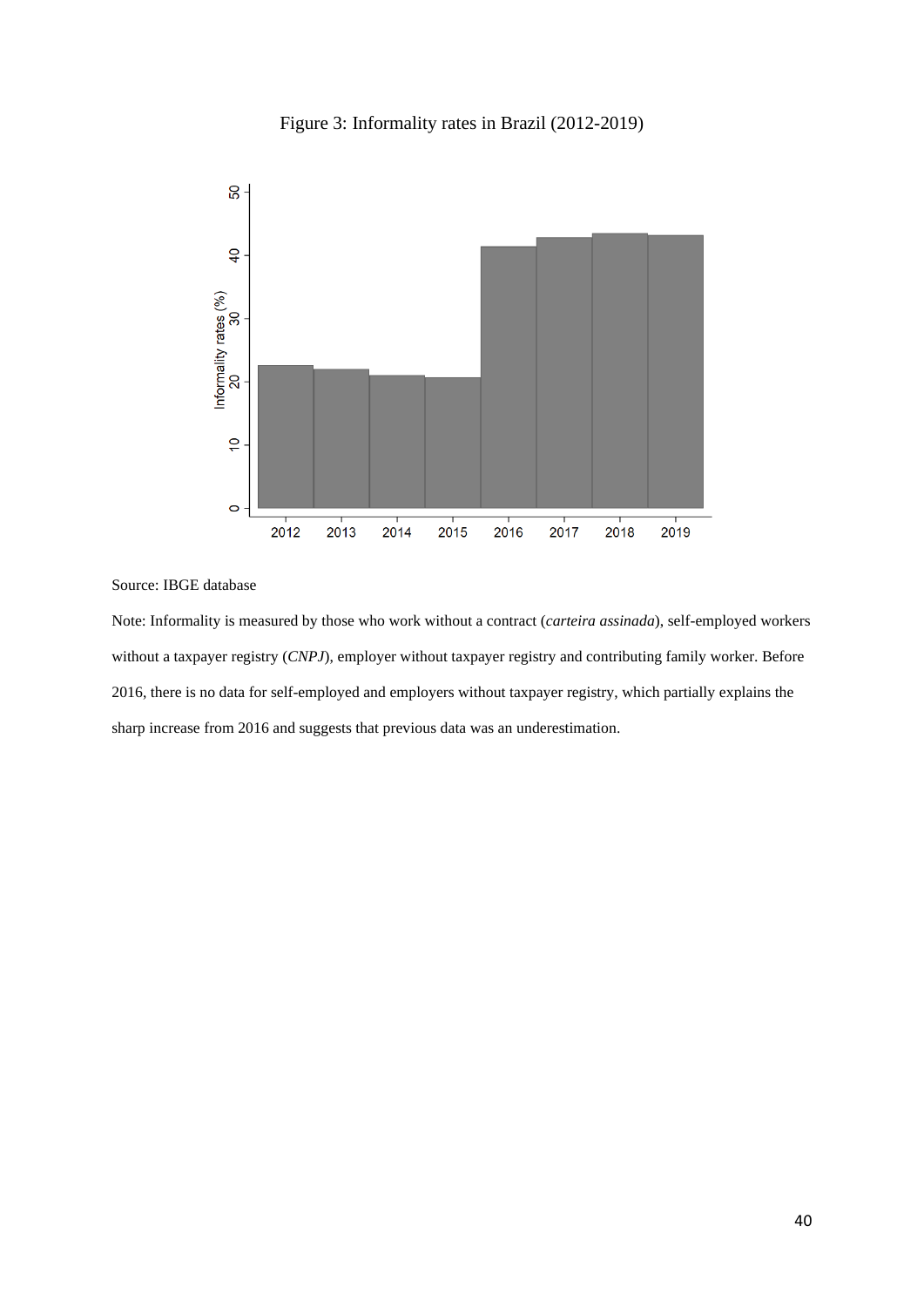



Note: the numbers on top of each category show the number of participants. While pensioners have the right to a minimum wage, the average is lowered by one of the participants who had issues with proving his disability condition. He was retired for health reasons and had his income reduced to R\$35, as he could not afford to go to the largest nearby city to do further exams and take it to the Social Security Office (INSS) to prove his inability to work.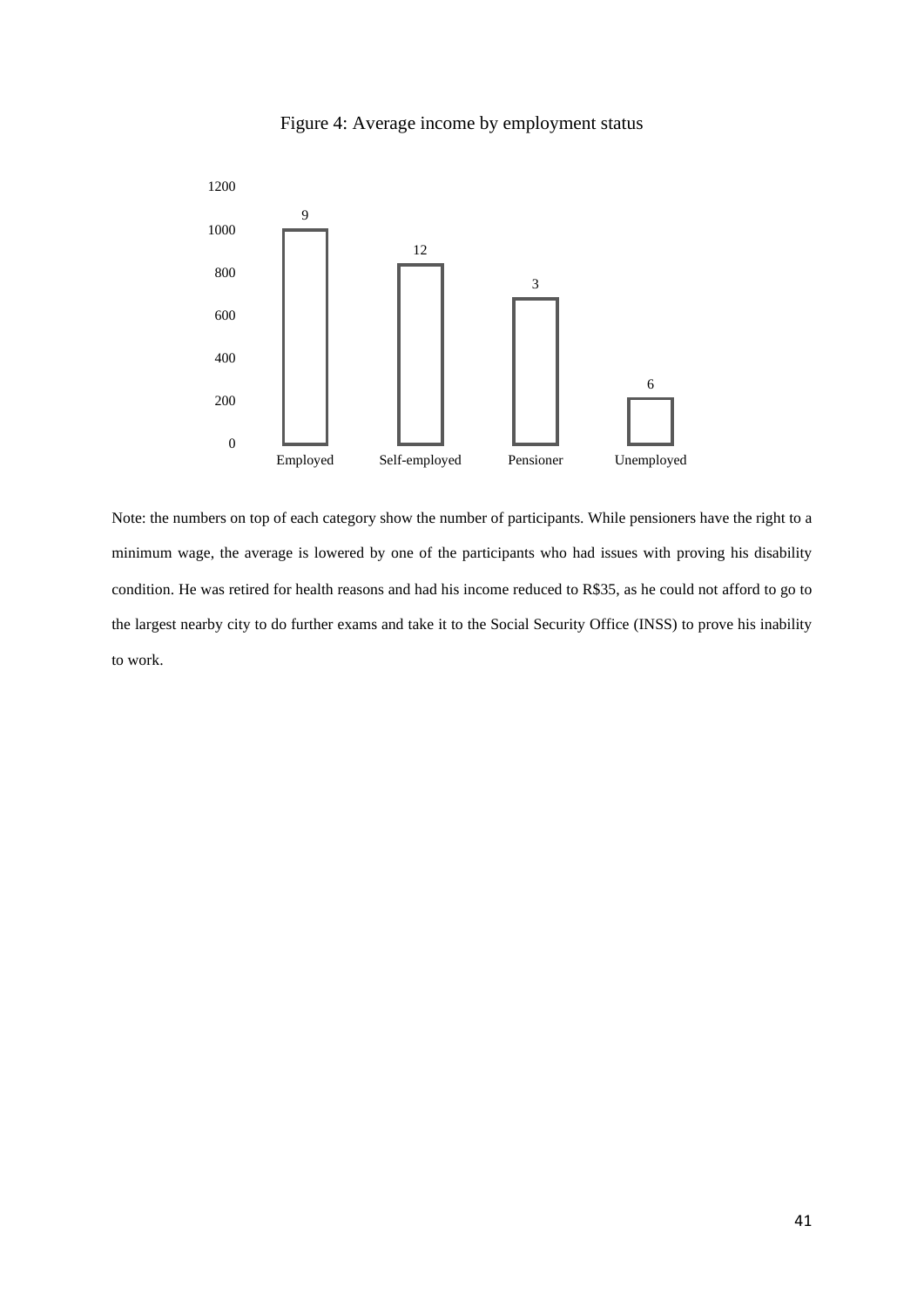Figure 5: Participants' answers on whether they save money

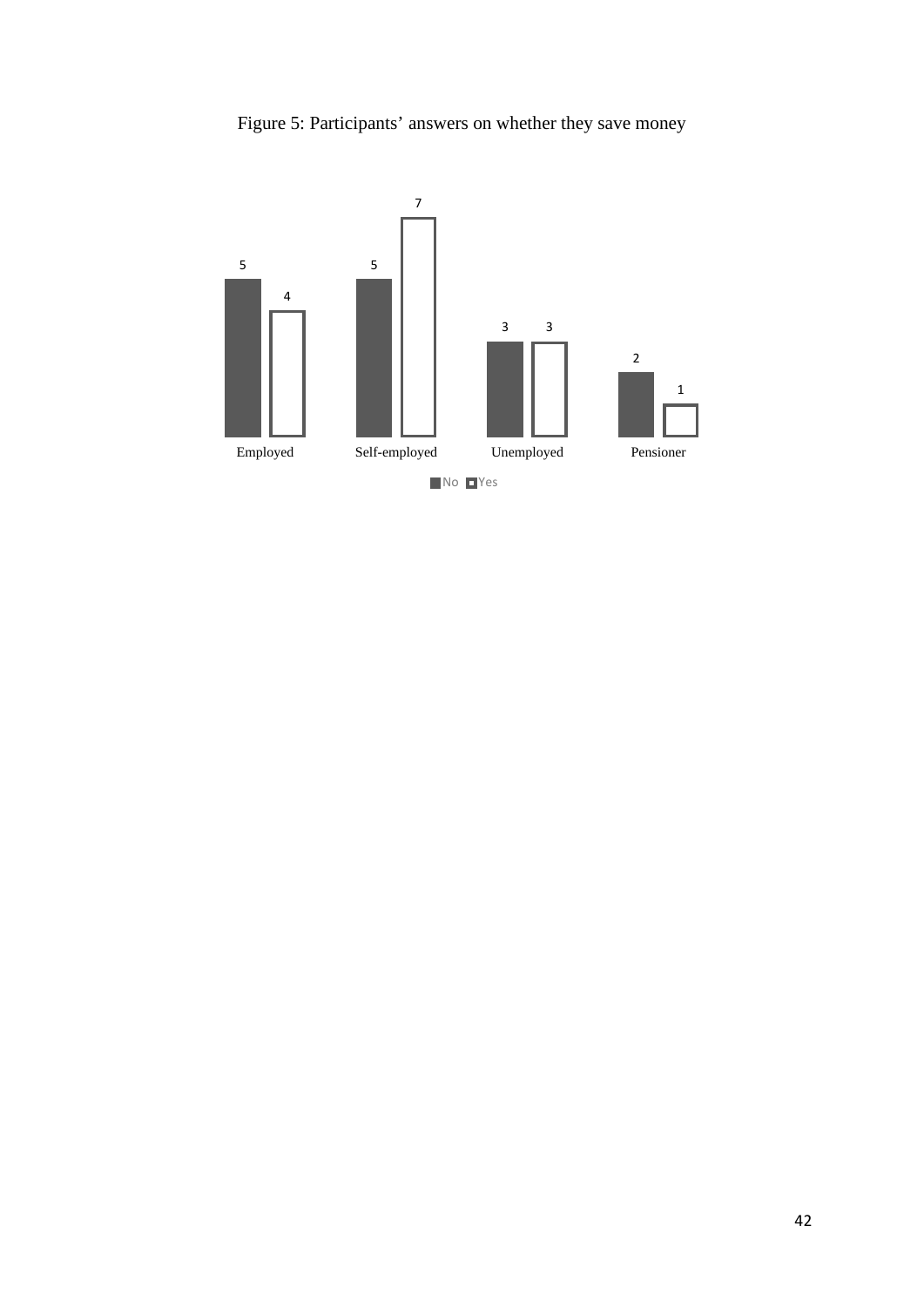

Figure 6: Distribution and participation of clients and amounts by savings deposit bands

(2017)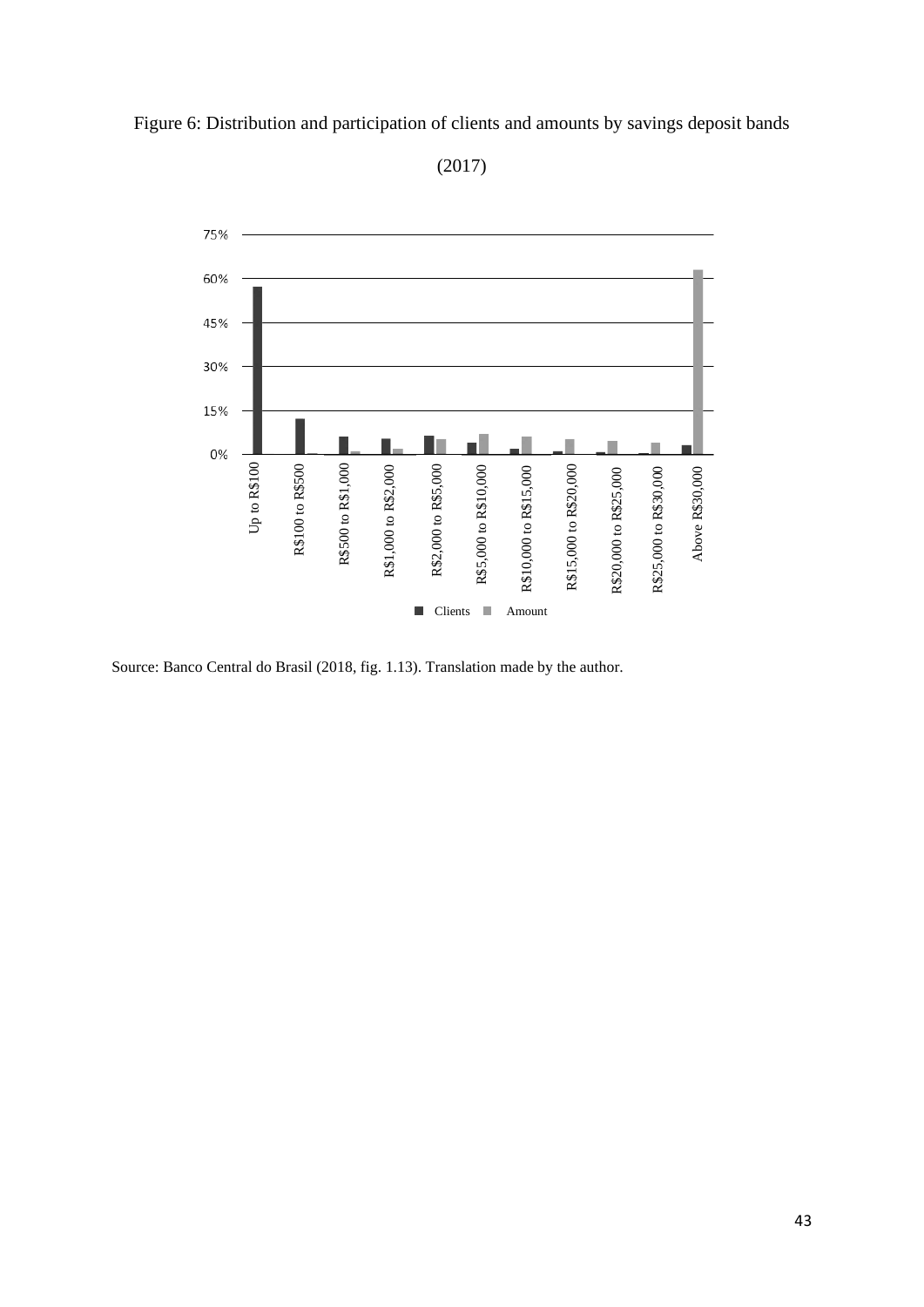Figure 7: Yearly profit of four largest banks in Brazil (in R\$ billions)



Source: Dieese (2012, 2013, 2014, 2015, 2016, 2017, 2018)

Note: Banks are Itaú, Santander, Bradesco and Banco do Brasil.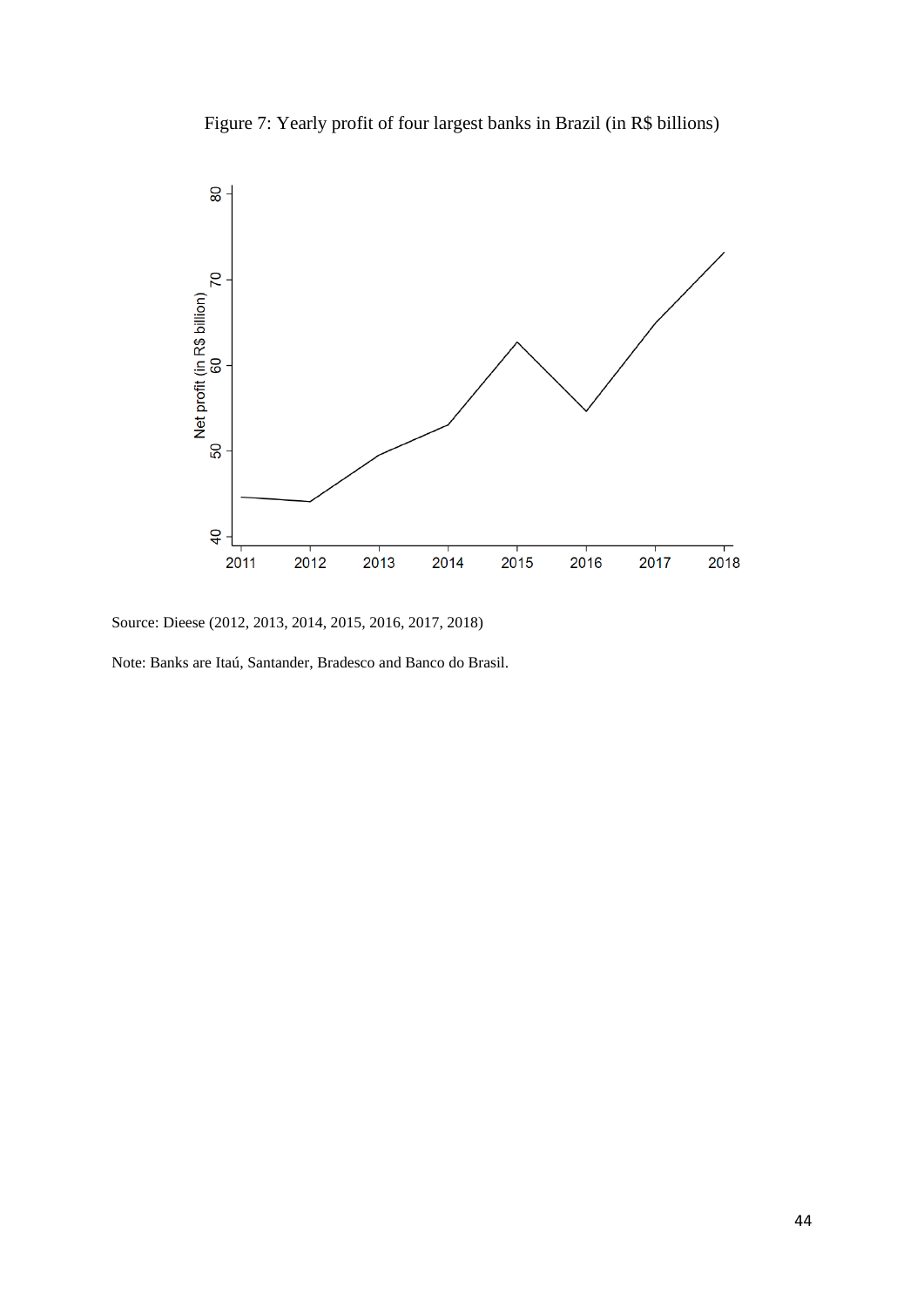|                 | $\theta$ | 2 4 6 8 10 12 14                                                                                                    |  |  | 16 |
|-----------------|----------|---------------------------------------------------------------------------------------------------------------------|--|--|----|
| Employment      |          |                                                                                                                     |  |  |    |
| Wages           |          | <u> 1990 - Johann John Store, markin samti samti samti samti samti samti samti samti samti samti samti samti sa</u> |  |  |    |
| Public services |          |                                                                                                                     |  |  |    |
| Housing         |          |                                                                                                                     |  |  |    |
| Others          |          |                                                                                                                     |  |  |    |

# Figure 8: Poverty solution (participants' answers)

Note: Some participants gave more than one possible solution.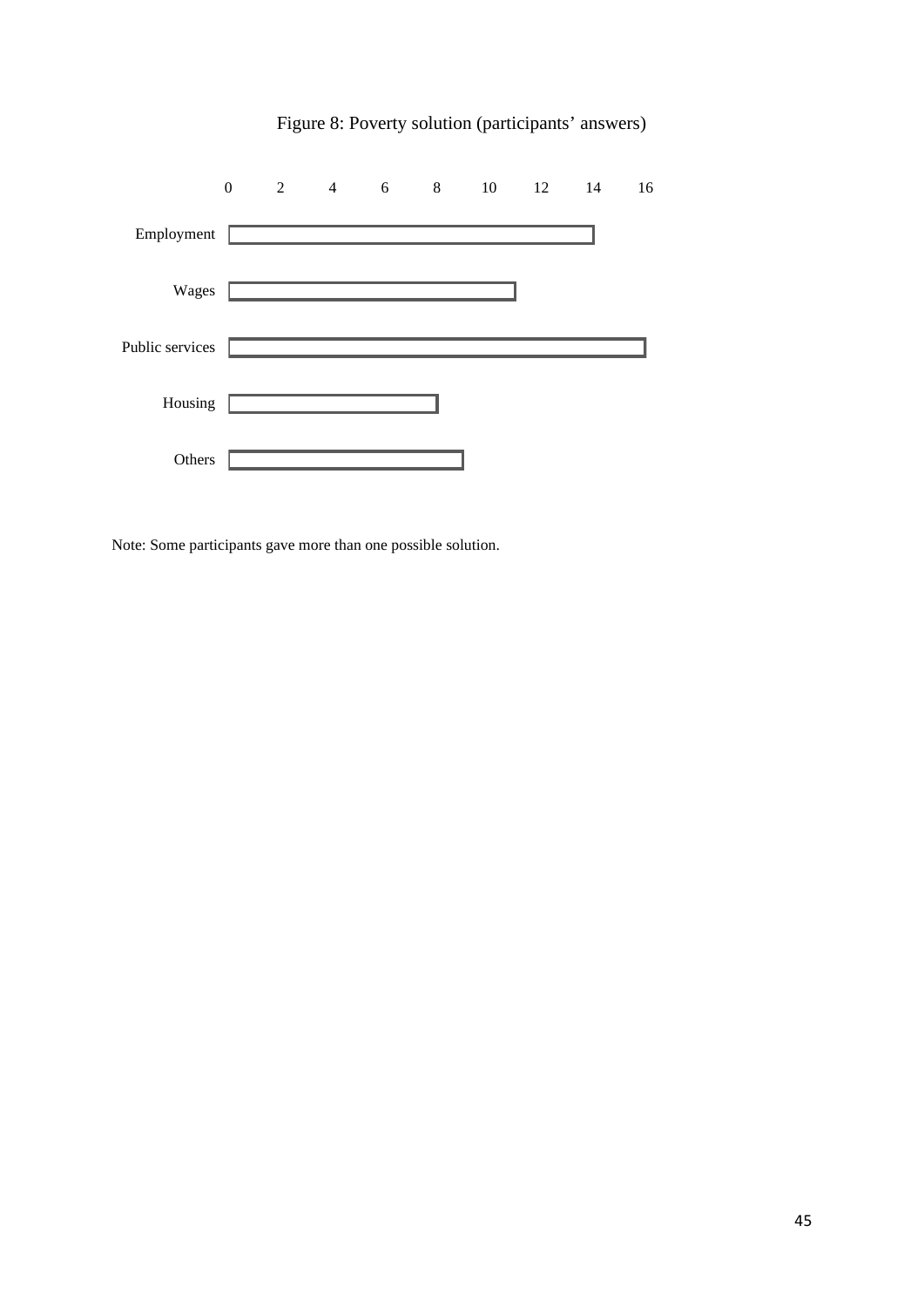



Source: Caixa's financial statements 2013-2019.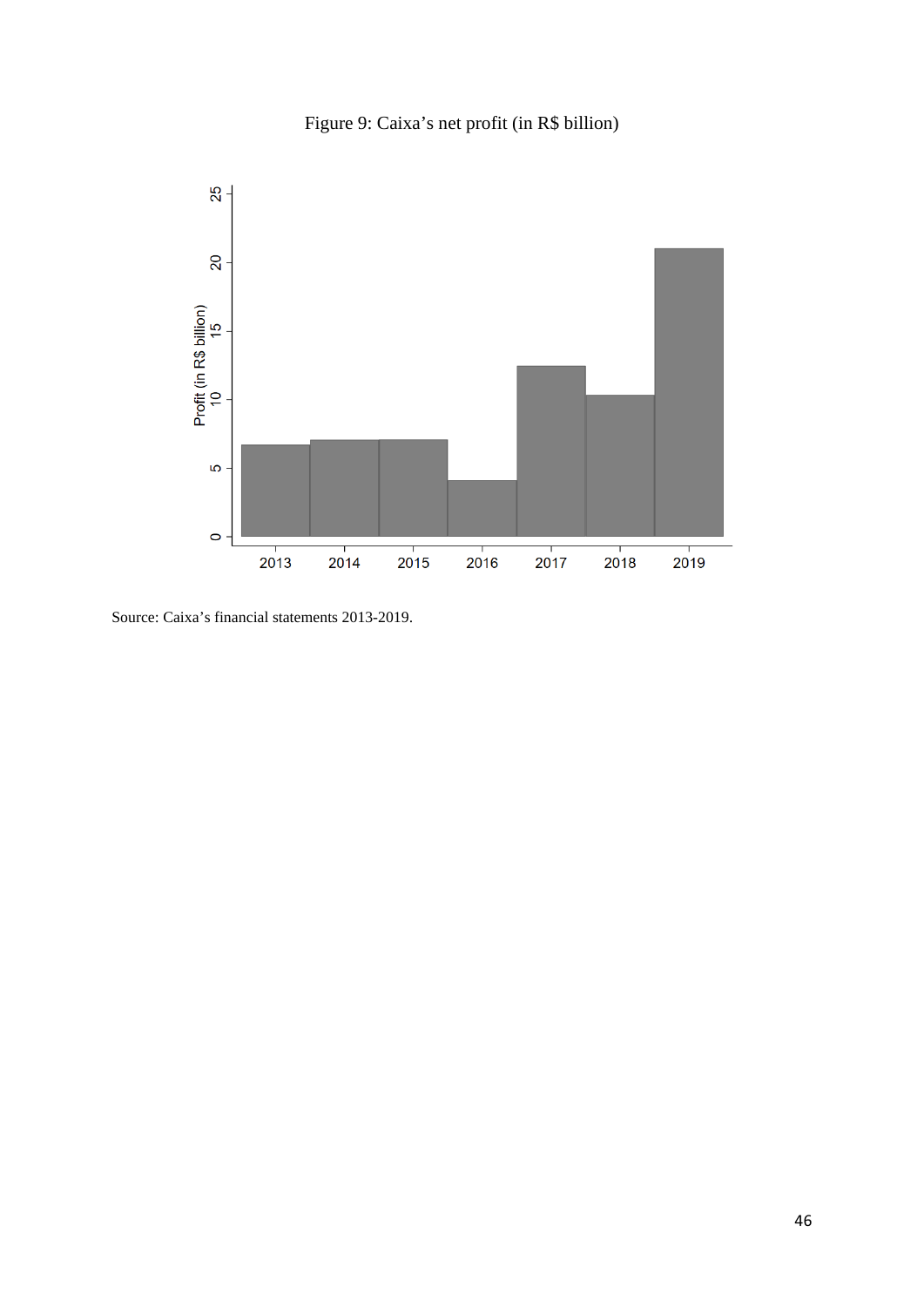## **Tables**

|                           | 2000     | 2005  | 2010  | 2015  | 2017  | Variation (p.p) |
|---------------------------|----------|-------|-------|-------|-------|-----------------|
| Argentina                 | 2.75     | 2.40  | 1.39  | 3.75  | 9.69  | 6.95            |
| <b>Brazil</b>             | 39.63    | 37.75 | 31.12 | 31.34 | 38.40 | $-1.23$         |
| China                     | 3.60     | 3.33  | 3.06  | 2.85  | 2.85  | $-0.75$         |
| Colombia                  | 6.64     | 7.55  | 5.72  | 6.87  | 7.70  | 1.06            |
| Indonesia                 | 5.95     | 5.97  | 6.24  | 4.33  | 4.56  | $-1.40$         |
| Kenya                     | 14.24    | 7.80  | 9.81  | 6.90  | 5.99  | $-8.24$         |
| Lebanon                   | 6.94     | 2.01  | 1.94  | 1.48  | 1.18  | $-5.76$         |
| Malaysia                  | 4.31     | 2.95  | 2.50  | 1.45  | 1.69  | $-2.62$         |
| Mexico                    | 8.67     | 6.24  | 4.07  | 2.83  | 4.64  | $-4.03$         |
| Nigeria                   | 9.58     | 7.42  | 11.06 | 7.70  | 8.00  | $-1.58$         |
| Pakistan                  | $\rm NA$ | 6.48  | 5.90  | 4.18  | 3.73  | 3.73            |
| Philippines               | 2.60     | 4.63  | 4.45  | 3.99  | 3.75  | 1.15            |
| <b>Russian Federation</b> | 17.93    | 7.50  | 4.20  | 6.52  | 4.72  | $-13.20$        |
| South Africa              | 5.30     | 4.58  | 3.37  | 3.26  | 3.13  | $-2.18$         |
| Thailand                  | 4.54     | 3.07  | 3.13  | 3.30  | 3.13  | $-1.41$         |
| Median                    | 6.30     | 5.97  | 4.20  | 3.60  | 3.31  | $-4.92$         |

Table 1: Interest rate spread for selected countries

Source: World Bank (2020)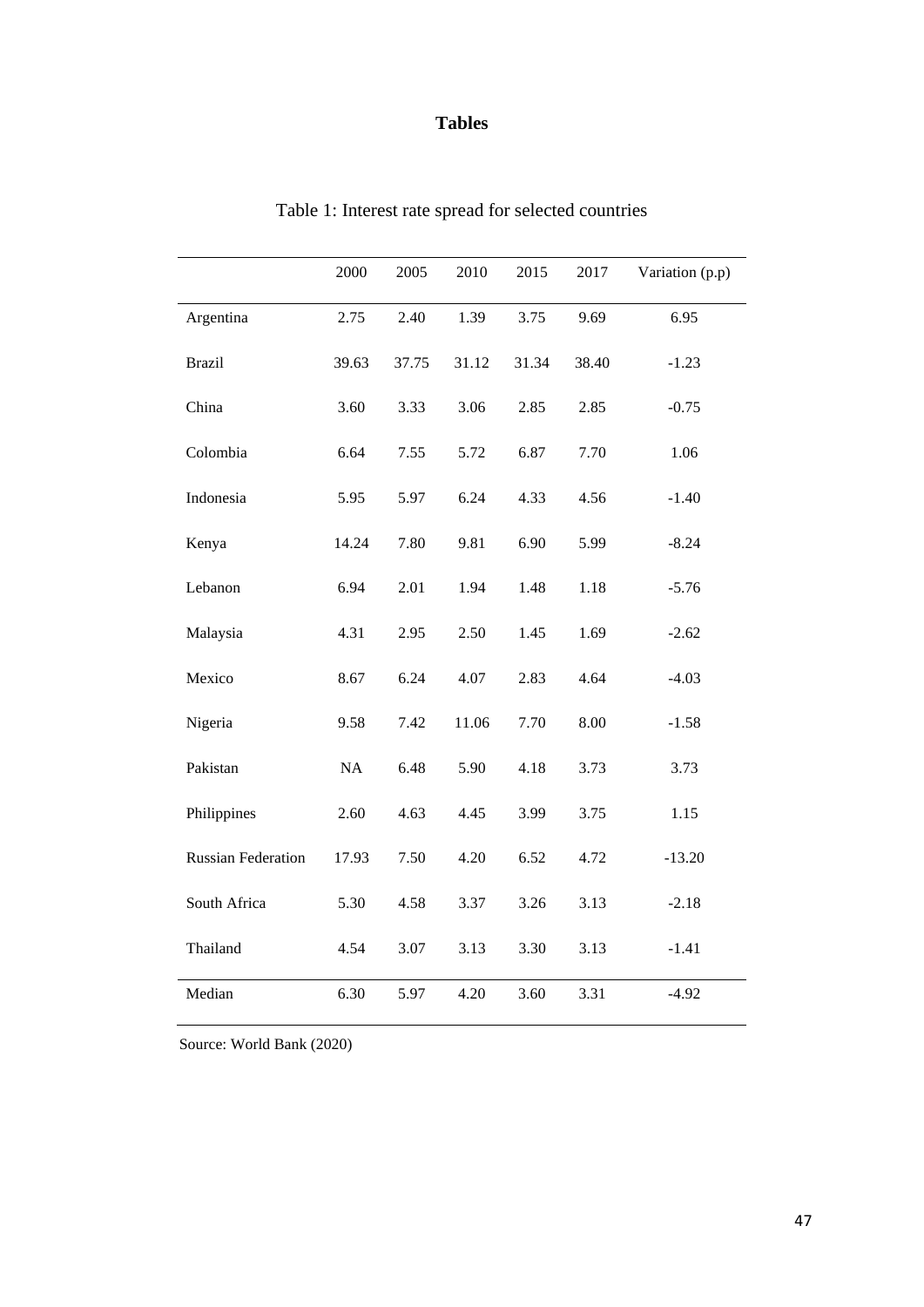|               | 1996  | 2001  | 2006  | 2011   | 2012  | 2013  | 2014  | 2015  | 2016  | 2017  |
|---------------|-------|-------|-------|--------|-------|-------|-------|-------|-------|-------|
| Argentina     | 40.31 | 47.53 | 46.95 | 57.76  | 59.53 | 61.99 | 63.36 | 65.77 | 65.83 | 57.92 |
| <b>Brazil</b> | 51.10 | 51.15 | 49.80 | 75.95  | 76.62 | 77.45 | 79.50 | 83.44 | 84.99 | 83.37 |
| China         | 59.68 | 51.94 | 49.60 | 64.68  | 78.87 | 77.52 | 55.38 | 54.54 | 52.92 | 52.48 |
| Colombia      | 68.66 | 68.15 | 76.93 | 80.40  | 80.34 | 80.97 | 80.38 | 86.48 | 89.39 | 77.03 |
| India         | 48.17 | 47.20 | 46.71 | 39.89  | 39.37 | 39.48 | 40.17 | 41.26 | 44.29 | 47.03 |
| Indonesia     | 44.86 | 48.98 | 60.27 | 55.52  | 54.20 | 51.23 | 52.38 | 52.34 | 52.39 | 53.92 |
| Kenya         | 68.76 | 66.16 | 69.64 | 59.76  | 54.60 | 52.80 | 48.65 | 55.79 | 53.53 | 52.91 |
| Lebanon       | 48.18 | 53.86 | 52.43 | 58.33  | 55.86 | 56.34 | 57.17 | 55.95 | 55.65 | 55.77 |
| Malaysia      | 57.71 | 64.83 | 61.52 | 68.48  | 62.26 | 62.59 | 64.66 | 69.08 | 69.60 | 69.94 |
| Mexico        | 72.51 | 80.99 | 80.67 | 72.03  | 70.75 | 72.53 | 72.88 | 69.72 | 68.05 | 68.96 |
| Nigeria       | 48.60 | 48.41 | 33.42 | 59.06  | 55.52 | 56.47 | 56.83 | 57.28 | 62.73 | 63.21 |
| Pakistan      | 89.44 | 87.32 | 90.28 | 100.00 | 58.92 | 59.24 | 58.31 | 57.52 | 58.79 | 59.99 |
| Philippines   | 89.82 | 87.23 | 90.24 | 56.37  | 56.48 | 60.34 | 62.49 | 64.28 | 61.70 | 65.03 |
| Russian       |       |       |       |        |       |       |       |       |       |       |
| Federation    | 78.97 | 77.52 | 81.60 | 35.50  | 38.74 | 38.06 | 41.69 | 55.25 | 54.80 | 67.81 |
| South Africa  | 89.85 | 87.12 | 98.22 | 99.36  | 99.25 | 99.12 | 99.11 | 99.03 | 98.84 | 98.47 |
| Thailand      | 63.72 | 65.33 | 69.96 | 66.20  | 67.52 | 67.43 | 69.54 | 66.78 | 67.73 | 68.58 |
| Turkey        | 74.68 | 65.44 | 67.89 | 63.25  | 61.59 | 59.70 | 59.66 | 60.38 | 60.04 | 60.18 |

Table 2: Bank concentration for selected countries (%)

Source: World Bank (2020)

Note: Bank concentration is measured as the share of system assets of five largest banks.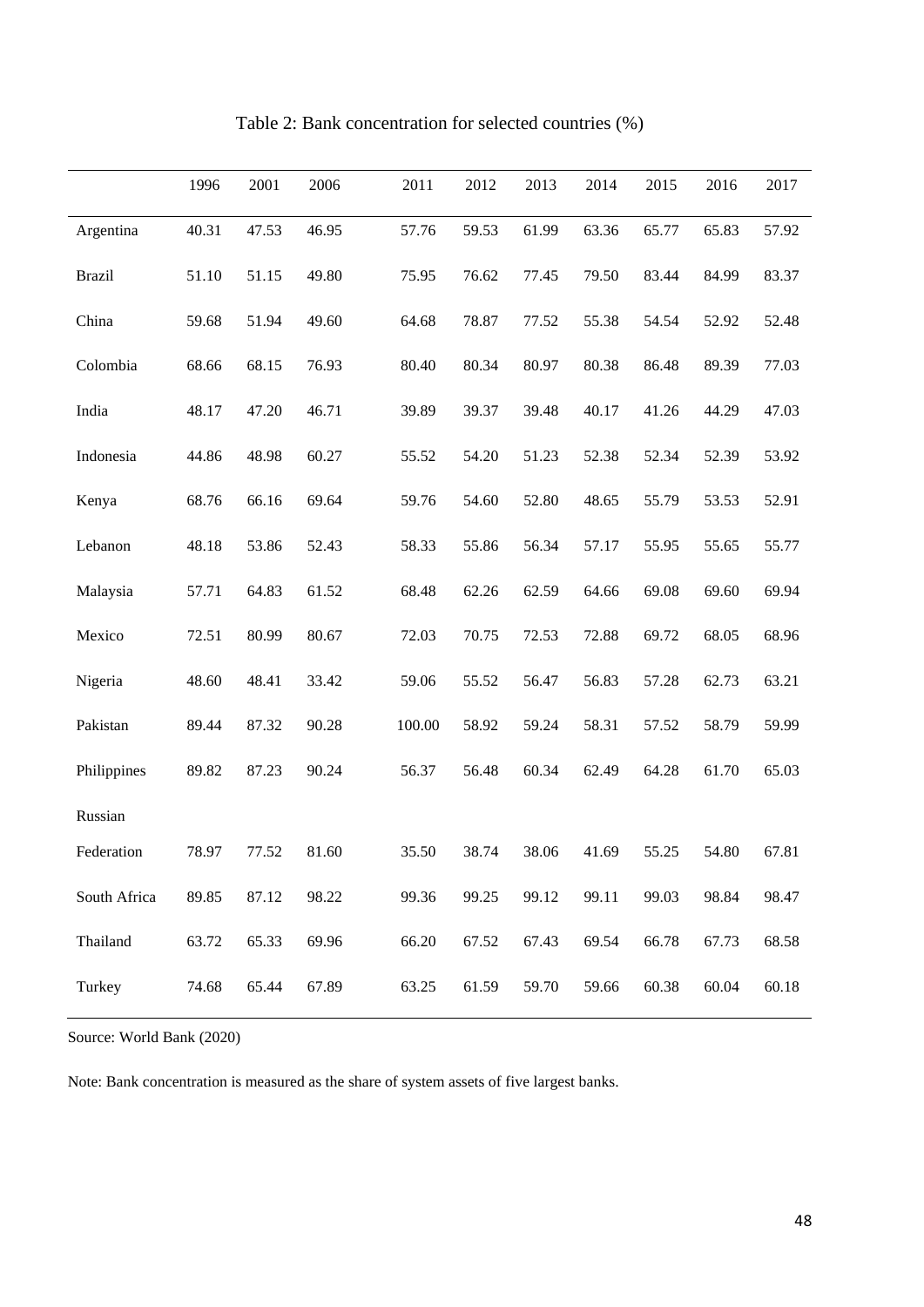| Variable                                          | Annual percentage |
|---------------------------------------------------|-------------------|
| Payday loan - public sector workers               | 21.45             |
| Payday loan - pensioners                          | 24.7              |
| Payday loan - private sector workers              | 37.65             |
| Non-payday loan                                   | 123.71            |
| Vehicle purchase credit                           | 21.38             |
| Other goods purchase credit                       | 75.06             |
| Credit card - instalment by financial institution | 178.41            |
| Credit card - "rotativo"                          | 299.45            |
| Overdraft                                         | 322.74            |

## Table 3: Average interest rates of selected types of credit (March 2019)

Source: Banco Central do Brasil (2020)

Note: This is the average of interest rates supplied to individuals, not firms. It is important to remind that credit card instalments that are provided by stores are free from interest rates. *Rotativo* is the loan supplied by a credit card when clients are unable to pay the full statement.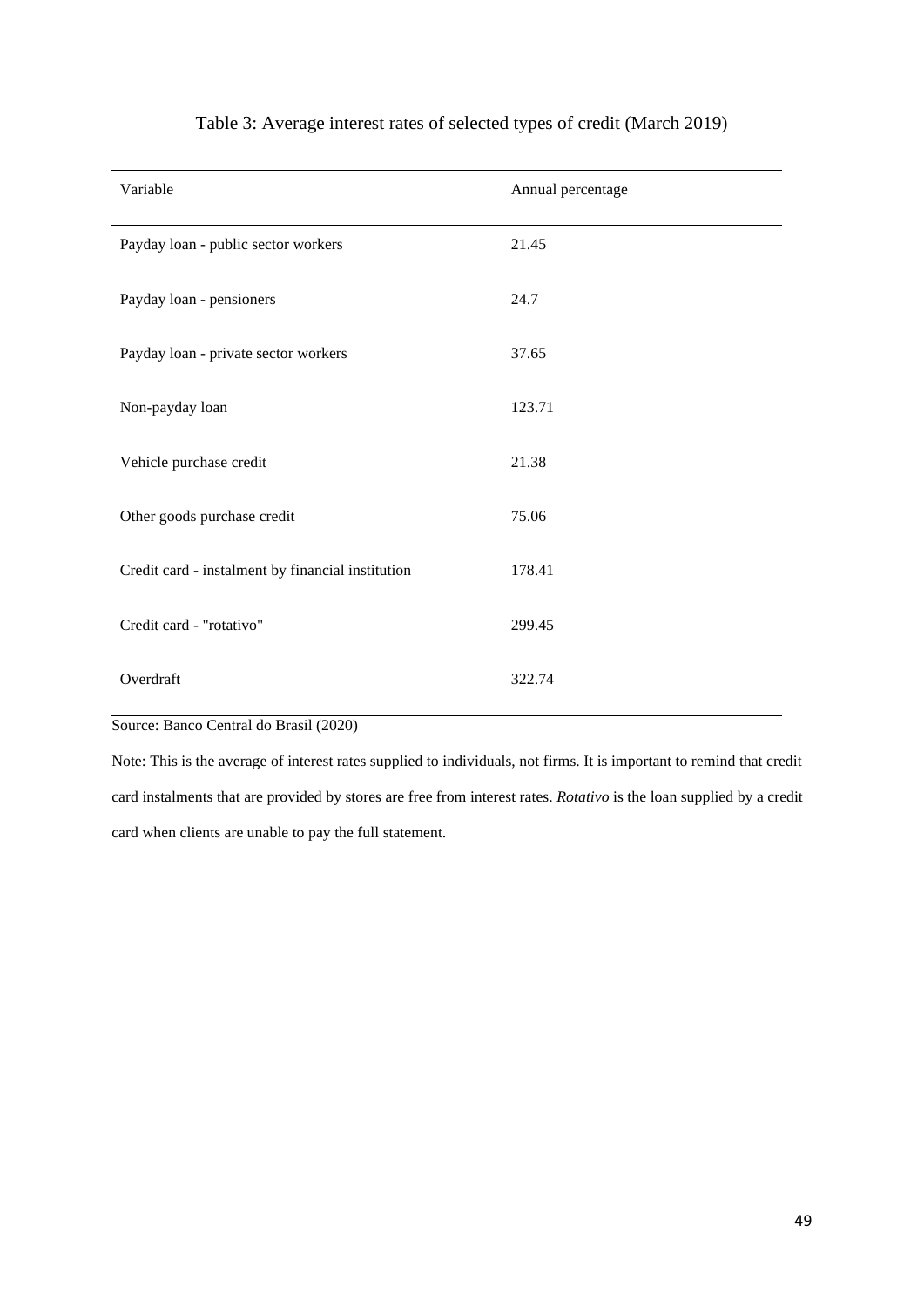| Year                                     | 2012   | 2013   | 2014   | 2015   | 2016   | 2017   |
|------------------------------------------|--------|--------|--------|--------|--------|--------|
| Number of beneficiaries                  | 24,065 | 30,054 | 32,925 | 34,385 | 34,914 | 38,620 |
| $Non-BF$                                 | 7,717  | 10,681 | 12,538 | 13,728 | 14,647 | 16,160 |
| $BF$                                     | 16,348 | 19,373 | 20,386 | 20,657 | 20,266 | 22,460 |
|                                          |        |        |        |        |        |        |
| Number of beneficiaries with active debt | 4,561  | 6,053  | 6,687  | 6,840  | 6,472  | 6,700  |
| $Non-BF$                                 | 2,014  | 2,968  | 3,615  | 4,110  | 4,205  | 4,416  |
| BF                                       | 2,547  | 3,086  | 3,072  | 2,729  | 2,267  | 2,284  |
|                                          |        |        |        |        |        |        |
| Credit penetration (%)                   | 19.0   | 20.1   | 20.3   | 19.9   | 18.5   | 17.3   |
| $Non-BF$                                 | 26.1   | 27.8   | 28.8   | 29.9   | 28.7   | 27.3   |
| $BF$                                     | 15.6   | 15.9   | 15.1   | 13.2   | 11.2   | 10.2   |
|                                          |        |        |        |        |        |        |

Table 4: Individuals who are part of social programmes and have credit access (in thousands)

Source: Central Bank of Brazil (2017, p. 38)

Note: Other benefits include the Benefício de Prestação Continuada (BPC), which provides a minimum wage to disabled or above 65-year-old individuals. In the survey, only those with a debt larger than R\$1,000 (£140) were considered.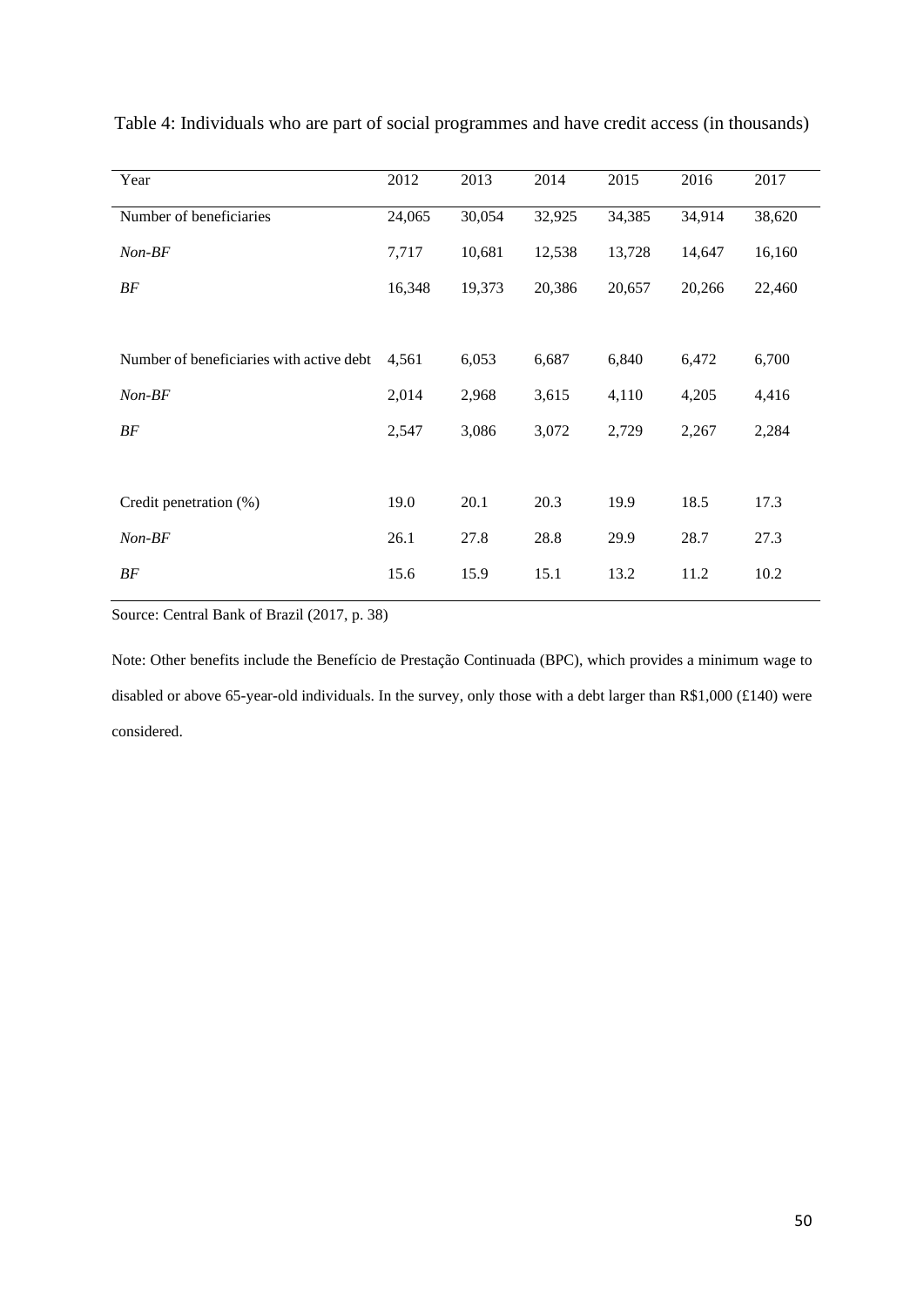|             | 2012    | 2013    | 2014    | 2015    | 2016    | 2017    | 2018    |
|-------------|---------|---------|---------|---------|---------|---------|---------|
| Bottom 40%  | 18,158  | 20,597  | 23,486  | 25,048  | 25,845  | 26,638  | 28,175  |
| Top 10%     | 74,360  | 80,615  | 88,522  | 93,363  | 103,936 | 108,709 | 119,749 |
| Total       | 173,028 | 190,623 | 211,949 | 225,503 | 245,176 | 255,624 | 277,704 |
| Gini index  | 0.508   | 0.502   | 0.501   | 0.494   | 0.501   | 0.501   | 0.509   |
| Palma ratio | 4.10    | 3.91    | 3.77    | 3.73    | 4.02    | 4.08    | 4.25    |

Table 5: Real monthly household income in Brazil (in R\$ million)

Source: IBGE (2018)

Note: Due to a lack of information on the share of GNI between the top 10% and the bottom 40%, we proxy the Palma ratio measuring it as the ratio of the total real monthly household income per capita between these two groups.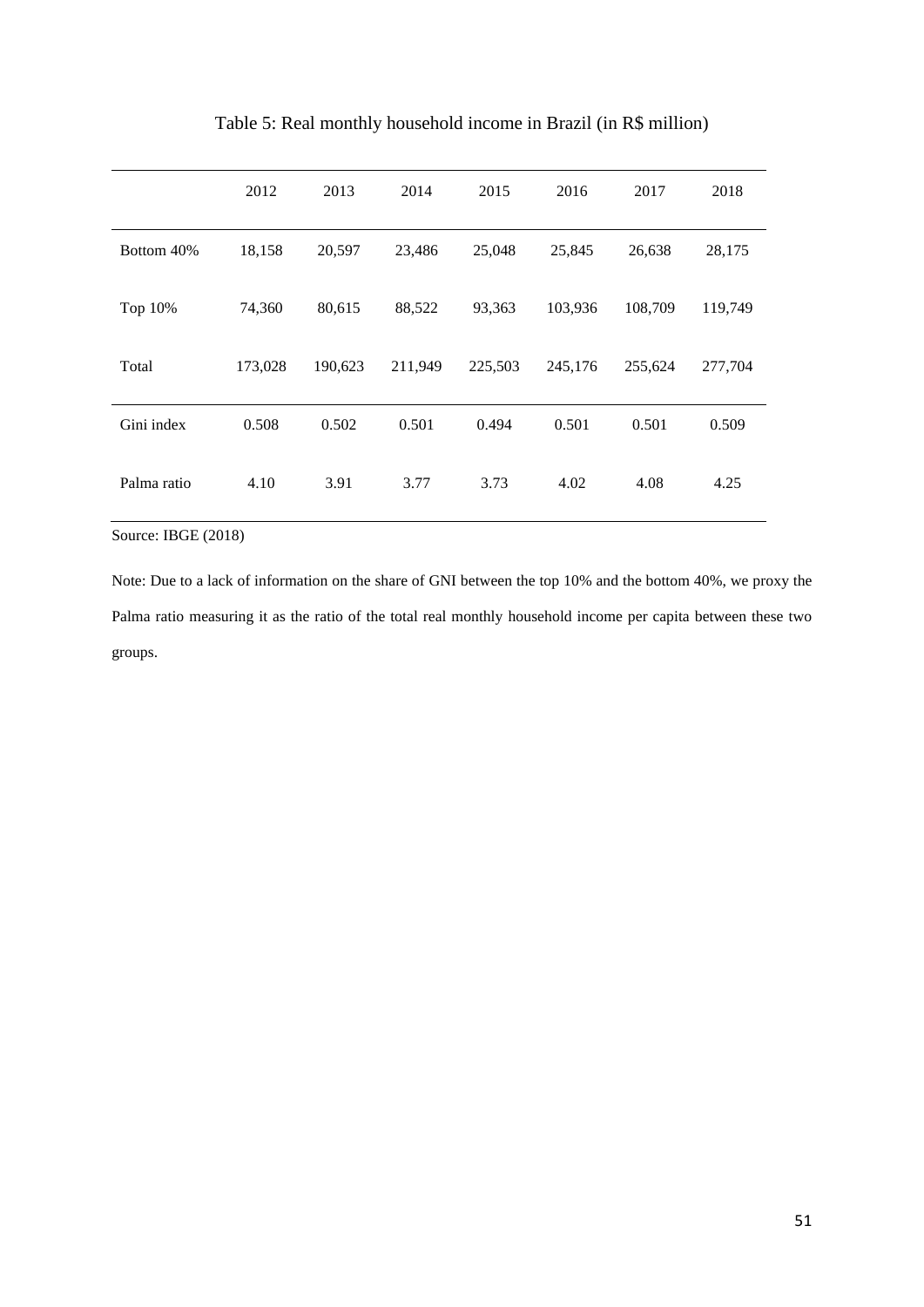|                 | 2012   | 2013   | 2014   | 2015   | 2016   | 2017   | 2018   |
|-----------------|--------|--------|--------|--------|--------|--------|--------|
| Banco do Brasil | 21.072 | 23.301 | 25.07  | 22.361 | 24.004 | 25.941 | 27.415 |
| <b>Bradesco</b> | 17.07  | 19.46  | 21.79  | 19.301 | 21.577 | 24.028 | 25.22  |
| Caixa           | 14.281 | 16.352 | 18.404 | 20.715 | 22.463 | 25.041 | 26.849 |
| Itaú            | 20.313 | 24.066 | 27.74  | 30.815 | 33.228 | 35.802 | 38.4   |
| Santander       | 9.68   | 10.674 | 11.058 | 11.867 | 13.719 | 15.611 | 17.269 |

Table 6: Income from services and fees of the top 5 Brazilian banks (in R\$ millions)

Source: Dieese (2012, 2013, 2014, 2015, 2016, 2017, 2018)